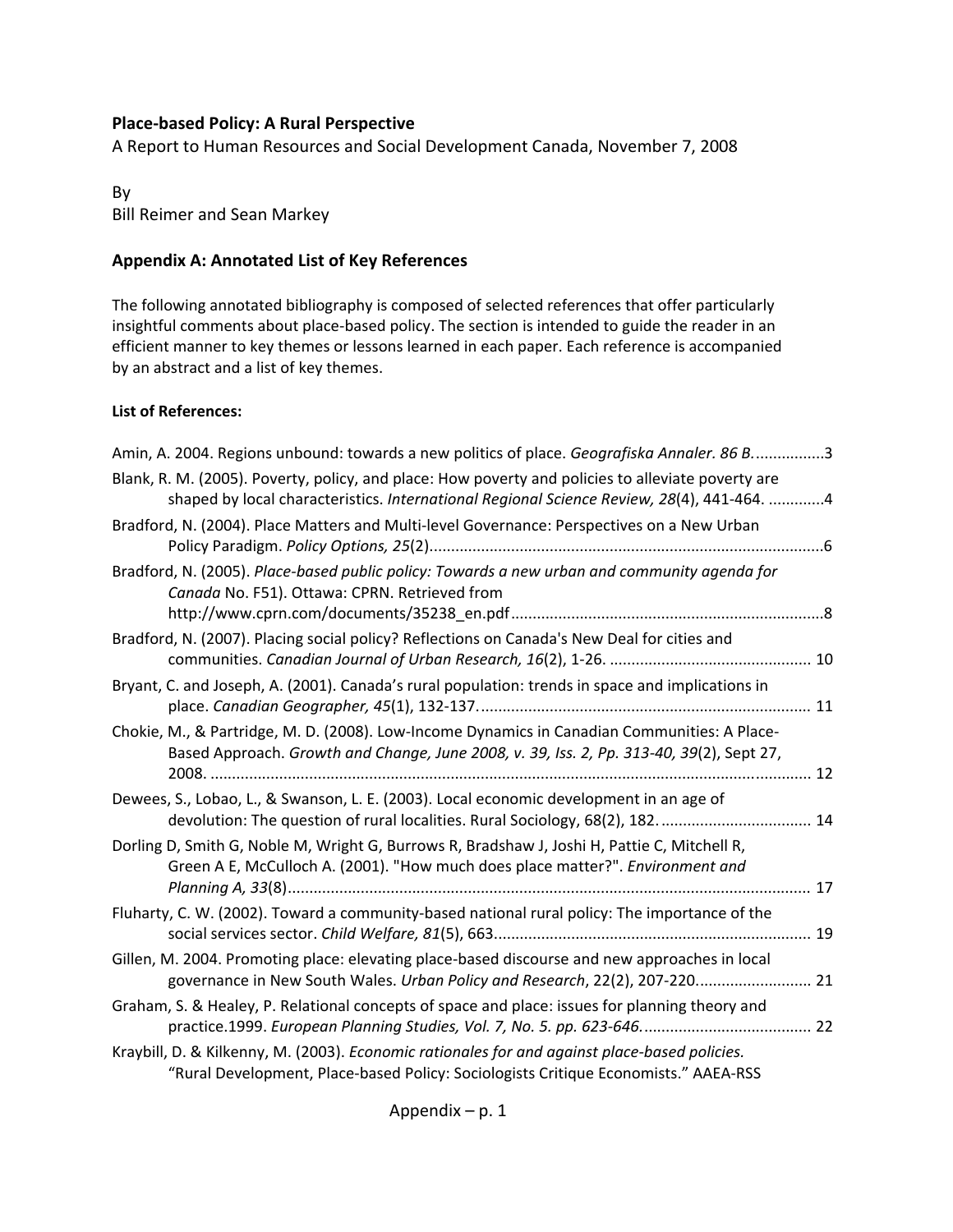| Annual Meeting, "Spatial Inequality: Continuity and Change in Territorial Stratification,"                                                                                             |  |
|----------------------------------------------------------------------------------------------------------------------------------------------------------------------------------------|--|
| Lurie, S. & Hibbard, M. (2008). Community-Based Natural Resource Management: Ideals and<br>Realities for Oregon Watershed Councils. Society & Natural Resources, 21(5), 430-440 24     |  |
| Markusen, A., & Glasmeier, A. (2008). Overhauling and Revitalizing Federal Economic<br>Development Programs: Commentary. Economic Development Quarterly, 22(2), Sept 27,               |  |
| Organization for Economic Cooperation and Development (OECD). 2005. Place-based policies for                                                                                           |  |
| Paasi, A. 2003. Region and place: region and identity in question. Progress in Human Geography                                                                                         |  |
| Partridge, M.D. & Rickman, D.S. 2008. Place-based policy and rural poverty: insights from the<br>urban spatial mismatch literature. Cambridge Journal of Regions, Economy and Society, |  |
| Partridge, M. D., & Rickman, D. S. (2006). The geography of American poverty: Is there a need for<br>place-based policies? W.E. Upjohn Institute for Employment Research 31            |  |
| Pezzini, M. (2001). Rural policy lessons from OECD countries. International Regional Science                                                                                           |  |
| Reddel, T. (2002). Beyond Participation, Hierarchies, Management and Markets: 'New'<br>Governance and Place Policies. Australian Journal of Public Administration, 61(1), Sept         |  |
| Spencer, J. H. (2004). People, places, and policy: A politically relevant framework for efforts to                                                                                     |  |
| Stauber, K. N. (2001). Why invest in rural America-and how? A critical public policy question for                                                                                      |  |
| Swanson, Louis E. (2001). Rural Opportunities: Minimalist Policy and Community-Based                                                                                                   |  |
| Swanson, L. (2001). Rural policy and direct local participation: Democracy, inclusiveness,<br>collective agency, and locality-based policy. Rural Sociology, 66(1), 1-21.  44          |  |
| Untaru, S. 2002. Regulatory frameworks for place-based planning. Urban Policy and Research.                                                                                            |  |
| Walsh, P. (2001). Improving Governments' Response to Local Communities - is Place<br>Management an Answer? Australian Journal of Public Administration; Jun2001, Vol. 60               |  |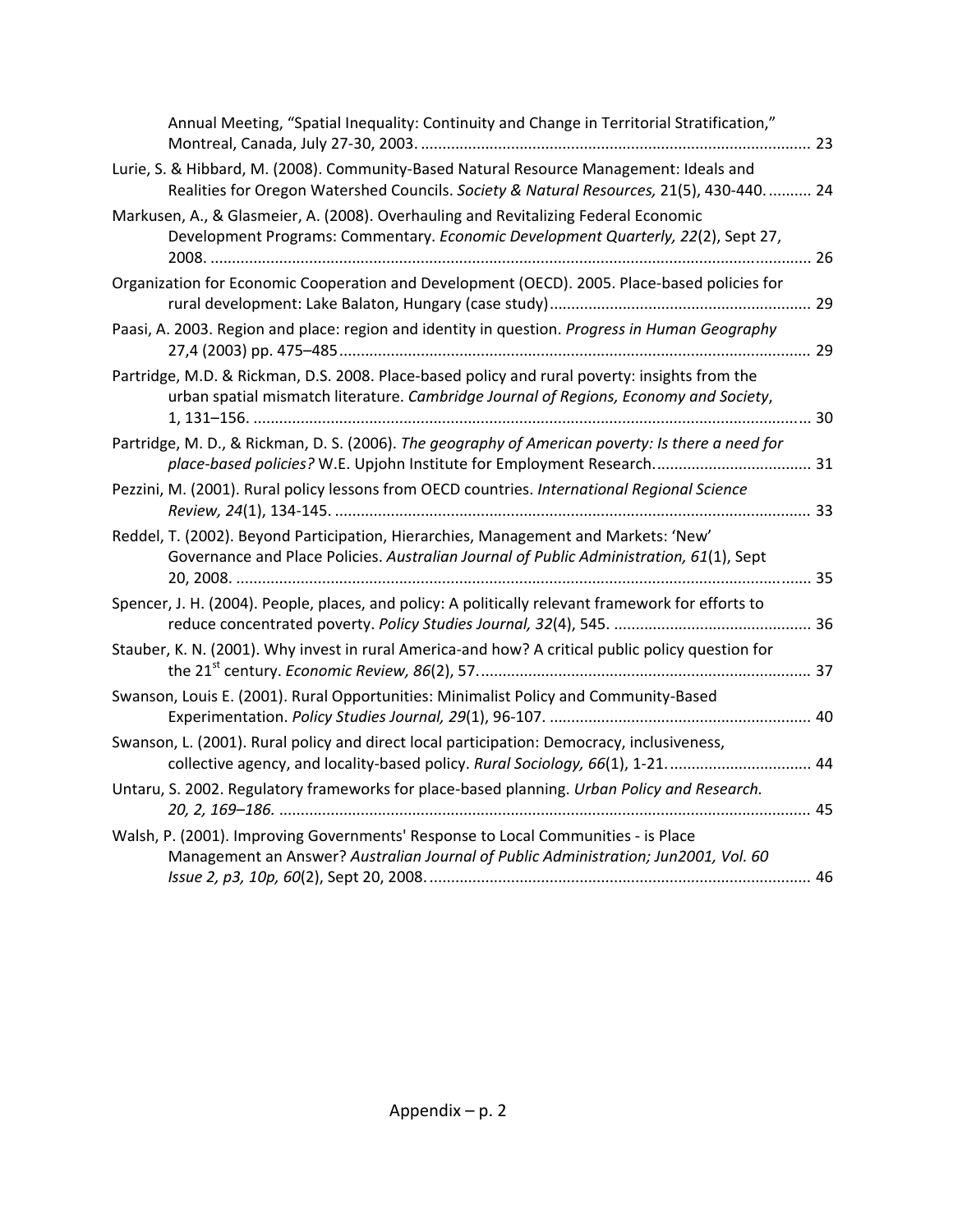## **Amin, A. 2004. Regions unbound: towards a new politics of place.** *Geografiska Annaler. 86 B.*

## **Abstract:**

This paper proposes a non-territorial reading of a politics of place. Focusing on the politics of contemporary regionalism, it argues that globalisation and the general rise of a society of transnational flows and networks no longer allow a conceptualization of place politics in terms of spatially bound processes and institutions. The second part of the paper outlines an alternative politics of place that works with the varied distanciated geographies that cut across a given region.

Key words: relational politics, territoriality, cosmopolitan regionalism, place and space.

## **Key Themes:**

# Concept of Place/Space/Region

- Amin (2004) explores the traditional perception of regions as "container spaces" situated within larger "outside" global contexts and the ways in which the realities of globalization deconstruct the image of geographical scalar space. Arguing that global networks of social, economic and cultural relations among individuals living across vast geographical space challenge the traditional concept of region or community, Amin proceeds to question why the traditional perception persists and the political implications of interpreting space territorially or relationally.
- Although Amin does not challenge the merits of giving voice and representation to regional or local authorities, he questions whether there is "a defined geographical territory out there over which local actors can have effective command" (Amin, 2004, p.36).

Territorial vs. Relational Sense of Place

- Amin proposes a relational politics of place where regions are understood according to the characteristics and practices of a diverse population, as well as the close physical parameters within which the population lives (Microworlds sharing proximate turf) (Amin, 2004, p.39).
- Introducing the terms 'politics of propinquity' and the 'politics of connectivity', Amin argues that a relational politics of place must take into account the habits and interactions of the population at a local level as well as at a translocal level. Economic policies for local communities should be evaluated according to the policy's ability to meet the visions of residents whose "interests…may well be locked into spatial connectivities beyond the region" (Amin, 2004, p.41).
- Exploring regionalism in Britain, Poland and Hungary, Amin argues a common expectation that "territorial autonomy will: 1) restore local control and democracy; increase economic returns; and 3) strengthen sense of attachment (Amin, 2004, p.35). These expectations emanate, he argues, from a territorial rather than a relational sense of space.

# Global Trends

• Protecting local or regional heritage from outside forces often motivates regional devolution. However, the threat of an outside force assumes a heterogeneity within the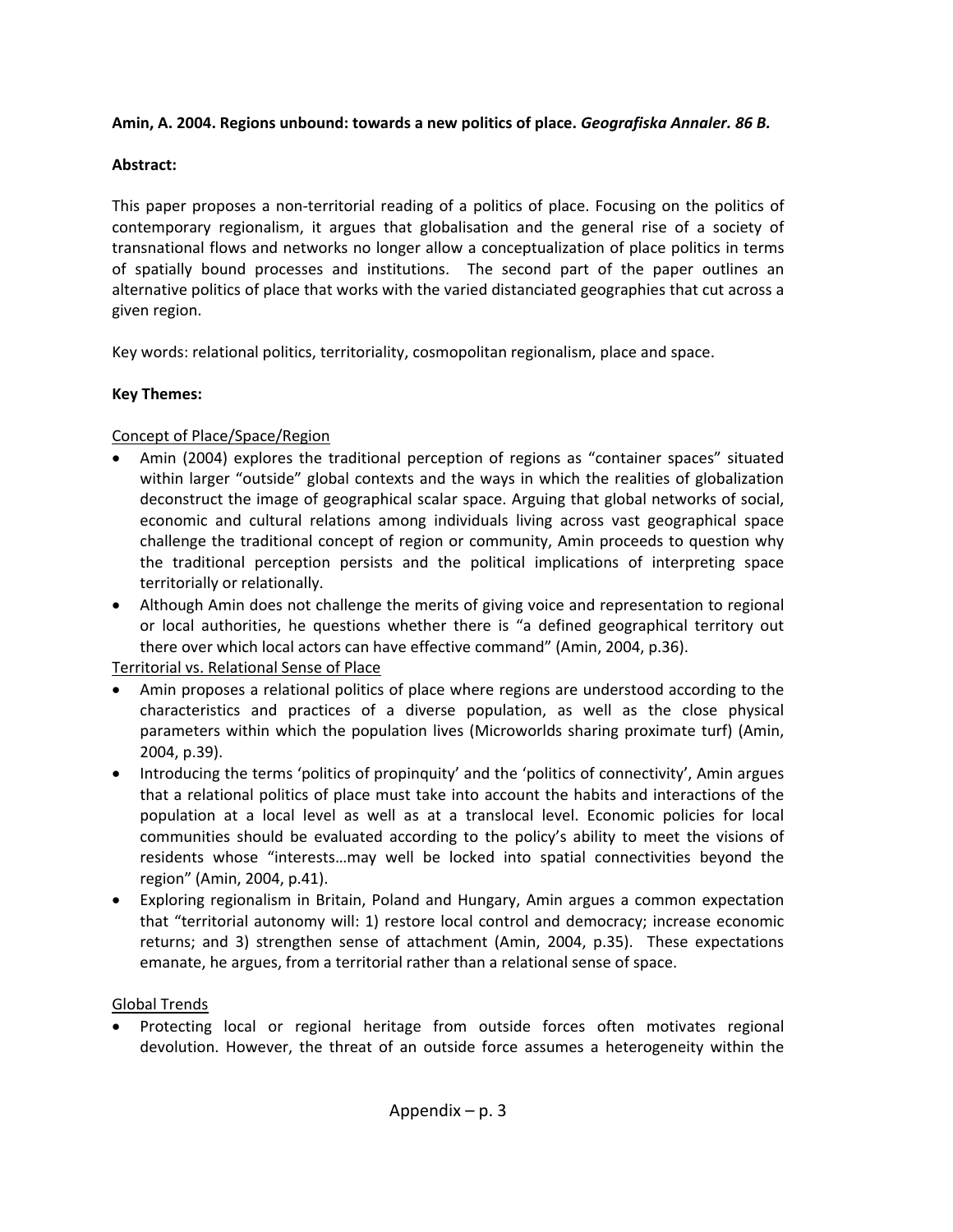regional population which is contradicted by global cultural trends. These politics are based on the 'myth of regionalized identity" (Amin, 2004, p.37).

# **Blank, R. M. (2005). Poverty, policy, and place: How poverty and policies to alleviate poverty are shaped by local characteristics.** *International Regional Science Review, 28***(4), 441‐464.**

# **Abstract:**

This article synthesizes an extensive literature on how local characteristics might affect the nature of poverty, particularly U.S. rural poverty. The attributes discussed include the natural environment, economic structure, public and community institutions, social norms, and demographic characteristics. In each case, the author discusses the ways in which these attributes can affect poverty and indicates what this implies about effective antipoverty policies. Multiple causal factors affect place‐specific outcomes and interact so that "outcome" and "cause" are difficult to untangle. One implication is that both place‐based and people‐based policies may be necessary.

# **Key Themes:**

# Key Attributes of a Particular Place

442, This article focuses on the potential importance of five attributes of a particular region or locality: its natural environment, its economic structure, its public and community institutions, its existing social norms and cultural environment, and the demographic characteristics of its population.

# Importance of a Dynamic Perspective:

442, Throughout the discussion, I emphasize the importance of a dynamic perspective in considering how these factors relate to the causes of poverty as well as the nature of policy impacts. In the short run, these different characteristics are fixed, but in the long run, many of them are changeable. Even more important, long‐term changes in these attributes are endogenous. For instance, changes in social norms tend to be interrelated and simultaneous with changes in economic structure or population characteristics. Therefore, formal modeling of the role of "place" is extremely difficult. Empirically measuring the impact of changes in one of these variables independent of the others also is hard because of the simultaneous causality between them. This article does not try to develop formal models. It provides a descriptive discussion of the importance of each of these variables separately and of their potential interrelationships.

# Geographic elements of place‐based policy and policy implications:

444, In short, the geographic attributes of an area set the environmental context that helps or hinders economic development. Places that are more isolated or that have fewer natural advantages are likely to have fewer economic opportunities, leading to smaller and poorer populations. Policies designed to mitigate these environmental disadvantages through improved infrastructure may be more effective at reducing poverty in the long run than policies designed to address immediate income shortfalls.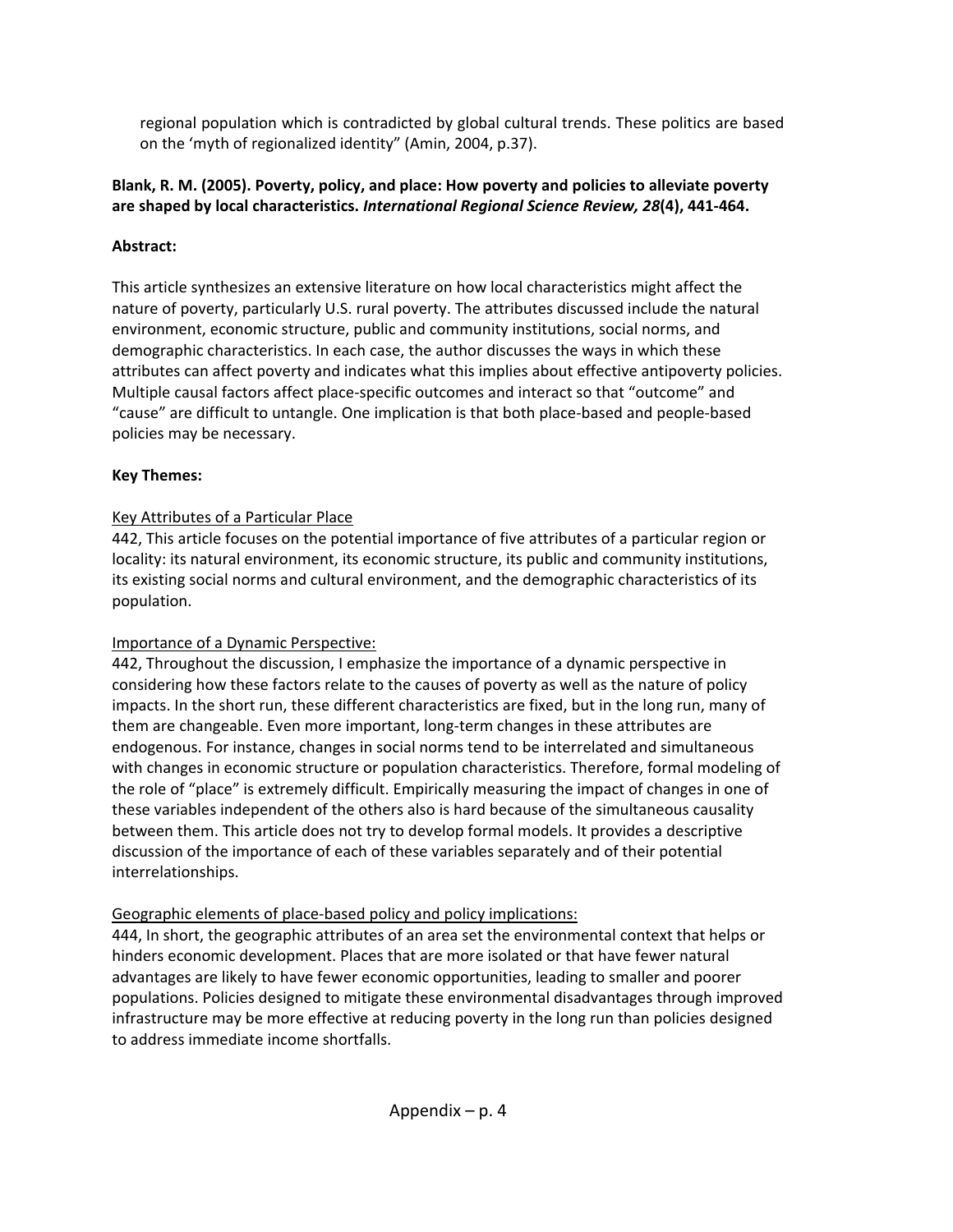#### Case for place‐based policy *and* people‐based policies

456, Imbedded in these examples is an explicit argument in favor of both place-based and people‐based policies. From a policy perspective, the interaction of multiple causal factors in creating and sustaining poverty suggests that negative synergies can feed on each other once a region becomes economically disadvantaged. Interrupting this process is likely to require special regionally focused intervention, beyond the assistance that disadvantaged individuals would get regardless of...

#### Need to Maintain Appropriate Balance Between Local and Central Authorities

457, Locally designed efforts can take into account the specific history, geography, and demographics that produced local poverty, but the very presence of higher poverty in a locality means that there are fewer local resources available for antipoverty efforts. More centrally funded programs can provide antipoverty opportunities that the local community itself could not fund, but centralized funders rightfully demand to monitor and control the use of their funds. The primary policy problem is to maintain the appropriate balance between local and central authority so that local authorities have an ability to utilize their knowledge of the community and its needs in shaping programs, while central authorities retain the ability to impose broad restrictions regarding evaluation and monitoring of program effectiveness.

#### Difficulty of identifying causal factors and outcomes

457, Doing good research to identify causal place‐specific factors that influence poverty and well-being in a location is difficult. Multiple causal factors affect place-specific outcomes and interact with each other in such a way that "outcome" and "causal" variables are often difficult to untangle because of their endogenous nature. In addition, the history of a place matters, which argues for dynamic models and variables that describe both current and past realities.

#### **Additional Points for Summary:**

442, As Bartik, Boehm, and Schlottmann (2003) have noted, the linkage between place‐based problems and appropriate policy solutions remains poorly understood. Bolton (2004) also called for more integration of theory and policy on this issue.

447, The economic structure of an area is closely linked to its overall wealth and income levels, which affect the wealth available to the local public sector. Areas with more limited jobs and lower wages typically have a lower tax base as well, leading to poorer schools, poorer health care, or limited public services. More limited capacity within the public sector can also help perpetuate poverty and limit economic mobility". [interesting: Lower tax base as one cause of less infrastructure (as opposed to primarily the result of devolution)]

448, There is no cheap or easy way to alter an area's economic structure in the short term through public policy. Overtime, improving the skill base of local workers may be as effective in attracting a broader mix of jobs as any direct effort to manipulate industry location through tax incentives or subsidies.

456, This article has provided a condensed overview of some key reasons why the nature and character of poverty varies across different types of locations. Rural poverty is different from urban poverty because rural areas are more isolated, rural economies are different, the public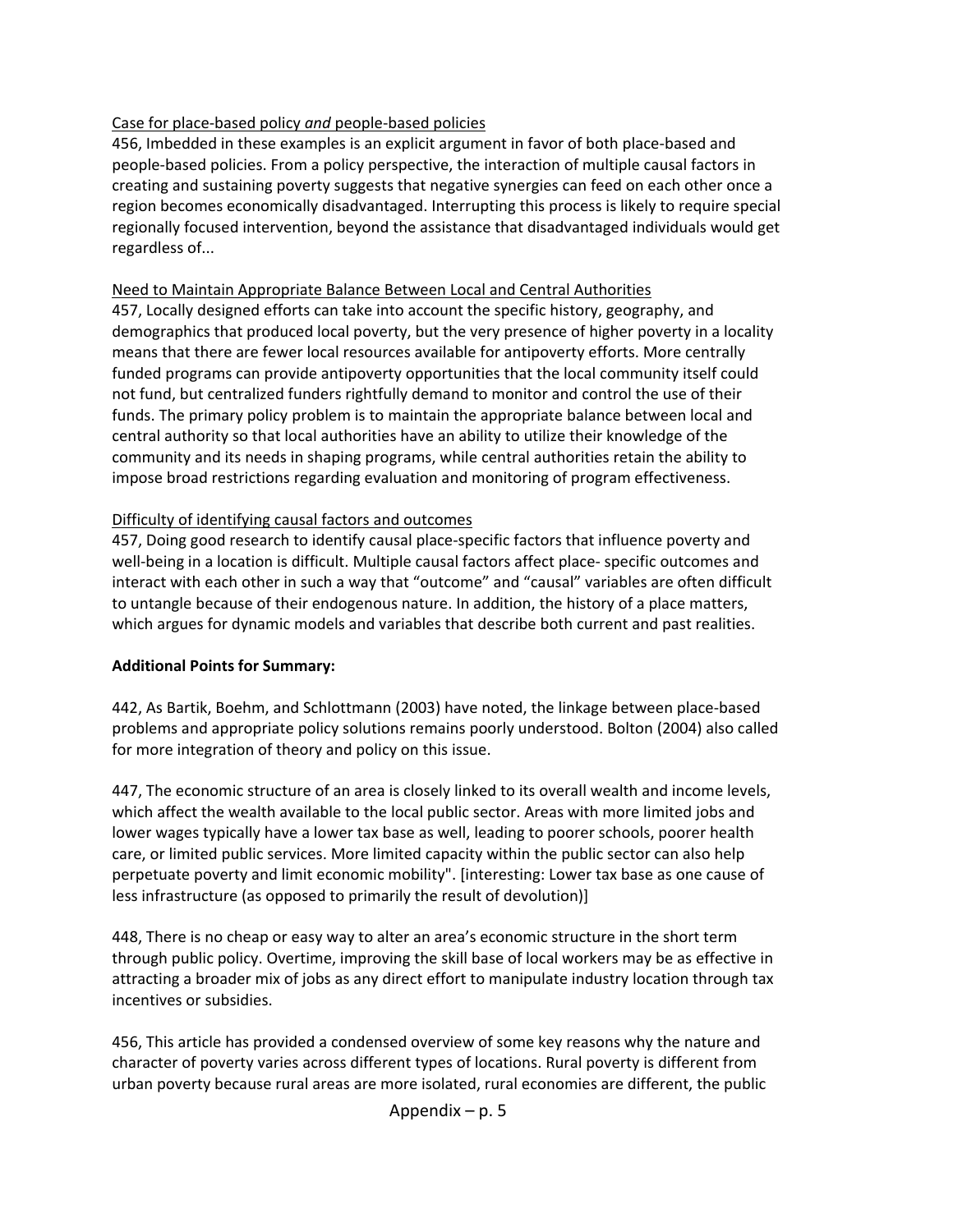and community organizations in rural communities operate differently, social norms in rural areas are different, and rural populations differ.

457, Regionally based policy interventions may consist of more than standard economic development aid. They may involve restructuring civic institutions, providing more equal access to political participation and employment, or providing incentives for improved educational services. If poverty persists because of the conflux of institutional, behavioral, and economic factors in an area, policies that address only the economic factors by themselves may be inadequate.

457, If one is going to study policy effects on place‐specific outcomes, there is also the problem of identifying the policy impact.

458, One response to these problems is to focus on case studies, dealing with these comparative and analytical issues by providing "thick" description.

See pages 457‐459 for more research suggestions on place, poverty, and antipoverty policies

# **Bradford, N. (2004). Place Matters and Multi‐level Governance: Perspectives on a New Urban Policy Paradigm.** *Policy Options, 25***(2).**

## **Abstract:**

Canadian cities are back on the public agenda. Prime Minister Paul Martin has declared that there is "no question that the path to Canada's future runs through municipal governments large and small, urban and rural" (Girard, 2003) This article takes stock of the recent explosion of interest in Canada's cities, exploring the factors driving the new urban agenda, and the strategies needed to build healthy vibrant cities. Observing that Canada has become an urban policy laggard in the last decade or so, we consider possible lessons for moving ahead from recent developments in the European Union and the United States. In the 1990s, both of these jurisdictions experimented with novel forms of multi-level governance to tackle increasingly complex and localized public policy challenges.

# **Key Themes:**

# Case For Place‐Based Policy:

In an era of wicked policy problems, the opportunity for progress on a host of urgent national problems is greatest in the cities, as is the possibility for effective coordination among all the relevant actors (TD Economics, 2002; Gertler et al. 2002; Ray, 2003). A new urban policy architecture is needed for a better alignment of aspatial policies (generally available to all individuals everywhere if they meet the criteria) and spatially‐focused interventions (specifically targeted at deteriorating places). Much now depends on whether politicians and public servants from all three orders of government can find ways to work more effectively together. P.41‐42

There is a strong rationale for new national policy engagement in Canada's urban centers. Not only are major public problems now spatially concentrated in cities, but the knowledge and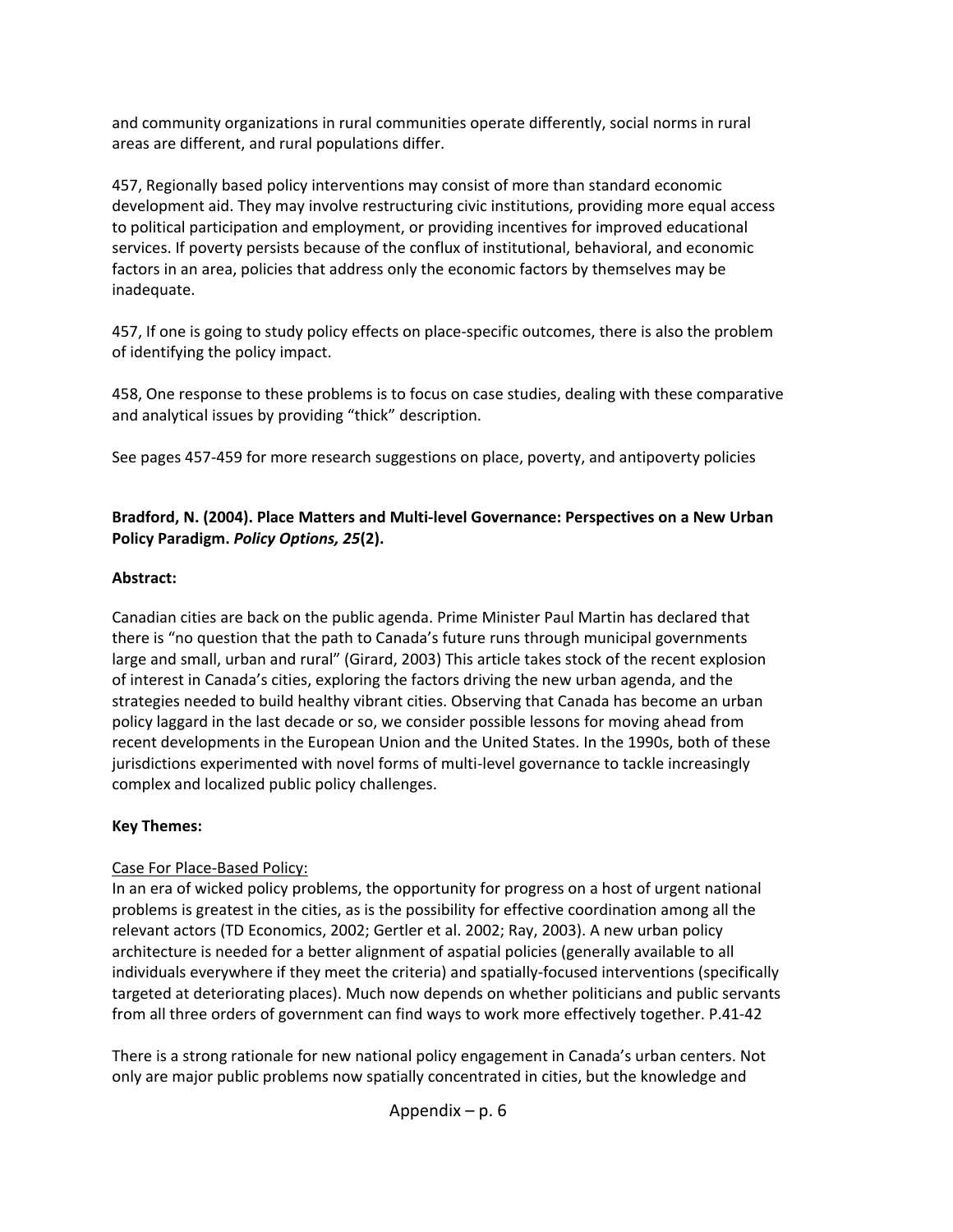networks critical to their resolution coalesce in local communities. At present the costs of ignoring these problems are piling up at the doorstep of the municipalities. Soon, however, federal and provincial governments will also feel the effects as lost human capital, increased social tensions, and foregone economic opportunity take their toll. P.44

## Lessons from the United States and Europe:

At this juncture, Canada's urban policy communities need to think comparatively about future directions. Particularly relevant are recent experiences in the United States and the European Union. In both jurisdictions, the 1990s was a decade of notable urban policy innovation, combining fresh ideas with policy action (Federation of Canadian Municipalities, 2001; Bradford 2003). Notwithstanding evident variation in structures and cultures (for example, the EU and the NAFTA represent very different models of supra‐national governance, and the American federal government has long had more direct relations with cities than its Canadian counterpart), there are instructive lessons. With the latecomer's advantage, Canadian urban policy communities can now learn from recent European and American forays into place‐based, multilevel governance. P.43

# Institutional Challenges:

The concern here is that Canada's national policy machinery and intergovernmental system remains ill‐adapted to changing policy realities and spatial flows. While governments at all levels are active in cities, there is little evidence of a coherent agenda, systematic co-ordination, or even appreciation of importance of place quality to good outcomes. Municipalities still struggle with a centuries‐old subordination to provincial governments. Federal and provincial governments make unilateral fiscal cuts, program withdrawals, and institutional restructurings with little regard for the fall-out in different cities and communities. Not surprisingly, city representatives have now mounted a forceful national campaign for new recognition, respect, and resources. But the issues in this political debate go deeper than simply retooling municipalities, important though that is. In an era of wicked policy problems, the opportunity for progress on a host of urgent *national* problems is greatest in the cities, as is the possibility for effective co-ordination among all the relevant actors. A new urban policy architecture is needed for a better alignment of aspatial policies (generally available to all individuals everywhere if they meet the criteria) and spatially focused interventions (specifically targeted at deteriorating places). Much now depends on whether politicians and public servants from all three orders of government can find ways to work more effectively together. P.40

Given constitutional realities, inter‐governmental rivalries, entrenched bureaucratic routines, and Canada's diverse urban landscape, progress in developing multi‐level governance will take time. New forms of trust and accountability are needed, and these will come only through experimentation, monitoring, and learning. The federal government, with its spending power, budget surpluses and national perspective, is the necessary catalyst for collaboration, but the jurisdiction of the provinces must be respected and the voice of the municipalities — and their communities— must also be heard. Steering a course between top-down centralization and bottom‐up decentralization, representatives from each level of government discover what works where and why, and how those solutions might be further applied. The result may be a robust national framework for local problem‐solving. p.44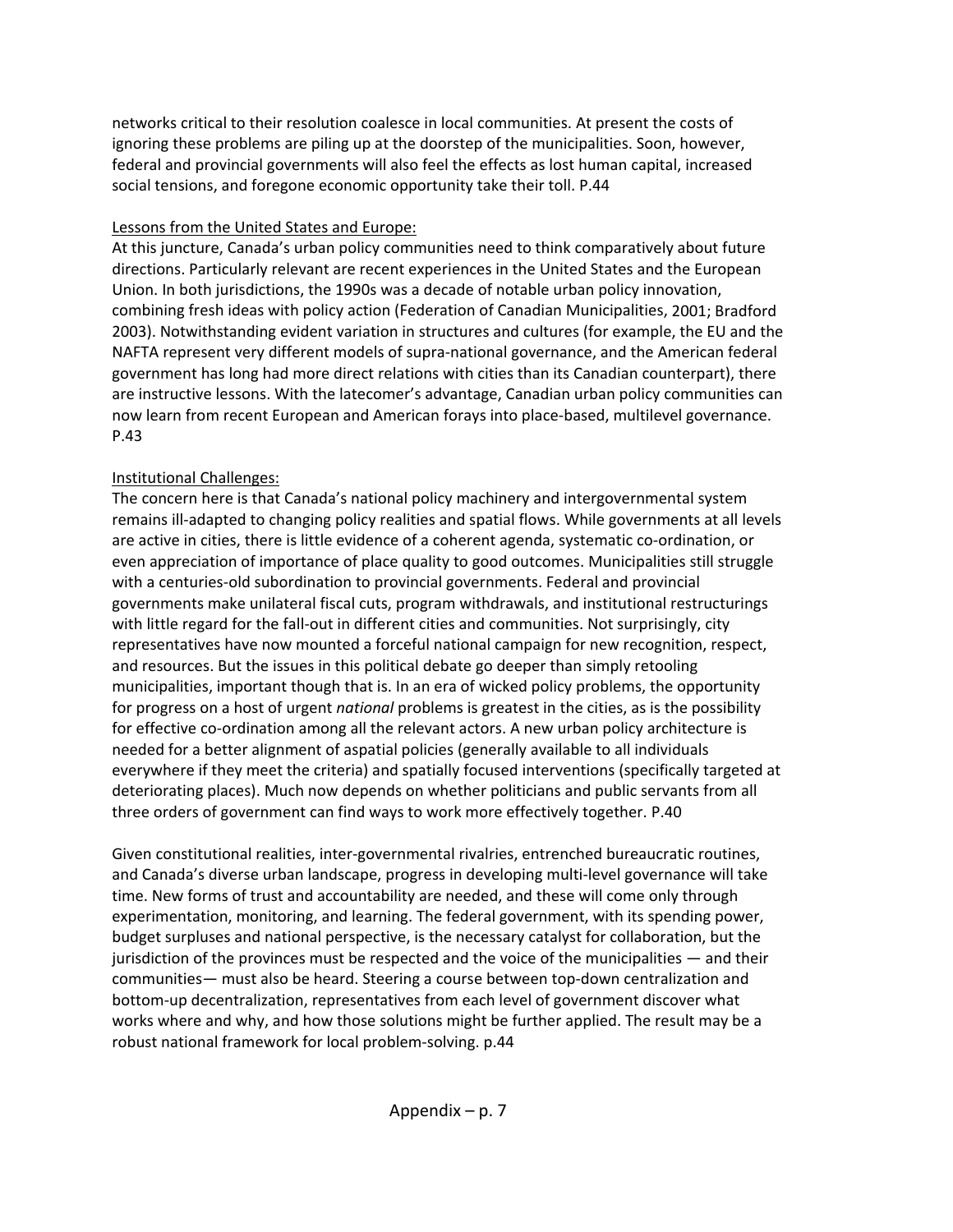#### **Bradford, N. (2005).** *Place‐based public policy: Towards a new urban and community agenda for Canada* **No. F51). Ottawa: CPRN. Retrieved from http://www.cprn.com/documents/35238\_en.pdf**

#### **Abstract:**

Cities, large and small, are where today's major public policy issues play out. Yet governments in Canada have not made much progress toward adapting their programs and delivery mechanisms to this new reality. All three orders of government are active in cities – they spend, regulate, tax, and own property there, but in ways that are not coordinated within each government, let alone across the three orders of government.

To inform the efforts to address this new policy challenge now under way across Canada, this paper by Neil Bradford (CPRN Research Associate, Cities and Communities, and a Professor at Huron College, University of Western Ontario) explores experiences in Britain, Europe and the United States. Governments there started earlier than Canada and have progressed much further, by adopting the four key elements of place-based framework: a) tapping into local knowledge, b) balancing a mix of economic and social policies which combine place-based programs with broad income security and services such as health and education, c) governing through collaboration with civil society and each other, and d) recognizing the emerging roles of municipal governments. One way or another, these other countries have found ways to respect formal jurisdictional boundaries while acting on their policy interdependence with respect to place‐based policy. Over time, they have tested and learned from their experience. Bradford extracts the learnings from these experiences, and then proposes action on four fronts: creating a new intergovernmental framework, adopting an urban policy lens based on knowledge flowing up from cities to provincial and federal departments, recognizing and resourcing local governments, and building on the Winnipeg and Vancouver experiences with Urban Development Agreements. These Agreements can be applied to one large city or to a cluster of cities with similar challenges – such as cross‐border cities and immigrant‐settlement cities. The paper is a companion piece to two previous papers by Neil Bradford – *Why Cities Matter* (2001) and *Cities and Communities that Work* (2003).

#### **Key Themes:**

#### Definition of Place‐Based Policy:

This Research Report calls for a *place‐based* public policy framework. In so doing, it takes a broader view than is often the case in assessing the problems and prospects of cities. An urban perspective concentrates on physical infrastructures and the powers available to municipalities. A community perspective focuses on social infrastructures and the networks for democratic participation. The place‐based framework recognizes the importance of both perspectives, and seeks their integration through a mix of public policies responding to the needs of cities of all sizes and locations. P.v

#### Four key elements of the place-based framework:

• *Tapping Local Knowledge*. The attention now being paid to localities reflects the fact that many of today's policy challenges are resistant to sectoral interventions designed and delivered from above by government departments. Effective problem‐solving requires that governments tap local knowledge, bridging outdated divides between experts, citizens, and community‐based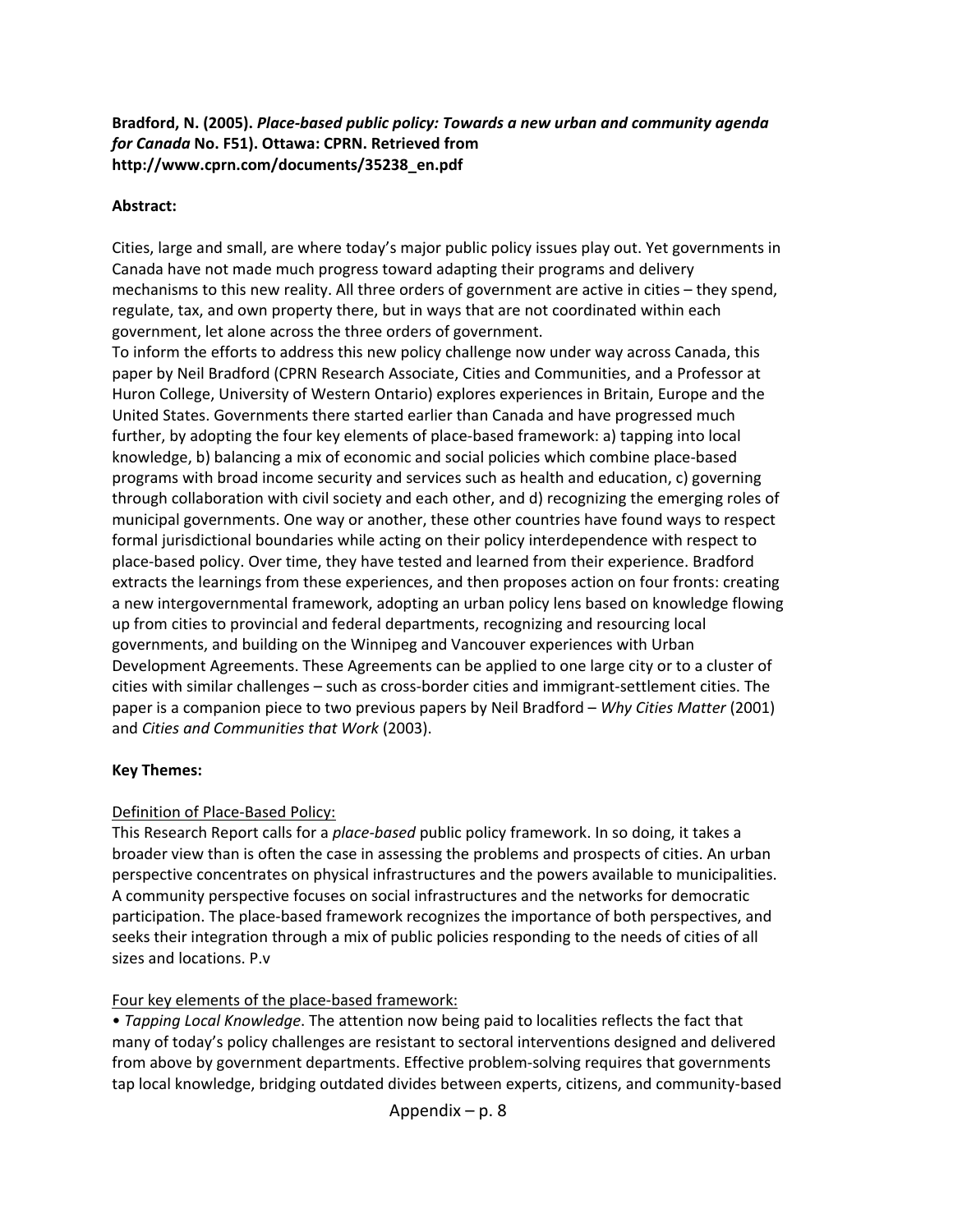organizations. Strong urban and community policies engage different forms of localized expertise including the "lived experience" of residents, the "action research" of community organizations, and the "technical data" of statistical agencies.

• *Finding the Right Policy Mix*. Acknowledging the significance of the locality for policymaking also means recognizing the potential risks inherent in the place focus if conceived too narrowly, or in isolation from broader policies. The mix of policies is crucial, balancing both spatially‐ targeted measures for distressed areas and "aspatial" policies for health, employment, education, and so forth. A robust place‐based framework thus has two interrelated components: general policies guided by an "urban lens" and targeted programs informed by the ideas of residents.

• *Governing through Collaboration*. New relationships must be forged among government, civil society, and the economy, and across the different branches and levels of the state. These collaborations take horizontal and vertical forms. Horizontally, government departments represented in local projects need to join‐up their interventions for a seamless continuum of supports responsive to the unique conditions on the ground. Upper level governments must also work with and through local partnerships, enabling them to revitalize their communities on terms of their own choosing, while also guarding against greater disparity between places. • *Recognizing local governments.* Local governments are key actors in the governance of the place‐based policy framework. Research shows that Canadians view municipal governments as the level most attuned to community needs and priorities. Moreover, municipal officials are best able to provide access points for citizen input, and to convene local actors for policy collaboration. Municipal knowledge is an important input for many public policies and often essential to effective implementation and evaluation. To make these contributions, however, local governments require appropriate recognition and capacity. P.v‐vi

#### Key lessons from the British, American and European experiences:

In each case, the upper level government exercised a particular form of leadership to align better public policies with local needs and capacities. In Britain, the central government was the *driver* of the process. In the United States, the federal government was more a *facilitator* of action. In the EU, the Commission became a *catalyst* for innovation. Across the cases, the overarching theme was the need for balance. Experience shows that collaborative governance and place-based policy-making requires careful management of what in practice are a series of cross‐pressures. These include respecting formal jurisdictional divides and acting on the fact of policy interdependence, meeting political demands for "results" and respecting the longer term planning required for successful partnership, and connecting localized interventions to wider regional strategies and national policies.

#### Three main lines of development:

1. *Intergovernmental framework* setting out basic principles, roles and responsibilities appropriate to place‐based governance

2. *Urban policy lens*

*3. Action‐oriented tri‐level agreements* that presently tackle particular problems in different cities

p.vii‐viii

#### Conclusion:

The Research Report concludes that place‐based policy‐making, properly designed and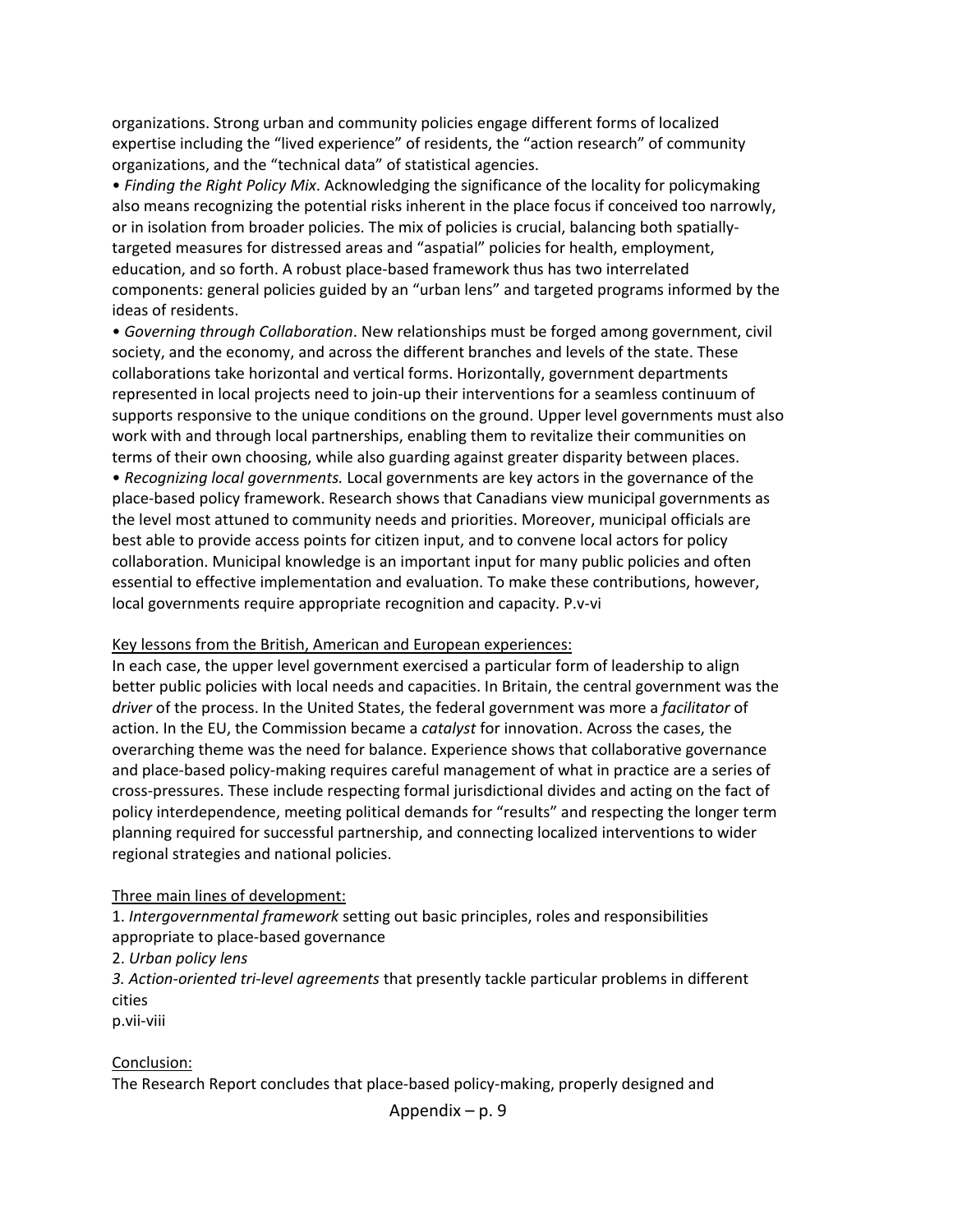implemented, can help governments meet the key challenges and opportunities currently converging in urban spaces. A main message is that Canadian policy communities are now well positioned for a concerted round of policy learning and practical experimentation. They can *learn from elsewhere*, drawing on the experiences of other jurisdictions, and they can *build from within*, reflecting on several promising collaborations already underway in Canadian cities. p.viii

## **Bradford, N. (2007). Placing social policy? Reflections on Canada's New Deal for cities and communities.** *Canadian Journal of Urban Research, 16***(2), 1‐26.**

# **Abstract:**

This article analyses the New Deal for Cities and Communities pursued by the federal Liberal government between 2004 and 2006. Situating the initiative in broader urban policy debates about the merits of place-based interventions in tackling problems of poverty and exclusion, it is argued that the New Deal represented a novel attempt at "interscalar policy coordination" within Canadian federalism. Three specific policy tools are identified as central to the New Deal framework—municipal revenue transfers; urban development agreements; and community action research. To understand the New Deal's impact, the implementation of these tools is explored in the context of the City of Toronto's concern with distressed neighbourhoods. Finding gaps in the application of the tools to the city's social development priorities, the article identifies limits in the federal government's policy vision and highlights four institutional factors impeding progress: jurisdiction; money; machinery; and time. The arrival in power of the Harper Conservative government, adhering to a traditional view of inter‐governmental relations, is likely to reduce federal interest in tackling these obstacles to urban social policy.

# **Key Themes:**

# Merits of and challenges of implementing place‐based policy

2, Among the most prominent policy developments has been introduction of spatially targeted or area‐based interventions in specific neighbourhoods. The merits of this approach reside in the attention paid to local conditions, the recognition of the need for grass-roots policy engagement, and the potential for more 'joined‐up' solutions. However, it is not readily apparent whether such localized responses can address the wider structural forces that are understood to create the new forms of urban poverty and social exclusion. Their implementation may only confirm the retreat of the state from the kind of universal social policies that remain the foundation of inclusive cities.

# Call for collaborative forms of governance

4‐5, While privileging local factors in shaping urban social sustainability, this perspective does not advocate that upper level governments disengage from city affairs, leaving localities to finance services or plan development on their own. The call is for more collaborative forms of governance, most importantly in the city itself across public, private and third sector organizations, but also between the locality and the extra‐local public agencies that flow the resources and assistance required to solve complex problems of poverty and exclusion (Sandercock 2004). Upper level governments should support community‐building strategies through *spatially targeted* interventions that engage and empower local networks as problem‐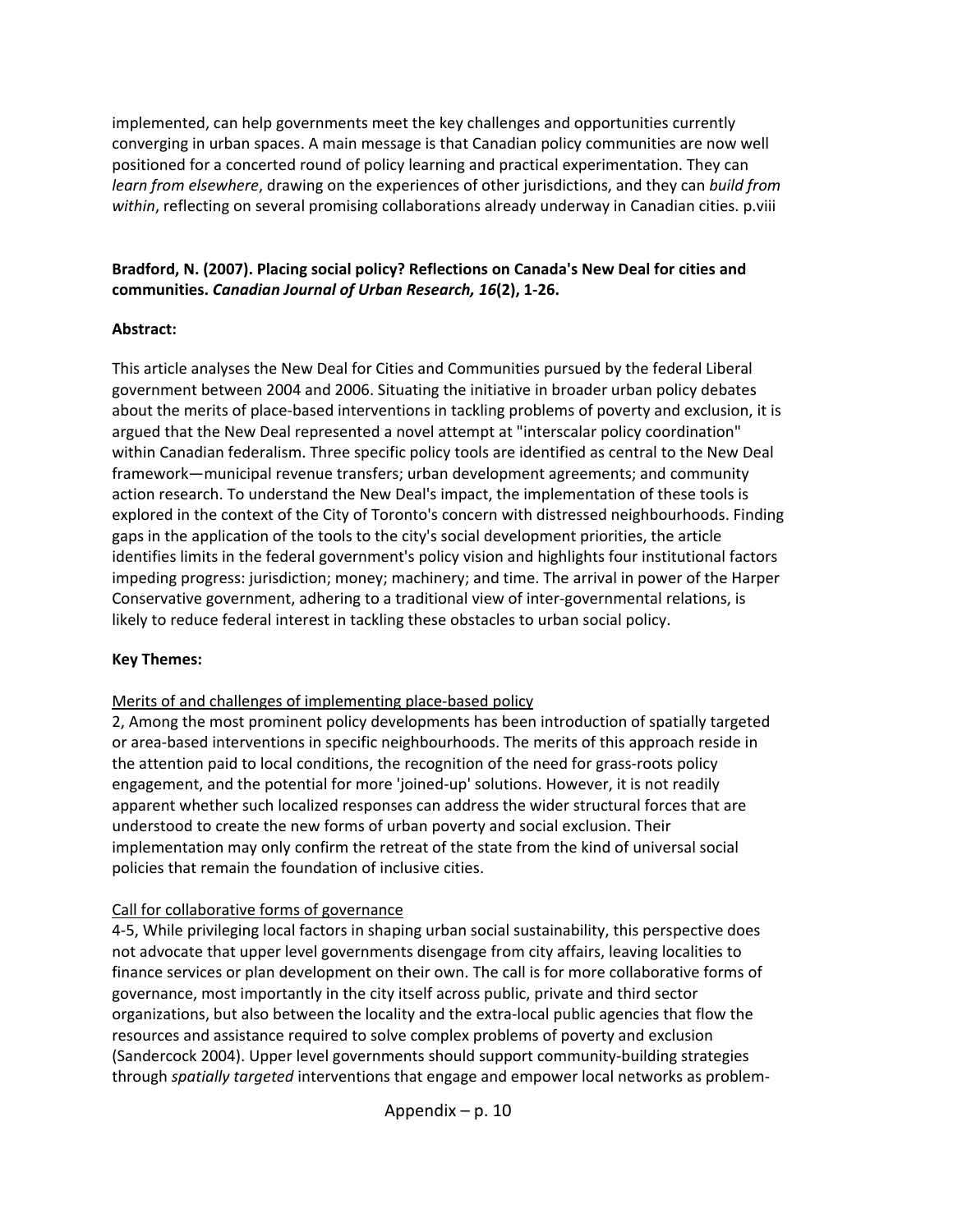solving agents (Healey et al. 2002). Mobilizing resources in the specific areas where the problems manifest themselves, national governments can ensure their interventions respect municipal plans, tap local knowledge, and leverage neighborhood assets. "Our emphasis," Stren and Polese write, "must be on *local* policies and on *local* institutions, even though the dynamic of urban change incorporate complex elements from larger and more inclusive systems (Stren and Polese 2000: 14, emphasis in original).

## Federal cuts to social services and provincial response of downloading

7, In terms of general policies, Ottawa's decisions to withdraw from social housing, limit eligibility for employment insurance, abolish the Canada Assistance Plan and reduce social transfers to the provinces all took their toll on the physical and social infrastructure of cities. Provincial governments were forced to meet their commitments in social services and municipal infrastructure with significantly reduced revenues. The details of the coping strategy varied by province but the general trend involved restrictions on social supports, and the downloading of numerous responsibilities to local actors—both municipalities and community organizations without adequate resources or flexibility (Andrew, Graham, Phillips 2002).

Urban Development Agreements: collaborative governance to tackle complex problems 9, The agreements are negotiated on a city-wide basis, with the operational focus typically a specific area or neighbourhood. The purpose is to devise integrated revitalization strategies through coordinated interventions that cross both departmental silos and jurisdictional divides. The premise is that complex, multi-faceted problems such as concentrated urban poverty require the problem‐solving resources of all orders of government. Through formal agreement identifying the different roles and responsibilities there is the potential to reduce duplication, fill gaps, and allow each level of government to focus on its specific areas of competency.

# **Bryant, C. and Joseph, A. (2001). Canada's rural population: trends in space and implications in place.** *Canadian Geographer, 45***(1), 132‐137.**

# **Abstract:**

In this paper, we describe the major demographic processes shaping 'rural Canada', especially over the last 20 years. Macro and micro scale processes are strongly linked, so we complement our demographic trends analysis by considering implications for the experience of rural life 'in place' and for public policy.

The paper is organized in four sections. First, we describe broad rural population trends. Second, we address population aging and migration, two defining demographic processes for rural Canada. Third, we consider the intersection of economic, social and political processes with demographic trends and discuss how they affect people's lives. Examples illustrate the importance of understanding the backdrop of institutional restructuring and opportunities for local involvement, especially in terms of the contemporary challenge of sustainability in rural Canada. Finally, we reconsider 'diversity' and speculate about the future population geography of rural Canada.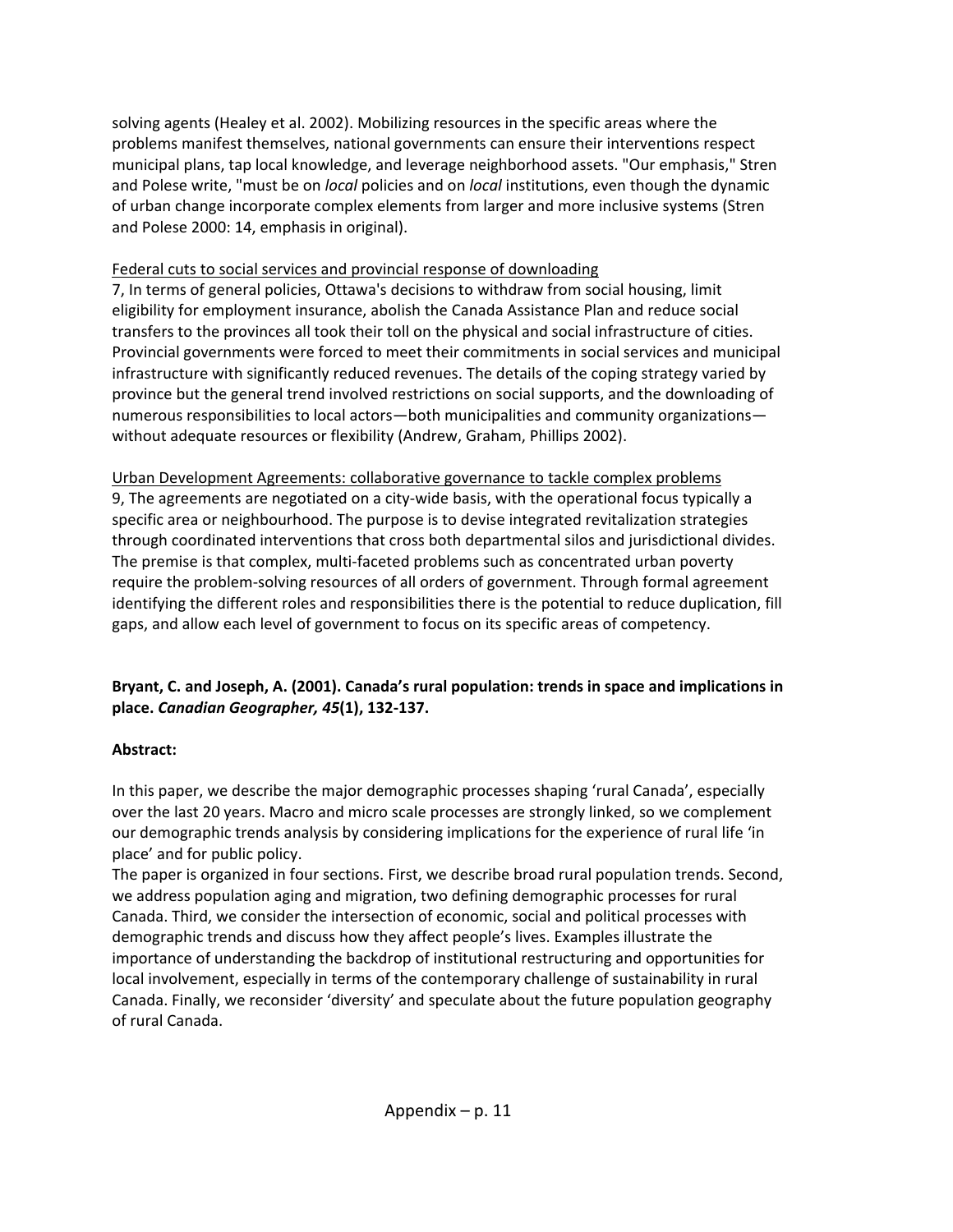#### **Key Themes:**

Describes major demographic processes shaping rural Canada over the past twenty years.

#### Demographic Change:

The broad scale processes of population migration and aging are related to the restructuring of economic activity (e.g. corporate restructuring, technological change) and services (e.g. health care), changing household values (e.g. living standards, family size), and expansion of metropolitan employment opportunities (Bourne and Rose this issue). They combine in different ways in different contexts; witness the changing faces of communities in the city's countryside, the agricultural hinterlands and the remoter resource hinterlands. The mosaic of structures and change is even more pronounced at the community level. The general patterns are real, but so are the changes being constructed in communities by local actors, through both 'natural' and planned decisions (Bryant 1997; Bryant and Buffat 1999). P.134

#### Challenges:

Significant challenges exist, both for rural communities and central states. First, creating and maintaining adequate service levels requires major efforts in creating employment opportunities. Identifying these and supporting them will require a more creative and open approach to planning and managing change. Such an approach requires an open, transparent democratic process at the community level. The largest obstacle within many communities is the unwillingness of 'leaders' to share their 'power' even though they would benefit from the creativity and inventiveness of their populations. In many communities, a 'culture shift' will be necessary. P.136

#### Role of Provincial and Federal Governments:

…important roles still exist for provincial and federal governments. They concern relatively novel functions, such as supporting community capacity building for managing change, recognizing local leadership and creativity and not thwarting innovative change. Programs such as Community Futures in its early years contained the seeds for such innovative, support‐oriented public policies and programs for rural areas. Given the great variety of rural spaces and communities, the major challenge is to develop federal and provincial policies that reflect the desire for standards (in terms of services and processes) while simultaneously recognizing the specificities of each locality and the legitimate concerns of citizens for participation. P. 136

## **Chokie, M., & Partridge, M. D. (2008). Low‐Income Dynamics in Canadian Communities: A** Place-Based Approach. Growth and Change, June 2008, v. 39, Iss. 2, Pp. 313-40, 39(2), Sept 27, **2008.**

#### **Abstract:**

Canadian poverty rates have persisted at disappointingly high levels despite almost 15 years of continuous economic growth. The problem is exacerbated by some communities and neighborhoods having exceedingly high poverty, including very high rates for vulnerable demographic groups, such as aboriginals and recent immigrants. We investigate low‐income rates (poverty rates) for 2,400 Canadian "communities" over the 1981-2001 period. By focusing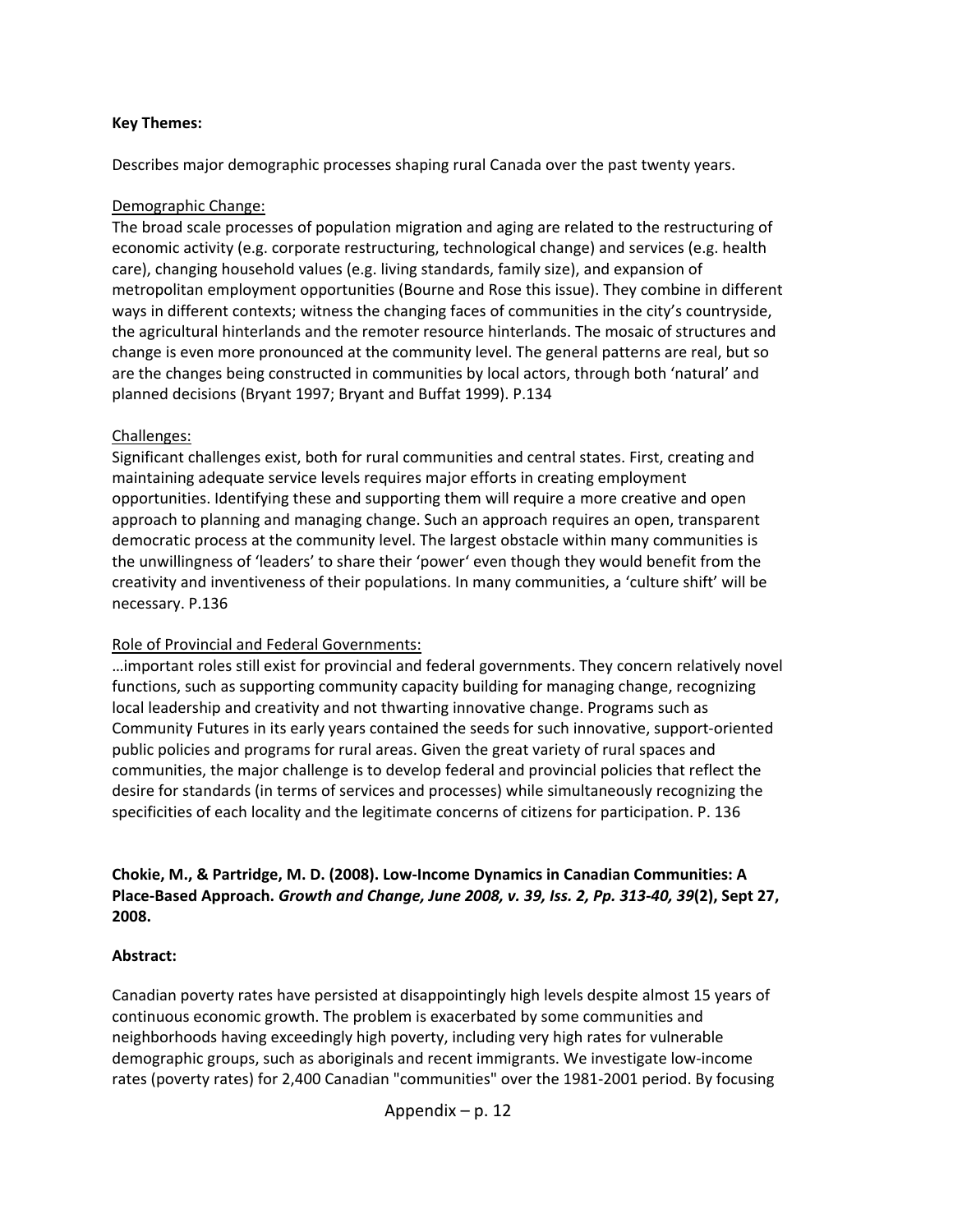on communities, we fill a void in the related Canadian literature, which tends to focus on individuals, case studies, or more aggregate measures, such as provinces. Our approach allows us to assess the role of place‐based policies. Particular attention is given to communities with differing shares of aboriginal Canadians and recent immigrants. One novel feature is our analysis of both "short‐term" and "long‐term" causes of differential community poverty rates. The results suggest that community low-income rates are more affected by initial economic conditions in the short term, with certain demographic factors becoming relatively more important in the long run.

# **Key Themes:**

## Importance of Place‐Based Approach:

This broad place‐based approach makes the paper unique, as previous studies on Canadian poverty usually emphasize the individual or household, or are case studies of a particular city or region…In particular, if there are place‐based causes, such as weak local labor markets, household-level studies may provide an incomplete picture of potential solutions. For example, microanalysis may indicate that increasing a disadvantaged individual's education may sufficiently increase their earnings to lift them above the poverty threshold. However, Osberg (2000) notes that this may have no net impact on the *overall* regional poverty rate, as it may push another person down in the job queue and into poverty. Thus, individual- and communitylevel assessments may draw differing conclusions. Likewise, a case study of a province or of an urban area, such as Winnipeg, may provide needed context, but analysts are always interested in whether case studies generalize more broadly…In sum, this detailed analysis will allow us to explore whether place‐based policies may complement general policies aimed at reducing poverty, which has implications for other countries (Blank 2005). P.314‐315

# Place‐Based Policy to Address Poverty:

Local poverty also has broad regional dimensions that extend beyond a community's borders. For example, spatial mismatch models suggest that proximity to employment opportunities and spatial frictions in commuting and migration are important (Johnson 2006). Such frictions may create a mismatch between where the jobs are being created (say in the suburbs) versus where the poor families reside (say in the central city) (Levernier et al. 2000; Weinberg 2004). Likewise, access to jobs is also critical to the *rural* poor because job creation occurs disproportionately in larger urban areas, which may be difficult for the rural poor to access, especially if they lack adequate childcare and transportation (Blumenberg and Shiki 2004; Partridge and Rickman, forthcoming). In targeting the poor, place-based policy adherents argue that economic development policies should enhance *local* growth because of factors, such as peer effects, economic‐role models, and knowledge spillovers (Fong and Shibuya 2003; Partridge and Rickman 2005; United Way of Greater Toronto 2004). Furthermore, the issue of spatial distribution of low and high poverty warrants more attention to discern the underlying causes. P.316

# Potential Results of Place‐based Poverty Reduction Strategies:

Thus, poverty reduction measures in one community will not only improve the situation in the targeted location, but it appears to have additional benefits for neighboring communities as well. P.323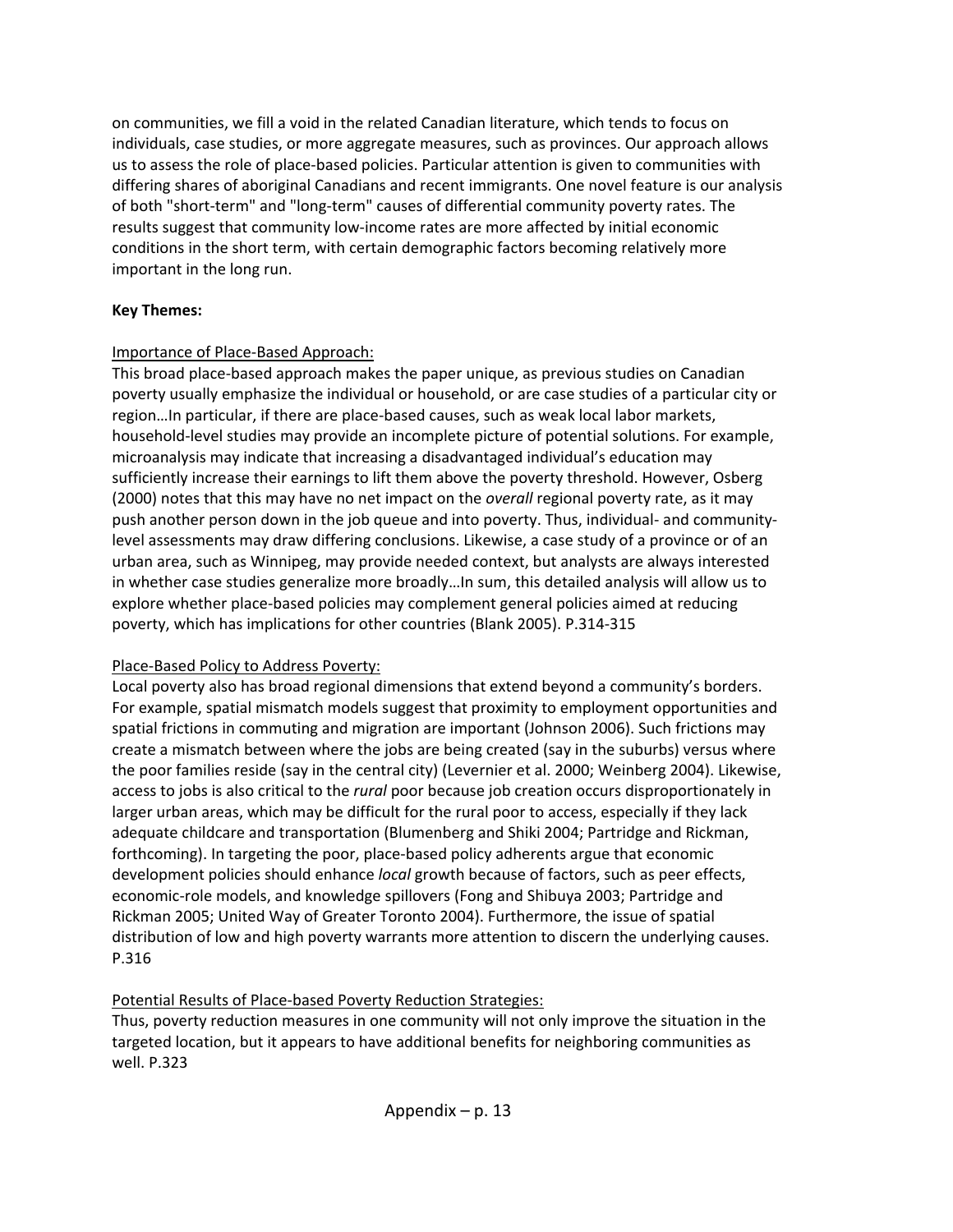#### Conclusion:

Using 1981–2001 census data, this study examined the prevalence of low‐income households across nearly 2,400 rural and urban Canadian CCSs. Using CCSs/communities as our unit of observation allows us to assess some potential place‐based policies. A particular emphasis was given to distinguishing short‐term effects (five years or less) from long‐term effects (five years or more), which to our knowledge is the first time such an effort has been undertaken. On account of concerns regarding the dynamics of poverty, this approach should be especially appealing to policy makers who are interested in changes over time. Among community-based demographic attributes receiving special attention were the aboriginal and recent-immigrant population shares. P.332

#### **Dewees, S., Lobao, L., & Swanson, L. E. (2003). Local economic development in an age of devolution: The question of rural localities. Rural Sociology, 68(2), 182.**

#### **Abstract:**

There is limited recent research on the strategies that rural local governments are employing in the face of changing intergovernmental relationships, especially in relation to local economic development. This paper draws on data from a survey of local governments in the Ohio River Valley Region that includes a mix of localities on the urban‐rural continuum, to empirically address three issues. First, we examined the extent to which county governments have undertaken local economic development initiatives as well as other, extra‐economic activities designed to improve community well‐being. Second, we assessed the extent to which rural county governments vary from urban counties in their activities and available resources. Finally, we employed logistic regression models of factors associated with use of development strategies to determine the relationship between rurality and local development policy activities. The results show that rural counties are less likely than urban counties to undertake various economic development activities, with observed urban‐rural differences largely attributable to county socioeconomic disadvantages, such as poverty and education.

#### **Key Themes:**

#### Increase in Local‐Based Policies:

Over the past three decades, responsibility for a broad range of policy activities has become increasingly decentralized, with local governments playing a growing role in policy formation and implementation. Changes in the organization and administration of several federal programs, including but not limited to the federal welfare system, has shifted responsibility to state and local governments and in many cases has reduced government regulation in favor of presumed market efficiencies. At the same time, globalization is bringing about a new social restructuring and new economic challenges to distressed areas (Kodras 1997). These and other factors have revived an interest in locality-based policies and the role of the local community in the face of macro structural changes (Luloff and Swanson 1995; Swanson 2000). P.184

#### Local Communities Don't Have Capacity:

At the same time, research indicates that rural local governments are increasingly dependent upon state aid to ease local governmental fiscal burden (Johnson et al. 1995). In the face of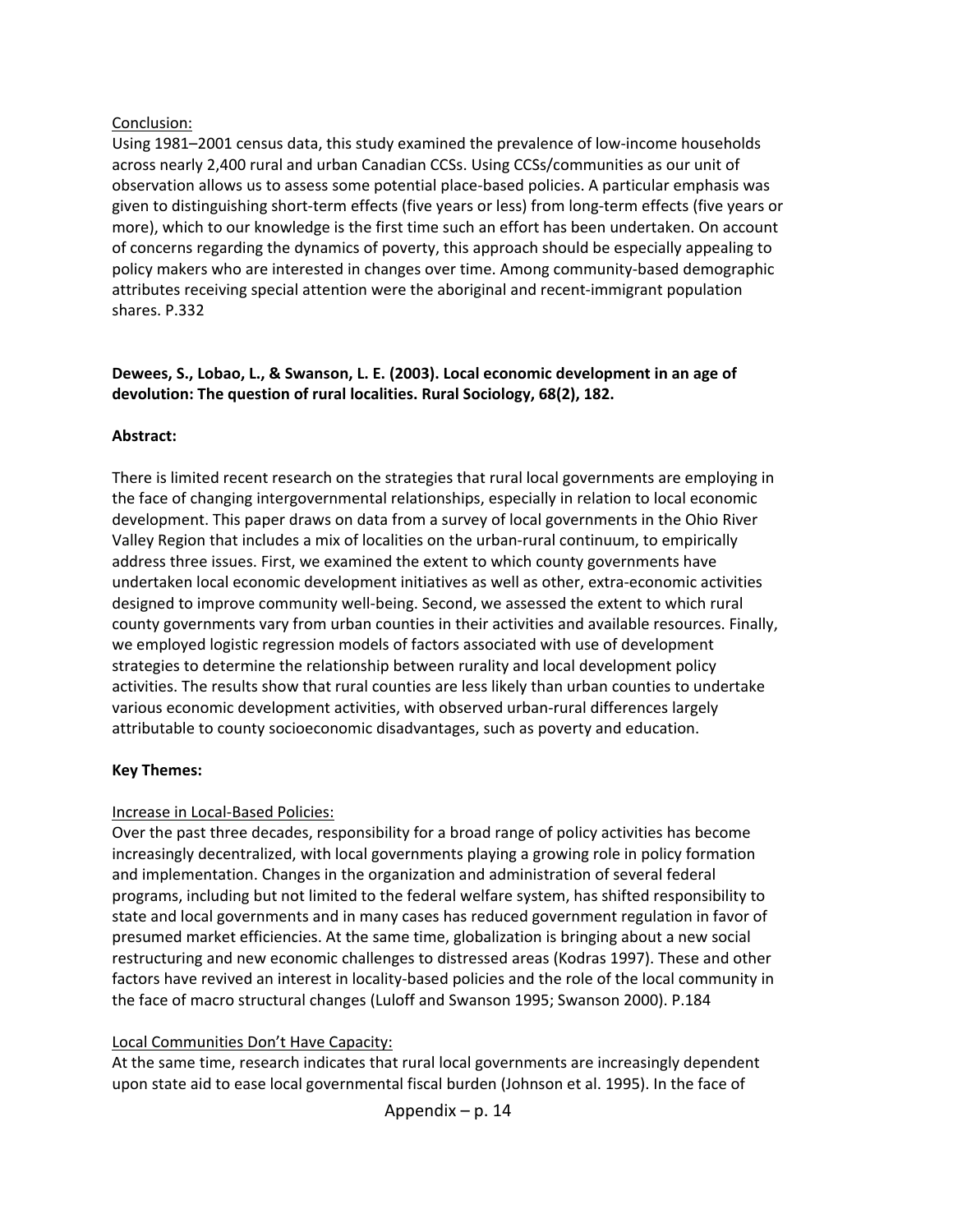changing intergovernmental relationships, rural localities may only become more dependent upon states' willingness to provide a redistributive function. The Urban Institute indicates that federal outlays for community and regional development, agriculture, energy, transportation, and defense will decline as a percent of Gross Domestic Product (GDP) between 1996 and 2002. Historically, this group of federal programs constituted a significant growth machine for many rural communities (Steuerle and Mermin 1997). Without the buffer of redistributive aid from federal and state sources, rural counties may find it increasingly difficult to take on new responsibilities associated with devolution (Warner 1999). Local development efforts and locally raised revenues will become increasingly important. P.184

#### Pros and Cons of Local Econ Dev:

The social consequences of increasing local control over economic development are widely debated. The major argument for positive impacts of local control is that government closer to the people may have greater flexibility in addressing local needs and preferences (Garkovich 1998; Wolman 1995). Other arguments focus on critiques of government at various levels (Mitchell and Simmons 1994). Substituting the government's monopoly power for market competition is seen as more efficient and cost effective, helping to reduce the federal deficit, debt service costs, and tax burdens. Arguments for negative impacts often see decentralization as a symptom of broader political — economic change (see Staeheli et al. 1997). As government at all levels has become more fragmented and dominated by market relations, this changed policy environment places ever greater responsibility on local governments to mediate the impacts of macro economic changes. This can lead to localities managing competitive economic development programs that bring about bidding wars with other locales over the attempt to recruit new businesses, ratchet down the local tax base, and create fiscal stress (Kantor 1995). P.185

#### Lack of Social Capital in Rural Areas:

Research on rural communities indicates that many local governments are staffed by part time or volunteer leaders with little professional training (Brown 1980; Cigler 1993; McManus and Pammer 1990; Seroka 1986). Professional staff members, especially grant writers and economic development specialists, are critical of successful local development efforts. Insufficient personnel, inadequate administrative capacity, and lack of experience in negotiating tax abatements and managing business recruitment are seen to disadvantage rural local governments (Brown 1980; Cigler 1993; McManus and Pammer 1990). Past research on implementing block grants show that rural areas find it harder to obtain and implement such grants (Reeder 1996; RUPRI 1995). P.185

#### Potential of social capital to foster development:

The literature on community social infrastructure and social capital suggests that a community with an active civic sector, involving service clubs, volunteer groups, and development foundations, tends to be more successful in development activities (Flora and Flora 1991; Luloff and Swanson 1995; Swanson 1996). Communities with an active civic sector may possess a high level of social capital that can be important for successful development efforts (Turner 1999). P.188

Therefore, it is possible that local government capacity and local policy decisions are associated with socioeconomic factors such as education levels, poverty, and the economic base of the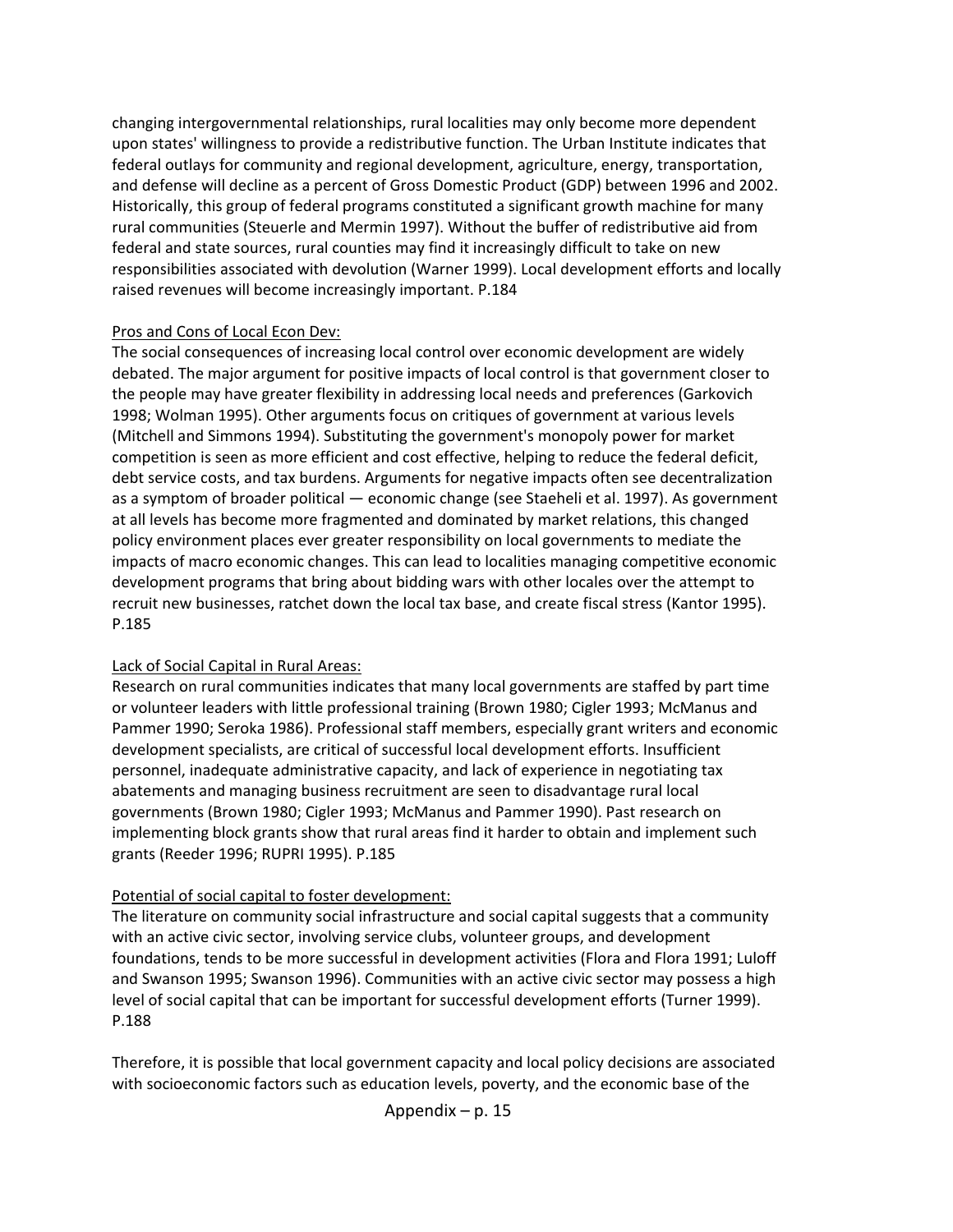#### county, rather than simple geographic location. P.188‐189

#### Challenge for rural communities:

The ongoing devolution of federal government programs represents a potentially challenging environment for the fiscal well-being of local governments, especially local governments that possess limited staff resources and lack experience with local economic development policy. At the same time, the increasing globalization of the economy is resulting in a restructured economic marketplace where local communities face greater competition in the attraction of capital. Many argue that numerous local governments, especially rural local governments, will not be able to compete in this new policy environment because they lack the capacity to develop and manage local initiatives. Furthermore, it is assumed that the most isolated rural localities will be the most disadvantaged in this new environment. P.201

## Place vs. Social Conditions:

Multivariate analysis suggests that program usage is better predicted by county education and poverty levels than by geographic location. Once these variables are controlled, the effect of rurality diminishes or disappears. Given the fact that most measures of rurality are correlated with poverty and lower education levels (with the most remote rural counties typically displaying high poverty levels), this finding still holds implications for rural communities. P.202

These implications are positive and negative. Rural counties with skilled leadership, lower poverty levels, and higher education levels appear to have a chance to mediate the effects of geographic isolation and macro‐level economic change by using innovative economic development policy tools. However, it appears that rural counties with high poverty levels and few local resources are less likely to aggressively pursue the same quantity and quality of economic development strategies and will continue to face challenges. More importantly, however, these findings hold implications for all socioeconomically disadvantaged counties. The finding that high poverty levels and low education levels in counties are associated with less use of certain types of economic development strategies reveals that economically challenged counties may fare poorly in an environment of increased local fiscal responsibility and increasing global competition. Economically depressed counties that already have fewer revenue sources for local services may find it difficult to invest resources in economic development strategies to work against the larger forces of economic restructuring. P.202

# Conclusion:

While the more prosperous rural areas appear to be taking initiative in economic development strategies, rural areas that are disadvantaged by a low tax base, low education levels, and a depressed economy may continue to struggle to compete in this new policy environment. While there is certainly evidence that localities are attempting to take an active role in determining their future well‐being in the face of increasing local responsibility and macro‐economic changes, the variation in the types of policies being used raises questions about local capacity and local prospects for success. P.203‐204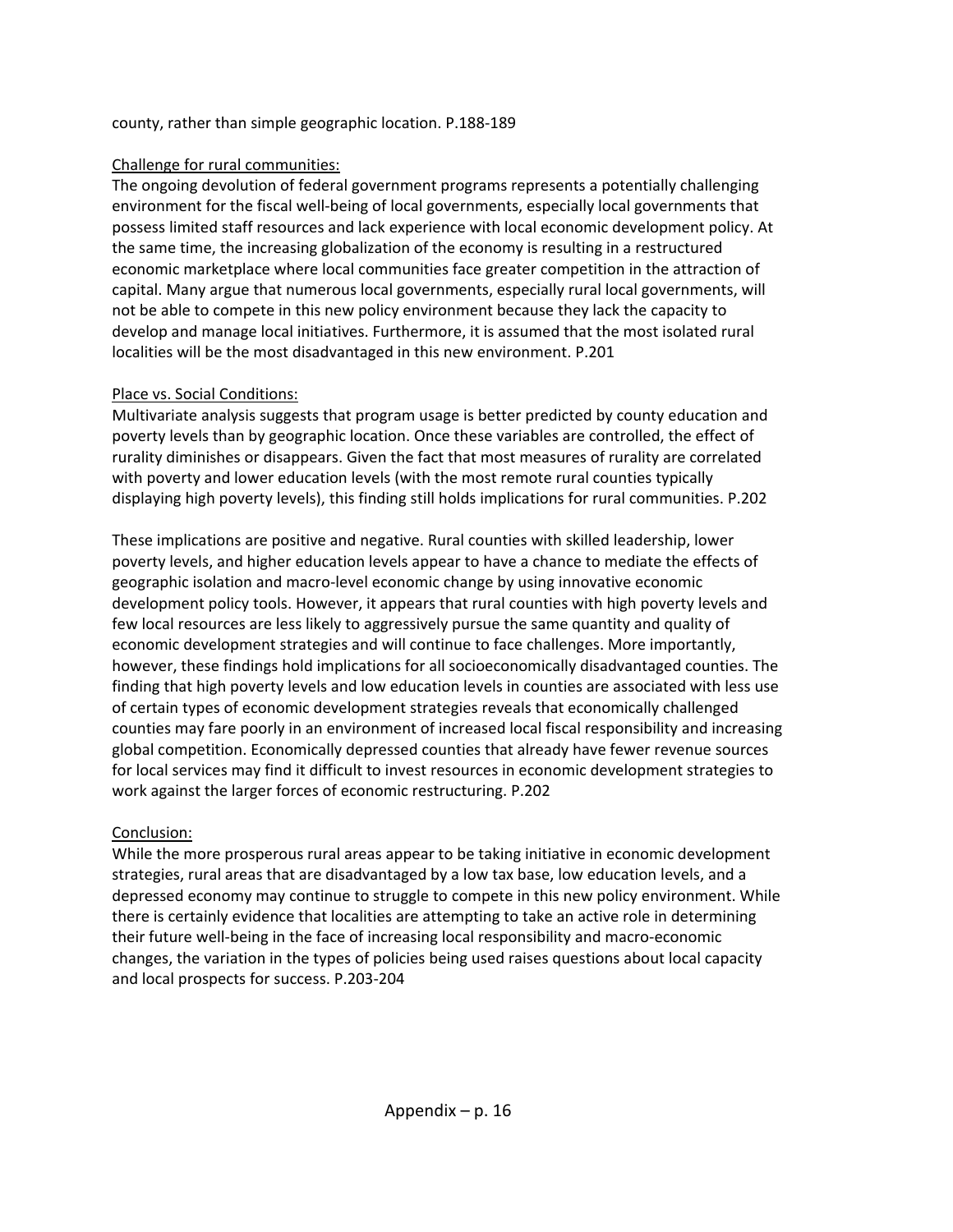**Dorling D, Smith G, Noble M, Wright G, Burrows R, Bradshaw J, Joshi H, Pattie C, Mitchell R, Green A E, McCulloch A. (2001). "How much does place matter?".** *Environment and Planning A, 33***(8)**

## **Abstract:**

Why put together yet another debate about the importance or irrelevance of place in society? The superficial reason for doing this here was that in Autumn 2000 I was asked to referee a paper by Andrew McCulloch (2001) which both impressed and concerned me. I was impressed by the amount of work and skill which had gone into this paper, as with much of the analysis of the British Household Panel Survey (BHPS) coming out of Essex University. I was also concerned with some of the underlying assumptions and implicit beliefs expressed through this and in similar recent papers using the BHPS. The six short articles which follow and McCulloch's reply reflect much of the admiration for his work and skill, a great deal of support but also much dissent. I summarise them next; however, they are all kept short enough to be summaries of a much wider debate in themselves. The authors were chosen as being leading researchers in social science, ranging from the study of deprivation and poverty, to employment, housing, voting, area effects, health, multilevel modeling, and other similar subjects and techniques. They were limited (as am I) to only a few words and half a dozen references. Among a number of the critics, the paper raised the issue of whether area‐based initiatives are a valid policy option for government today.

## **Key Themes:**

Do we care about area effects? (George Smith, Michael Noble, Gemma Wright) George Smith, Michael Noble, and Gemma Wright suggest that McCulloch is on shaky ground in arguing against area‐based policy initiatives; in contrast to his claims they suggest that we do need such policies and that we do not need further evidence that area effects exist to justify area‐based initiatives. P.1335

# Place & People Based Policies:

ABIs [Area‐Based Initiatives] are not necessarily presented as an alternative, but a complement or supplement to mainstream and/or individual level programmes...To argue that there is a rationale for area‐based initiatives is not to argue that poverty should only be tackled using this kind of geographical targeting nor does it imply that ABIs are necessarily the most effective way of combating poverty. It is quite consistent to hold a view that the main policy prescription for the eradication of poverty should be through universal macroeconomic and social policies but still to see area‐based policies as a useful addition to mainstream programmes. P.1342

# Conclusion:

In conclusion, there can be no doubt that poor people are concentrated spatially and that over time some areas improve, while others seem resistant to change. Mainstream policies must be the first line in raising people out of poverty, but for people living in areas which lag behind when there are economic upturns an ABI may well be an appropriate policy response. Of course, ABIs need to be appropriately assigned to deprived areas, and rigorously evaluated to provide an evidence base for successful area interventions. But do we need evidence that area effects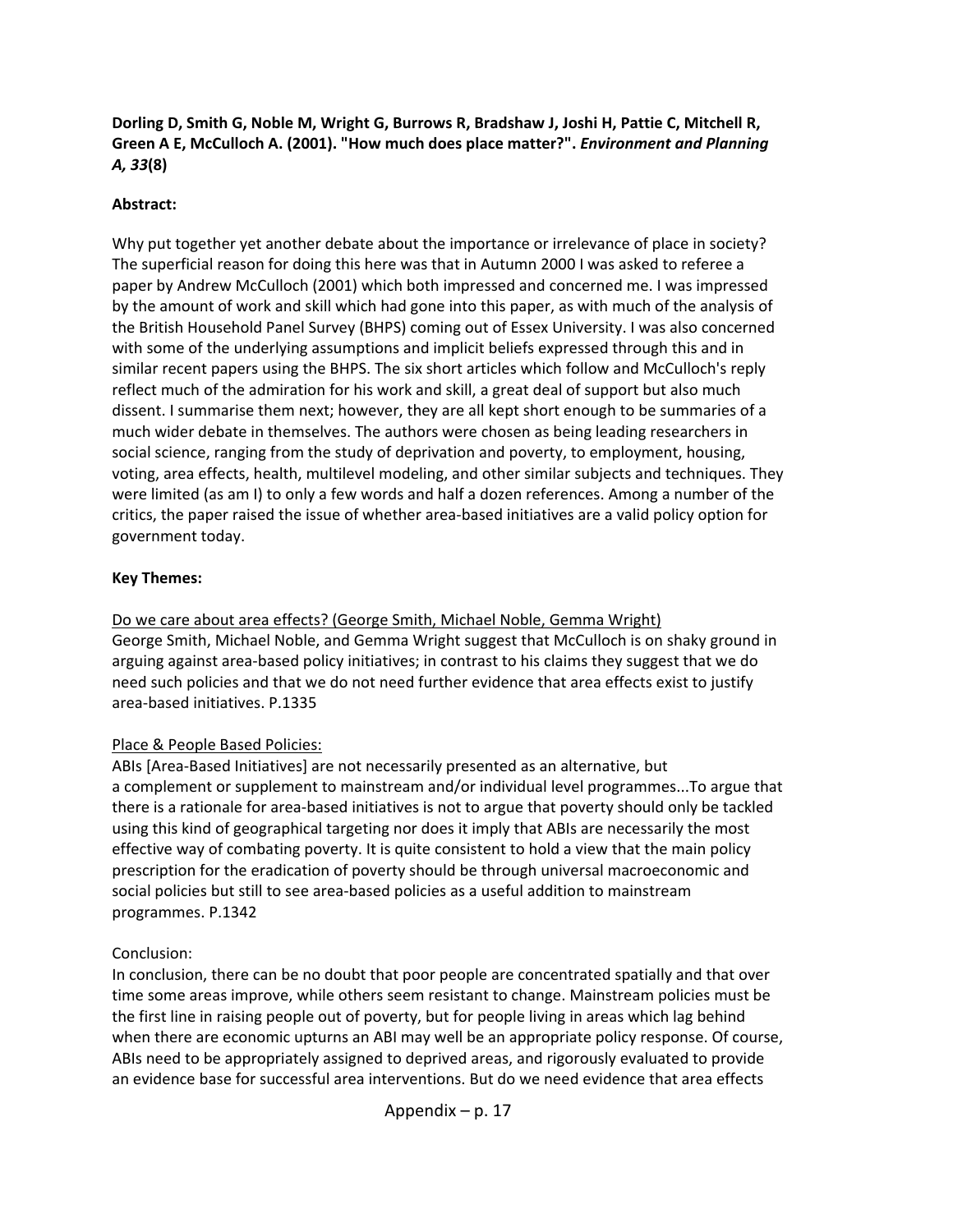actually exist to justify ABIs? Our conclusion is that we do not. P.1344

## Evidence‐based policy and practice (Roger Burrows, Jonathan Bradshaw)

In further contrast, Roger Burrows and Johnathan Bradshaw argue that there is little evidence that area‐based policies alleviate poverty. However, they too believe there is not enough `evidence' in McCulloch's paper to support his general conclusions with which they sympathise. Both of the above papers argue for longitudinal studies. P.1335

## Efficacy of Place‐Based Approaches:

However, the truth is that despite the myriad of neighbourhood-based policy initiatives which have taken place (not to mention the billions of pounds spent on them) there is little in the way of reliable evidence on the efficacy, or otherwise, of area‐based approaches to the alleviation of poverty and associated detrimental outcomes. The reasons for this are both methodological and political. P.1345

# Methodological Problems:

At a political level these methodological problems have contributed to two major failings. First, the evaluations of neighbourhood interventions which have taken place have often been ill timed. The short-term political imperatives of demonstrating what has been done and, crucially, of promoting the spectacle of the intervention has often led to evaluations which are overly concerned with matters of process and short‐term aims and objectives. P.1345

The second political problem "and this despite the mantra of `what counts is what works" is that, without any tradition of systematic reviewing, meta‐analysis, or any clearly articulated hierarchy of research evidence within neighbourhood research in the United Kingdom, it has become possible for one or two studies to gain a disproportionate amount of political influence.P.1346

The analytic and policy questions that McCulloch has asked are very important ones. However, if we are to take the rhetoric of evidence-based policy at all seriously inthis area the methodological tools, data sources, and philosophical positions we need to develop are not the ones utilised here. The appropriate development of these presents us all with a very worthwhile challenge. P.1347‐1348

# Is there a place for area‐based initiatives? (Heather Joshi)

Heather Joshi, a long‐term advocate and researcher of longitudinal data, is largely supportive of McCulloch's findings, but still believes there may be a place for policies towards places, as long as they operate within a context of policies towards people. P.1335

# On reinvented wheels (Charles Pattie)

Charles Pattie argues that McCulloch has many good points to make, but that we should not underestimate the political symbolism of area‐based policies. He also points out some subtle inconsistencies in the logic of McCulloch's modelling in short that it ignores the possible past influence of contextual effects, using the past to `control' out context. Burrows, Bradshaw, and Pattie all call for a longer historical perspective in general, as well as in the actual modelling (in Pattie's case). P.1335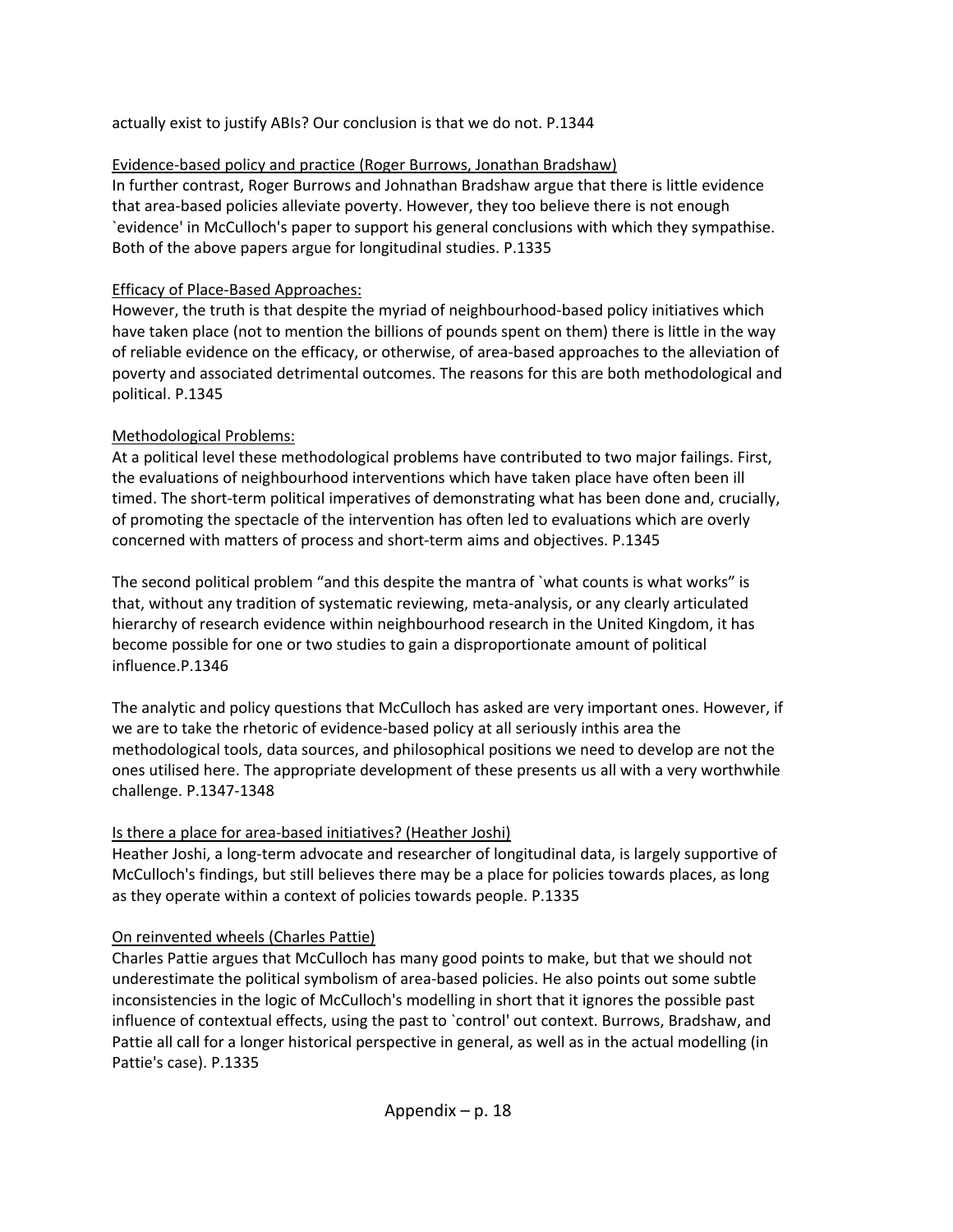# Multilevel modeling might not be the answer (Richard Mitchell)

The following contribution, from Richard Mitchell, partly provides this, as well as a strong critique of the kinds of multilevel modelling approaches McCulloch uses, from someone who has also used them for his own research. Self critiques are often the strongest kind as we tend to know many of our own weakness. P.1335

Unemployment, nonemployment, and labour‐market disadvantage (Anne E Green) Finally, Anne Green returns to some of the issues McCulloch's paper raises in relation to policy, noting the tendency of residents of poor neighbourhoods who get employment to `move on up' and leave the area, hence helping to maintain the context. P.1335

## Reply: Ward‐level deprivation and individual social and economic outcomes in the British Household Panel Study (Andrew McCulloch)

McCulloch replies to his critiques above by agreeing with many points they make but pointing out that: "The evidence presented in most analyses regarding local contextual effects is only circumstantial'' (page 1365). P.1335

# **Fluharty, C. W. (2002). Toward a community‐based national rural policy: The importance of the social services sector.** *Child Welfare, 81***(5), 663.**

# **Abstract:**

Although discussions of rural America's challenges have surfaced at regular intervals over the past half‐century, the issue is receiving significantly greater substantive policy discussion today, as a dialogue regarding the development of a more integrative, community‐based, national rural policy begins to emerge. This article outlines this unique "rural policy moment," assesses the potential for a community‐based rural policy for our nation, and discusses the critical role rural social services practice and policy play in supporting these opportunities to address the significant challenges faced by rural people.

# **Key Themes:**

Rural realities key to developing an integrative rural policy

665, One of the greatest challenges rural America faces in the public policy arena is its tremendous diversity across space, culture, and demography. Several specific rural realities, however, define how these differences improve or confound the potential for crafting a more integrative rural policy for our nation.

665, Rural America Is Much More than Agriculture

666, Today, only 63% of rural Americans live on farms. Farming accounts for only 7.5% of rural employment. More than 90% of rural workers have nonfarm jobs (Economic Research Service [ERS], 1999a, p. 86).

666, If a broad‐based rural renaissance is to occur, and if farm families are to fully benefit from its development, new economic engines that optimize regional competitive advantage are needed.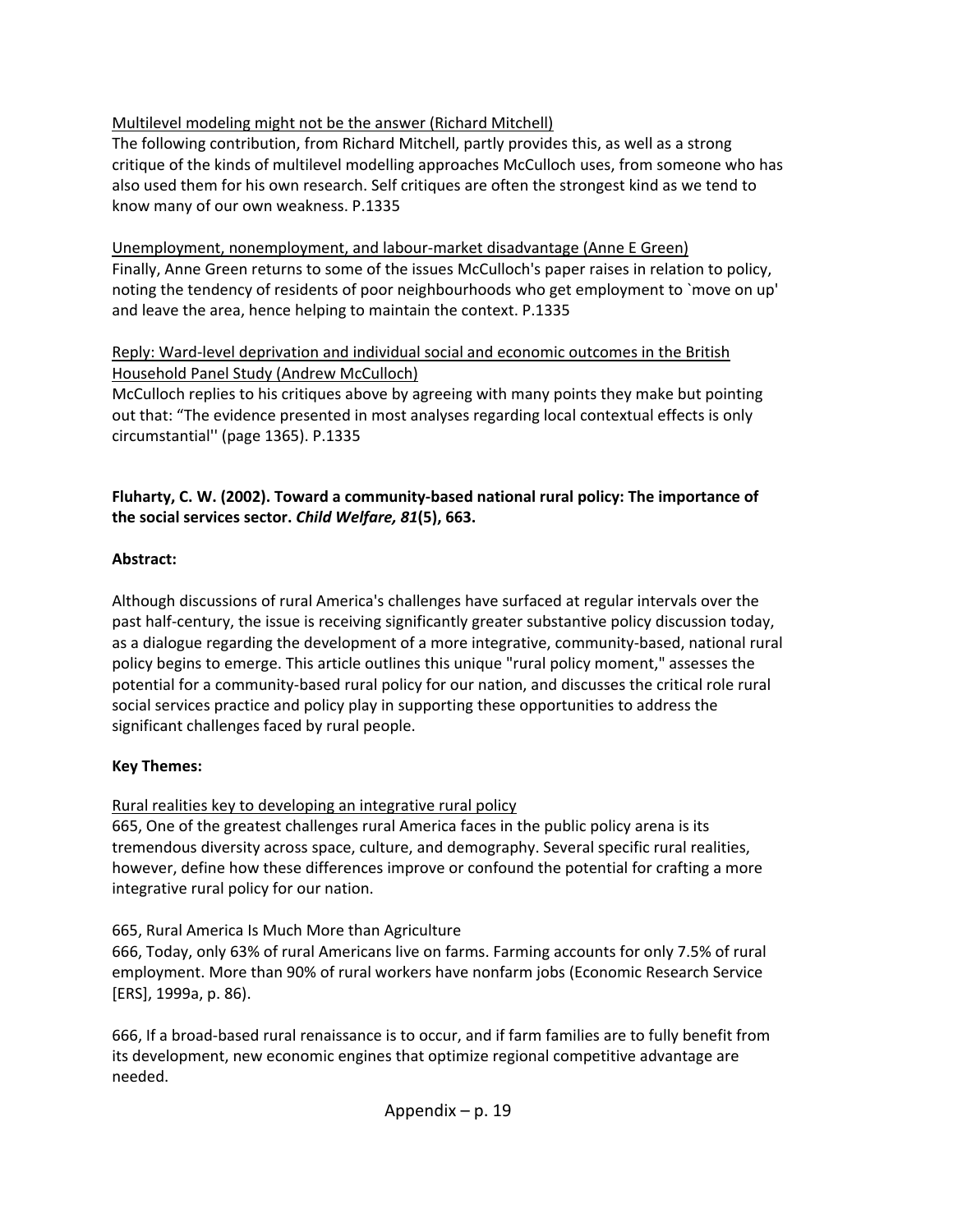#### 666, The Rural Economy Has Strengthened but Remains Fragile

667, Persistent Pockets of Intractable Rural Poverty Remain

669, The Relationship Between Government and Government Revenue Streams Has Significant Rural Implications

## Scope of American rural counties

669, As the nation's New Federalism policy framework evolves, local and regional government capacity become increasingly critical for rural communities. Today, 2,305 of America's 3,043 counties are rural. They account for approximately 76% of all counties, 83% of the nation's land, and 20% to 25% of the population (ERS, 1990).

# Paradigm shift towards 'new governance' and place‐based approaches

675, As this is occurring, important new constructs within the urban policy literature offer support for a more community- or place- based public policy paradigm. Two monographs point to a seismic paradigm shift in the conceptual framework of the urban policy community. Doug Nelson (2000), President of the Annie E. Casey Foundation, argued that social welfare policy must re‐ think its 25‐year resistance to place‐based policy, long thought to have institutionalized "the ghetto." Instead, he suggested that the public, private, and philanthropic sectors must create a unique new collaboration, forming a "new governance," a place‐based framework for attention to America's most impoverished children and families.

# Aspects of Rural Disadvantage

681, Unfortunately, an eminently clear rural disadvantage exists:

- Rural poverty rates have exceeded urban rates for decades.
- Of the 250 poorest counties in the United States, in 1998, 234 were nonmetropolitan.
- Rural workers are nearly twice as likely to earn the minimum wage and 40% less likely to move out of low‐wage, entry‐level positions than nonrural workers.
- Of 10 rural people in poverty, 6 do not own a car, yet 80% of rural counties have no public transportation.
- More than half of rural seniors have family incomes below 200% of the poverty level, compared with 40% of urban seniors.

# Case for rural America to build coalitions with suburbs/ link with urban policy

685, In a public policy arena increasingly controlled by suburban forces, advocates for a rural policy framework must engage these forces, building either new coalitions for commensurate power or new understandings of the increased integration of policy effects across space from urban and suburban areas to rural America. The public rhetoric to support these efforts should coalesce around the question. What shall we do with the space between the suburbs? Rural America must either engage suburbanites in a dialogue regarding why they should care about rural areas and effectively address their questions, or seek new coalitions to increase their relative power vis‐a‐vis the suburbs. Regardless of the path, rural America has a unique opportunity to link with urban America in seeking a more place‐based policy framework for future public policies.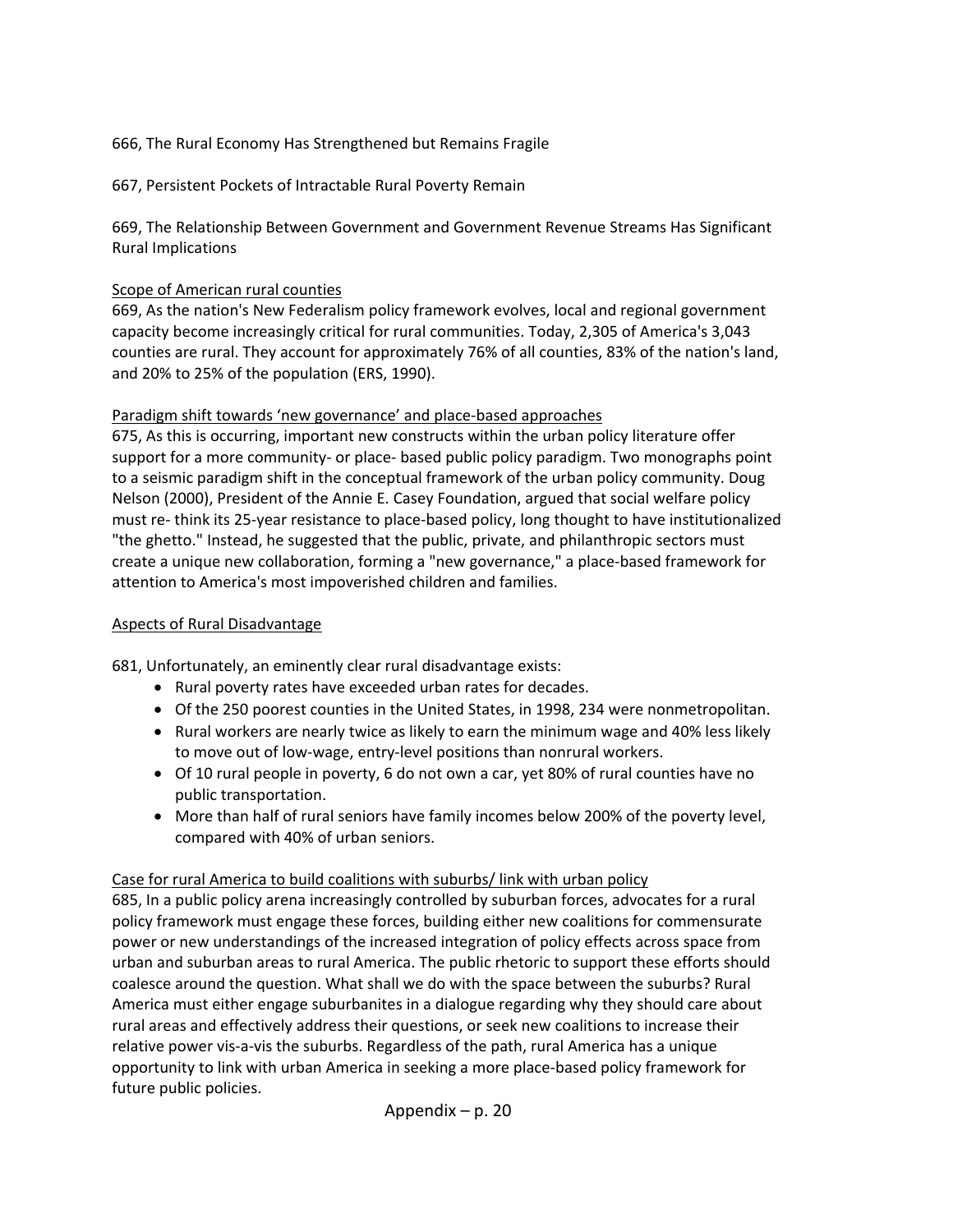#### **Gillen, M. 2004. Promoting place: elevating place‐based discourse and new approaches in local governance in New South Wales.** *Urban Policy and Research***, 22(2), 207‐220.**

## **Abstract:**

In recent years, disenchantment of extant planning systems has assisted the consideration of alternative, place‐based models. By offering a critical analysis of these approaches, this article attempts to explore the value and challenge of such for the planning system of NSW.

## **Key Themes:**

## History of Place Based Approach

• Gillen provides the background for the need for place based approaches. The conflicting views of individuals who share a space necessitate an approach which can meet various needs and perspectives. Furthermore, the individuality of each 'place' ensures that "no single place management model exists" (Gillen, 2004, p.208).

## Role of Discourse and Ideology

- Discourse theory is identified as a useful means of exploring the ideological issues and relationships of power underlying place‐based policy.
- Gillen argues that there has not been sufficient development of place management discourse in New South Whales to support the implemented policy. Attempts to change practice without sufficient changes in ideology results in interventions which are specific to a present situation but that do not affect planning in the long term.
- A list of criteria provided by Stewart-Weeks (2002) proposes the necessary ideological developments that must be in place for an idea to successfully institutionalized. Gillen's suggestion is that place-management and place-based planning has not yet met these ideological criteria.
- Gillen casts a recent debate between Walsh (2001) and Mant (2002) on place based policy in Australia, as an example of how place‐based discourse has not been fully developed. Gillen argues that "Walsh provides a sound appraisal of the potential problems of area‐based projects, but imperfectly uses these as the basis for a critique of the place management approach" (Gillen, 2004, p. 212). Gillen argues that place‐management remains a competing discourse with dominant ideologies of governance.
- Drawing support from Mant (2002) and Croft (1998) Gillen argues that the successful implementation of place-management requires the restructuring of Australian government at state and local levels. This would require that place-based discourse achieve a more dominant status.
- Gillen reviews positive advancements in NSW place‐based policy and management (such as *Plan First*) but continues to stress the necessity for place based theory to assume a dominant ideological position and for real structural change to occur within governmental organization.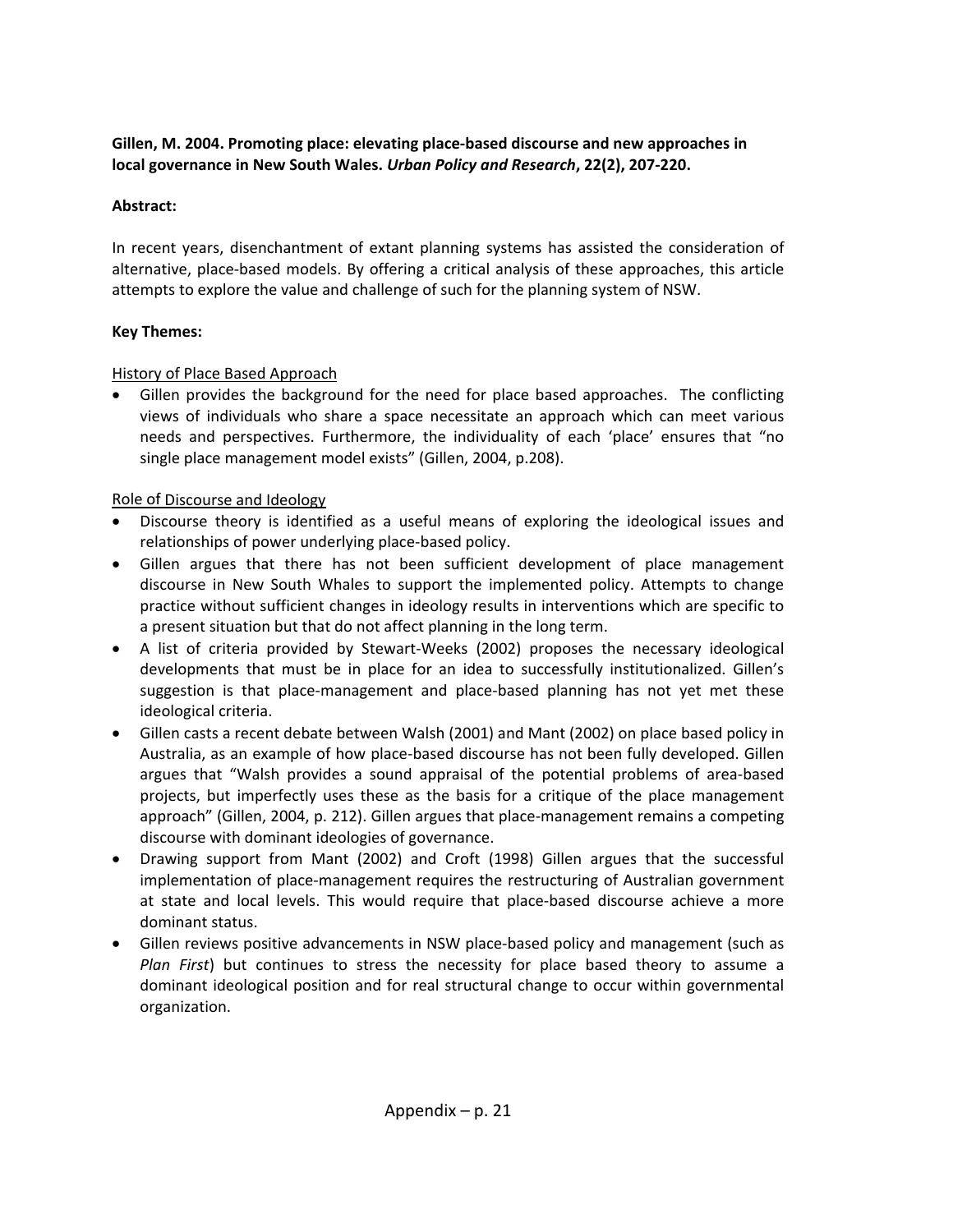**Graham, S. & Healey, P. Relational concepts of space and place: issues for planning theory and practice.1999.** *European Planning Studies, Vol. 7, No. 5. pp. 623‐646.*

#### **Abstract:**

This paper seeks to conceptualize and explore the changing relationships between planning action and practice and the dynamics of place. It argues that planning practice is grappling with new treatments of place, based on dynamic, relational constructs, rather than the Euclidean, deterministic, and one‐dimensional treatments inherited from the 'scientific' approaches of the 1960s and early 1970s. But such emerging planning practices remain poorly served by planning theory which has so far failed to produce sufficiently robust and sophisticated conceptual treatments of place in today's globalizing' world. In this paper we attempt to draw on a wide range of recent advances in social theory to begin constructing such a treatment. The paper has four parts. First, we criticize the legacy of object-oriented, Euclidean concepts of planning theory and practice, and their reliance on 'containered' views of space and time. Second, we construct a relational understanding of time, space and cities by drawing together four strands of recent social theory. These are: relational theories of urban time‐space, dynamic conceptualizations of 'multiplex' places and cities, the 'new' urban and regional socio‐economics, and emerging theories of social agency and institutional ordering. In the third section, we apply such perspectives to three worlds of planning practice: land use regulation, policy frameworks and development plans, and the development of 'customized spaces' in urban 'regeneration'. Finally, by way of conclusion, we suggest some pointers for practising *planning in a relational way.*

# **Key Themes:**

# Globalization and Socio‐Spacial Relations

- Complimenting the discourse arguments presented by Gillen (2004), Graham & Healey suggest that although modifications are being made in place policy and action (especially with the rise of globalization), there has not been a similar development or advancement in the concept of socio‐spatial relations. As argued by Amin (2004), Graham & Healey suggest that a perspective of cities as "containers" of space prevail and that "(c)ities are seen as special portions of space, bounded, enclosed and separated from rural areas by the frictional effects of distance and the time it takes to travel" (Emberley,1989), cited in Graham & Healey (1999, p.626).
- Graham & Healey argue that 'the city' continues to be interpreted as the focal point or "sum" of the many pieces of space which comprise a two‐dimensional Euclidian perception of region. This perception 'reifies' space and city, and the concept of rural space is necessarily implicated.
- The authors are concerned with the concept of time and place (24 hour cities, globalization mixing times and places).
- Graham & Healey address an apparent contradiction that "(p)laces continue to matter in a globalized economy; some would say they are mattering more and more" (Graham & Healey, 1999, p.631). They ask, "why this apparently paradoxical situation: the re‐assertion of place in a globalizing world?" (Graham & Healey, 1999, p.631). There response focuses on proximity to financial districts, media, university etc.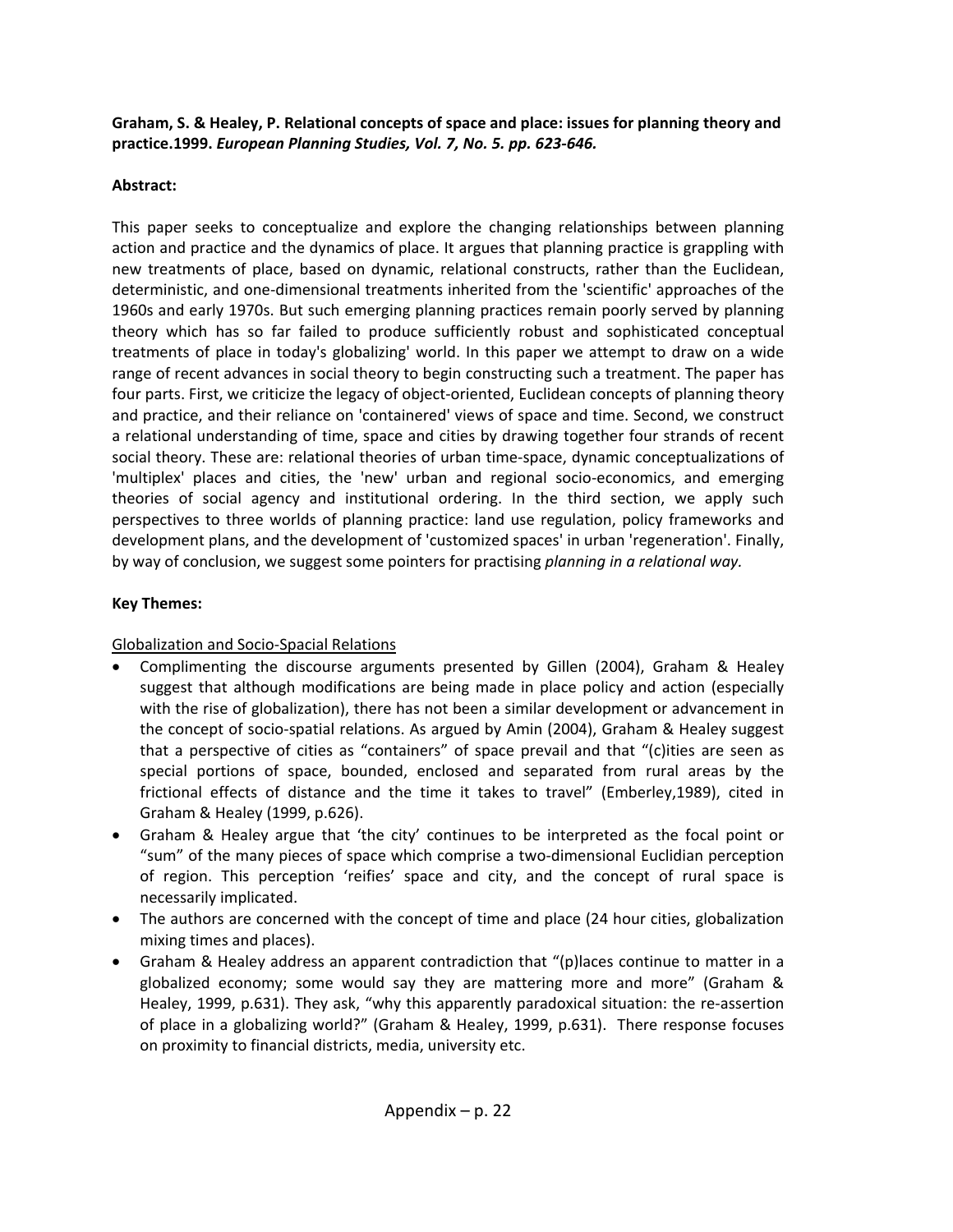Case Examples in Britain and France

- A discussion of planning projects in Britain illustrates how a shift is taking place in planning action, which incorporates a relational perspective that considers the true extent of the impact of a project. The phases of British land planning practices over time are outlined and the changing perspectives of 'space' (activity spaces, channel spaces etc) and a case example involving Hampshire County Council are explored in detail.
- A discussion of the effects of globalization ensues with a case example from France which highlights the attempts of a "failing textile town" to globalize itself by installing networking infrastructure (Roubaix Teleport Strategy).
- The implications of 'stretching' and 'reducing' space between cities (and how this may effect local and rural populations and their specific needs) is further explored.

**Kraybill, D. & Kilkenny, M. (2003).** *Economic rationales for and against place‐based policies.* **"Rural Development, Place‐based Policy: Sociologists Critique Economists." AAEA‐RSS Annual Meeting, "Spatial Inequality: Continuity and Change in Territorial Stratification," Montreal, Canada, July 27‐30, 2003.**

# **Abstract:**

This presentation discusses the role of place in classical, neoclassical, and new economic growth theories and presents arguments for and against place‐based rural development policies. Based on neoclassical theory, we explain the market‐failure rationale for place‐ based policies and present the five conditions necessary for social welfare optima. The fact that places are dispersed across space leads to violations of all five conditions. In particular, (i) labor, financial capital, and land are not perfectly mobile, (ii) space imparts monopoly power, (iii) fixed costs are a barrier to entry/exit, (iv) externalities (spatial spillovers, localization and urbanization economies of scale) are a fact of life, and (v) while information may be costlessly transported, knowledge is subject to spatial decay. The market failures that result from these conditions provide a rationale for certain types of place‐based policy. Beyond neoclassical economics, we examine key features of the new economic geography and endogenous growth theory and discuss their implications for place‐based policies. Finally, we also discuss the numerous pitfalls of place‐based policies.

# **Key Themes:**

# Discussion of people vs. place based policies:

2, "Getting the mix of place and people right in rural development discussions is not easy. There is a tendency…. To treat place orientation and people orientation as non‐overlapping categories of rural development policy … "[M]any policy discussions […obscure] the fact that people and places are intricately bound".

# Definition of place‐based and people‐based policies:

2, We define "place‐based" policies as those where the location of the beneficiary is a key criterion for eligibility. We do not consider policies tailored to local conditions to be "place‐ based". Locally‐sensitive policies should be more effective than one‐size‐fits‐all policies, so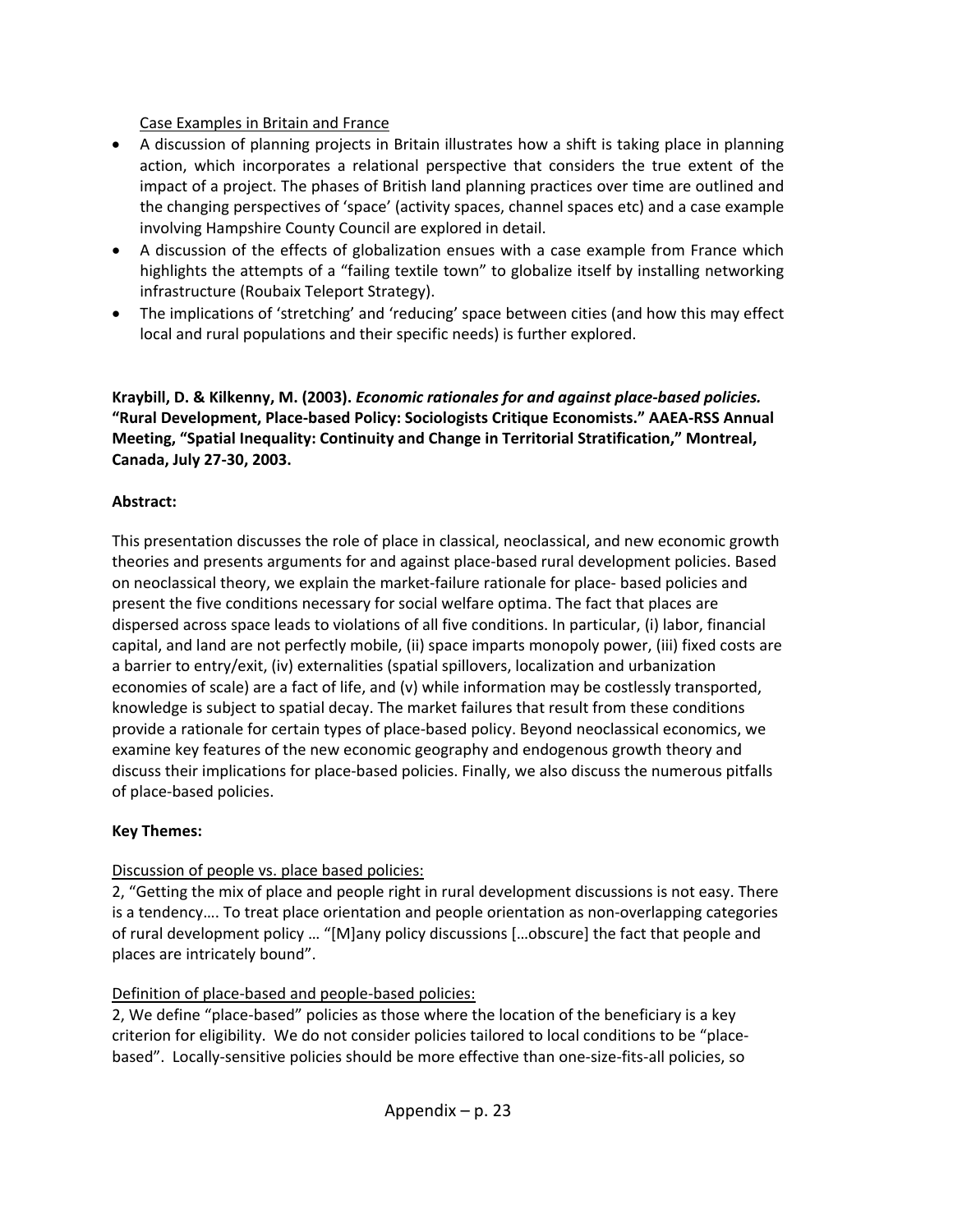barring excessive costs of local tailoring, there are *no arguments against place‐tailored policy.* Place heterogeneity justifies place‐tailored policies.

2‐3, People‐based policies target specific people (e.g., means‐tested income‐support programs) or guarantee public goods to all individuals. Place‐based policies target recipients in specified places. People‐based and place‐based policies are not necessarily mutually‐exclusive. Place‐ based policies can also target specific people or sectors. The target of all policy should be to help people. Ideally, we promote places (or commodities or sectors) only if the policies ultimately make people better off

# Analysis of Policy Impact:

4, Thus, we can tell if a policy has made a place more attractive to businesses or people by looking at the policy's effects on local property values. This important indicator of place‐based rural development outcomes is more sensitive than other indicators, such as changes in population, employment, business counts, or even incomes.

# Summary:

10, We believe that the strongest justification for "place-based" policies is when such policies are the most effective and least costly ways to help people when markets fail. For example, a place‐based policy of providing lump‐sum grants to small‐town entrepreneurs to help them retool or upgrade to become competitive and successful in the market economy, and to help their town grow to achieve the critical mass of population to sustain itself, may be less costly than people‐based policies of buying every household out and relocating them, or providing income support (unemployment insurance or TANF) for the rest of their lives.

# **Lurie, S. & Hibbard, M. (2008). Community‐Based Natural Resource Management: Ideals and Realities for Oregon Watershed Councils.** *Society & Natural Resources,* **21(5), 430‐440.**

# **Abstract:**

Community‐based natural resource management (CBNRM) is presented as an alternative to conventional, top‐down approaches to natural resource governance. It entails local, place‐based projects, programs, and policies that have the goal of advancing healthy environments and human communities. CBNRM promises Jeffersonian ideals of civil society—local citizens participating in democratic decision making to create and maintain robust communities. Implementing CBNRM requires different institutions and organizational structures than those created during the rise of the administrative state. Watershed councils are a particularly pertinent example of CBNRM in practice. What are the issues facing watershed councils in a policy environment that places significant expectations and responsibilities on such entities? Drawing from a larger study of Oregon's watershed councils, this article explores some of the institutional and organizational realities of watershed councils in the current policy environment.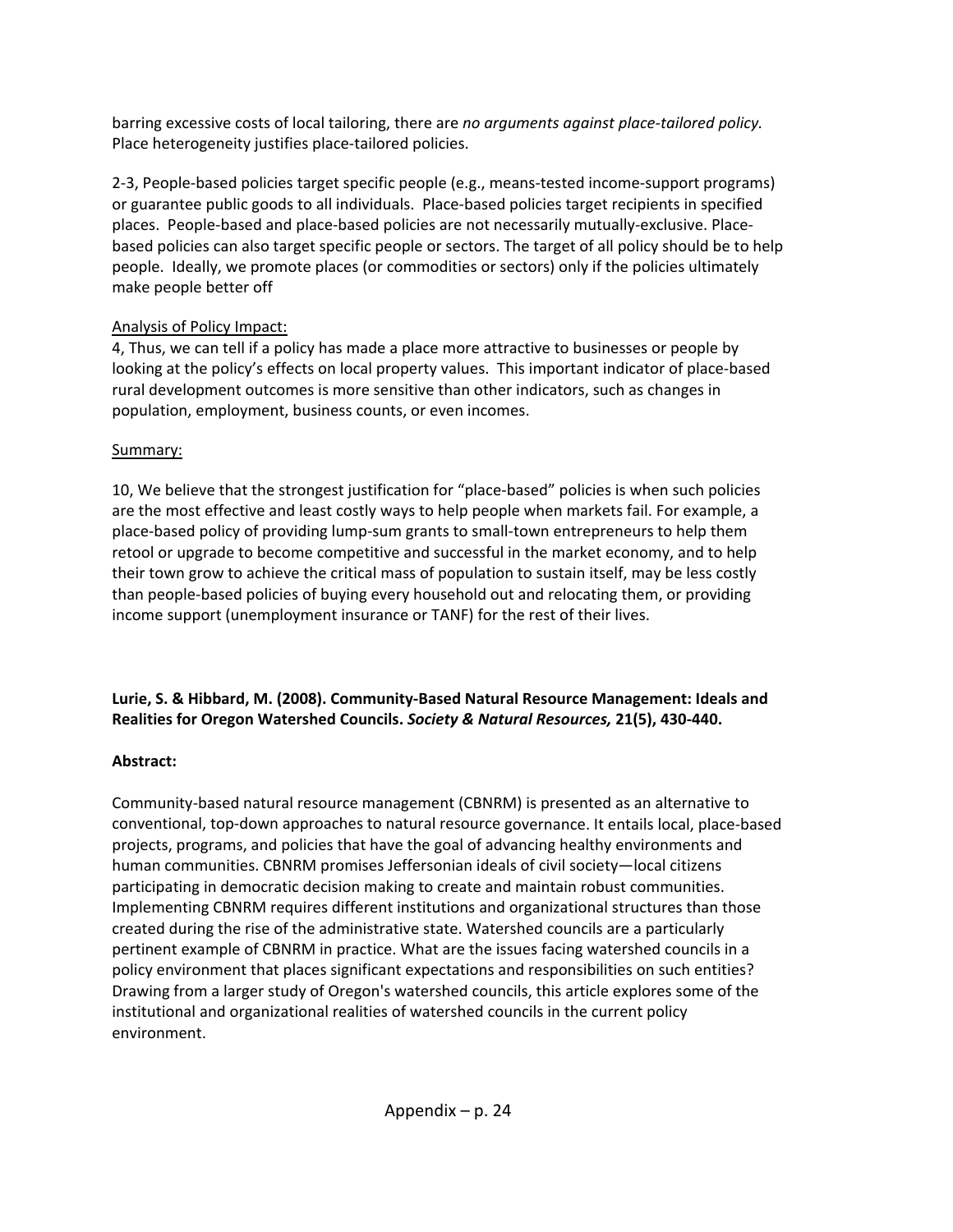#### **Key Themes:**

430, notes trend "toward[s] devolution of authority and responsibility to lower levels of government and non‐governmental organizations"

#### Reasons for an increased need for local and participatory governance

431, The growth of locally based decision making is the product of institutional changes that have taken place over the past several decades in response to increased citizen demands for direct inclusion in policy processes. These changes include expanded court standing and the provision for citizen suits; increasing mistrust of government and concomitant challenges to prevailing political institutions; public disagreements regarding scientific and technical information; and a growing expectation that decision makers should include equity issues in considering environmental policies.

#### Definitions of Community‐based natural resource management

431, CBNRM "is a flexible, place based, multi-interest, cooperative effort linking private and public partners for problem solving. It typically involves consensus decision making and joint learning procedures in an effort to develop mutual gains solutions" (431) 432, "In the spirit of Jefferson, Weber (2003, 3) describes CBNRM as a process ''in which coalitions of the unalike come together in a deliberative format to resolve policy problems affecting the environment, economy, and community (or communities) of a particular place''

#### Decline in public confidence of top-down governance

431 "The current trend toward locally based governance characterized by CBNRM represents a turn away from the top-down governance institutions that evolved over the 20th century—the so-called administrative state, with its focus on scientific management and organizational efficiency, professional expertise and rational decision making (McKinney and Harmon 2004; Weber 2003). Faith in the administrative state and its problem‐solving abilities reached its peak in the period from the 1950s through the early 1970s. Since then, public confidence in government has declined significantly, and narrowly focused, centralized, top‐down government".

#### Case for CBNRM as link between top‐down and bottom‐up structures

"In a notably changed organizational, legal, and policy environment since the development of traditional institutions and organizations for natural resource management early in the 20th century, centralized, top‐down decision making has become increasingly inadequate for responding to local natural resource issues and needs. CBNRM has demonstrated its potential to be an integral, significant link in the integration of top-down and bottom-up structures necessary for inclusive and appropriate natural resource management decision making if institutional and operational needs are met." (438)

#### Lack of resources as barrier to implementation

438, If Oregon watershed councils' operational realities are any indication, however, CBNRM in practice presents a significant conundrum. The lack of resources compels the use of volunteers and active partnering with other organizations in innovative ways that adds to community capacity for problem solving and makes further collaborations more likely. Lack of adequate funding and technical resources in particular, however, may consign many councils to less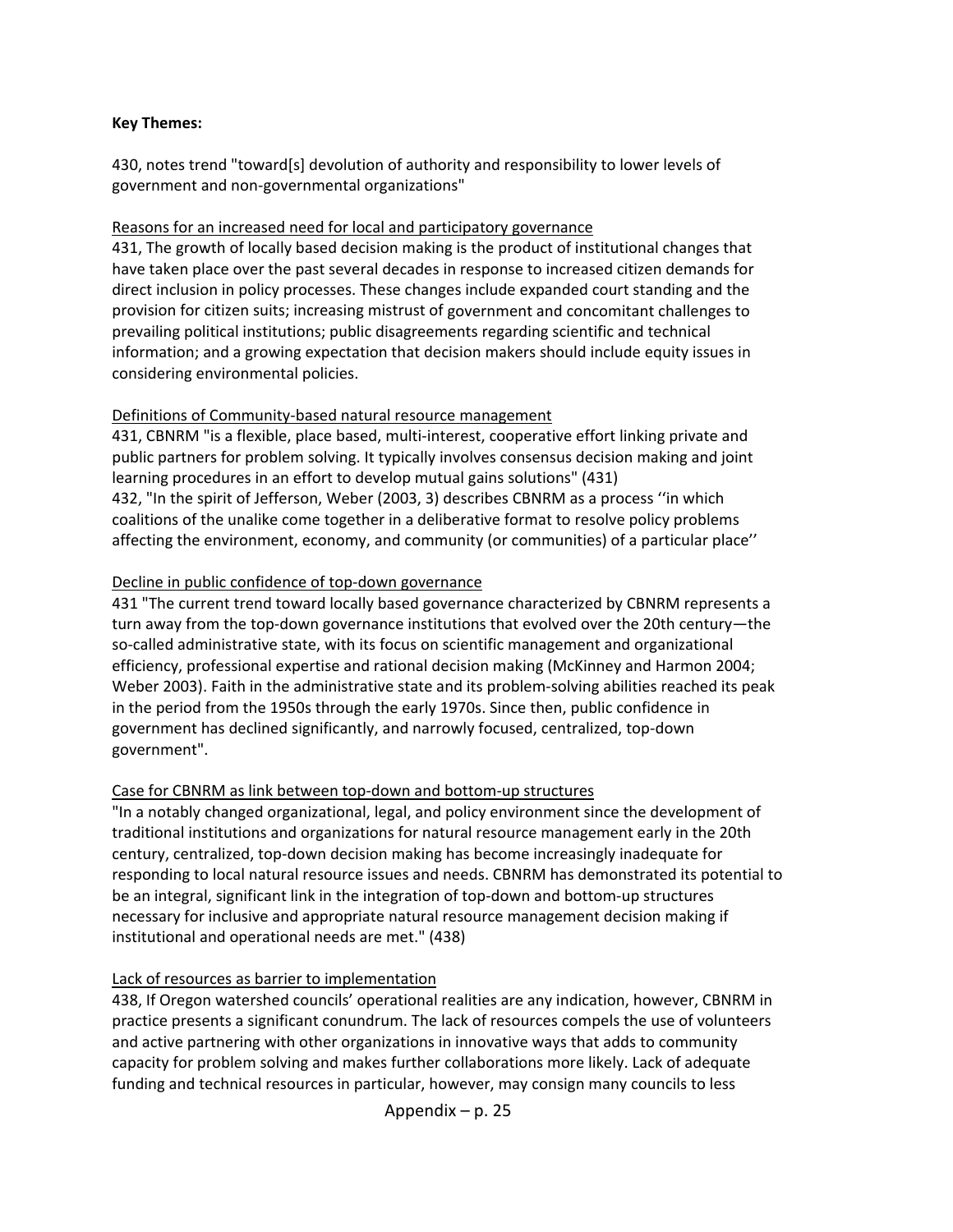complicated, less effective projects or otherwise blunt their potential to contribute to, or facilitate, place‐based symbiotic sustainability.

#### Financial barriers as barrier to implementation

438, Given the constraints they face, watershed councils' accomplishments are all the more impressive. However, the CBNRM ideal of a democratic, locally based authority has not been achieved in Oregon's watershed councils. The reality of CBNRM is falling short of that ideal, not for lack of civic engagement, but for lack of sufficient financial and other key supports.

<see also application of CBNRM in case study of Oregon watersheds in latter half of article>

#### **Markusen, A., & Glasmeier, A. (2008). Overhauling and Revitalizing Federal Economic Development Programs: Commentary.** *Economic Development Quarterly, 22***(2), Sept 27, 2008.**

#### **Abstract:**

Although federal economic development has fallen on hard times in the past decade, it remains important, especially in rural areas. In addition, the federal government can play key regulatory roles. We review the still powerful case for place‐based approaches but argue that a number of program and policy reforms are pressing. Programs should place greater emphasis on human capital than they have and should explore the potential for consumption base strategies. Incentive competition should be regulated nationally. Greater coordination of economic development strategies across federal agencies is badly needed, and Congress should explore blocking up federal funding regionally. Better targeting and performance standards should be implemented and changes in crude place‐based eligibility explored. Finally, rigorous and relevant evaluation research should be methodically undertaken, the results disseminated, and programs subsequently redesigned. We believe that these reforms can revitalize the practice of federal economic development and invigorate political support for it.

#### **Key Themes:**

#### People vs. Place:

In the normative debate over people-versus-place prosperity, there is growing consensus among economists that places do matter in wealth and income creation beyond the sum of the firms, workers, and owners of resources within them. Economist Roger Bolton (1992) demonstrated convincingly that there is an economic value to the sense of place. p. 83

#### (New) Role of Federal Government:

The Economic Development Administration (EDA) and other federal agencies—the Department of Housing and Urban Development (HUD), the Department of Agriculture (USDA), and the Department of Defense (DOD)—have played a crucial role in this revitalization. Federal agencies have helped build planning capacity across neighboring communities that are too understaffed to do this work themselves. They have emphasized coordinated regional development approaches that direct attention to the longer term. They have provided timely economic adjustment assistance (both financial and consultative) to communities undergoing development shocks, enabling them to form and implement a strategy for recovery, as well as to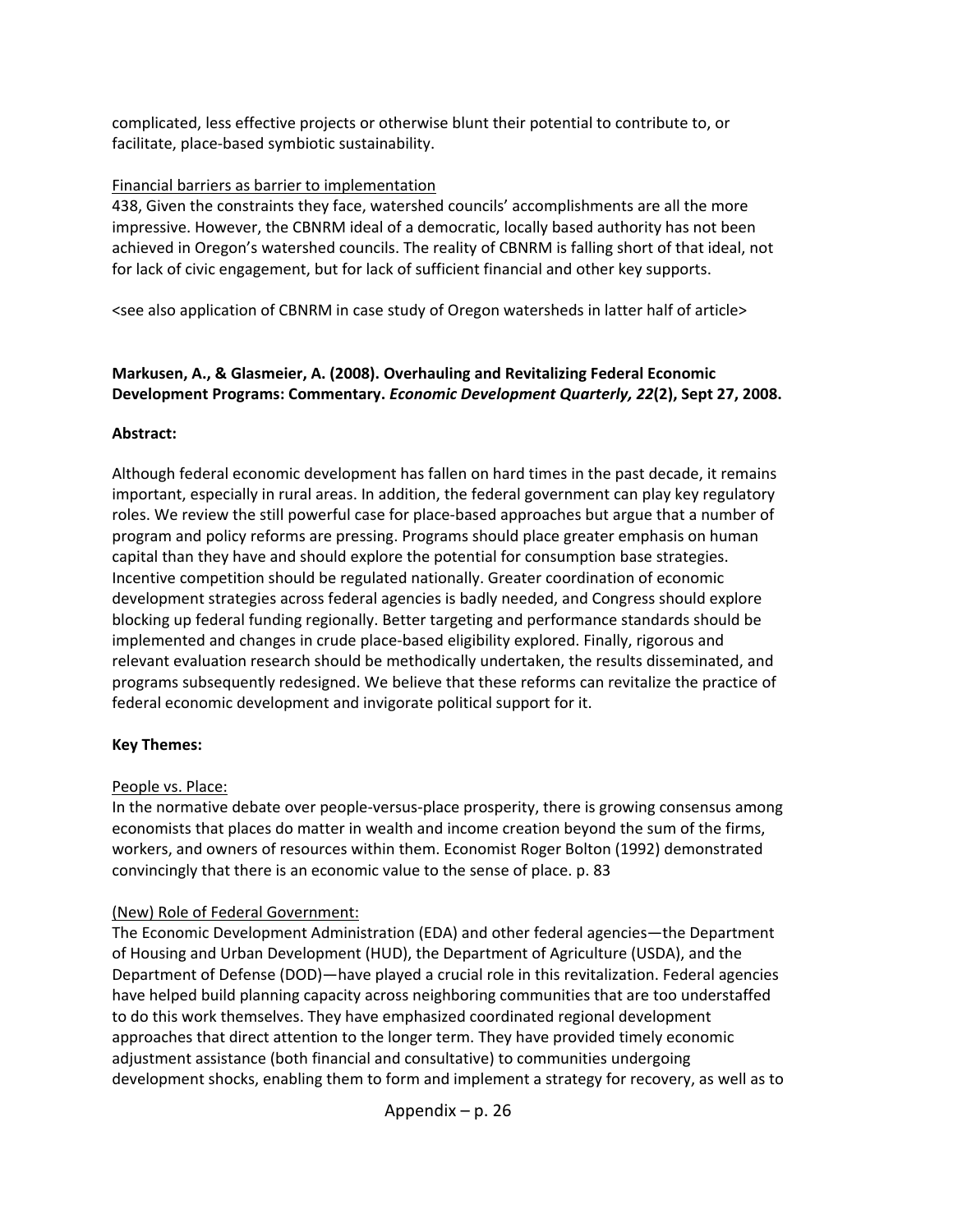individuals experiencing sudden structural or policy-related unemployment. They have helped depressed rural communities in particular with infrastructure development. They have supported entrepreneurship and small business initiatives that create new and diversifying economic activity. They have provided workforce development programs that help match people who need work with employers who need workers. They have assisted existing businesses under competitive pressure to modernize and meet their competition. Nevertheless, federal economic development programs are in need of an overhaul that could markedly improve their effectiveness and make large contributions to local and national economic wealth and income generation. We base our remarks on our own research and experience as economic development advisors and our review of a rigorous and applied body of recent research by others. P.82‐83

#### Effectiveness of Economic Development Programs:

Have these programs made a difference? Although the evaluation of economic development programs remains primitive and underfunded, several overall assessments have confirmed that they do enable communities and regions to overcome setbacks, create jobs, and raise income levels. P.85

#### Place‐Based Policies for Poverty Reduction:

Even for persistently poor counties, evidence suggests that place-based policies emphasizing job development can reduce poverty rates among people who are poor. Probing poverty outcomes, Partridge and Rickman (in press) found that higher job growth rates in high‐poverty places bring poverty levels down, suggesting that people who are poor respond affirmatively to economic and community development generated work opportunities. P.85

#### Challenges & Solutions for Federal Economic Development Policy and Practice:

#### Physical Versus Human Capital in Economic Development:

In general, federal economic development programs place too much emphasis on physical infrastructure and not enough on human capital and "soft" infrastructure, meaning organizational know‐how and networking… The solution to this imbalance is greater emphasis on human capital formation and on links between physical and human capital development in federal programs. P.85

#### Balancing Export Orientation with Consumption Base Potential:

Federal economic development programs heavily favor export-oriented economic activities at the expense of the local consumption base and its potential for greater capture of local and regional spending… Federal programs should permit the use of economic development funding for selective investments of this type. P.86

#### Reining in the Competition for Capital:

Federally subsidized infrastructure investments help recipient communities but often underwrite a heightened competition for capital that simply moves jobs (and workers) from one community to another… Solutions to this dilemma include a stepped‐up federal government role in dampening bidding wars… EDA could also fund three quarters of the cost of each state's adopting a minimally standardized, unified development budget… Unified development budgets enable decision makers and communities within states to see clearly the overall shape and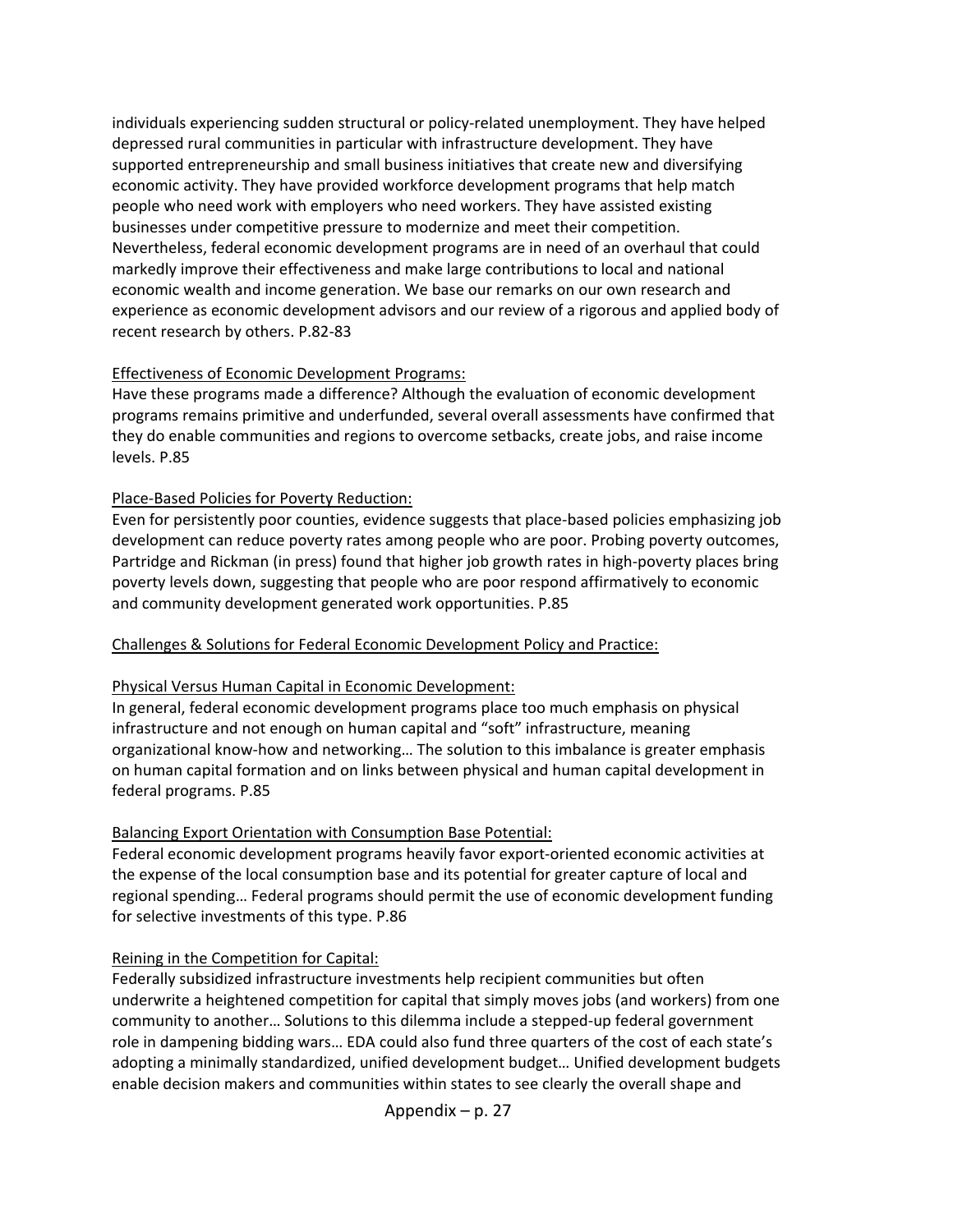distribution of resources for economic development and make it easier to debate future levels, program composition, and distribution. P.86‐87

#### Coordinating Across Federal Agencies:

The recent emphasis in EDA on coordinated regional development approaches is very welcome, but there remain high barriers between the programs of various federal agencies, resulting in considerable inefficiency. There is a pressing need to integrate economic with workforce development and environmental remediation and protection…The current Congress could raise considerably the stature of federal economic development work by adopting innovations that require agencies to work across departmental lines and create new incentives for communities to work together on a regional and cross-agency basis. P.87

#### Blocking up Federal Economic Development Funding Regionally:

Federal economic development program delivery remains complex and unduly resource consuming, even within a single agency like EDA. Congress could explore blocking up federal community and economic development programs under the stewardship of EDA, an approach that has worked well in the CDBG arrangement since the 1970s. p.87

#### Targeting and Performance for Federal Programs:

The consequences of economic development programs are often disappointing or difficult to determine. At worst, they leave communities owing for infrastructure that is not used or facing large operating deficits or both… Solutions would direct EDA and other economic development agencies to emphasize longer term job creation, require disciplined targeting of assistance, and strengthen the links between assistance and performance agreements and outcomes. p.88

#### Place‐Based Eligibility Versus Place‐Tied Problem Criteria:

In designing economic development programs, EDA and other agencies use place‐based criteria such as per capita income to identify qualifying counties or communities…Although the particulars of each program vary in emphasizing unemployment, income, or unhealthy living conditions, in general, these programs are targeted toward places that are unable to generate sufficient local resources to provide necessary funds for development. But these criteria often depend on old data, lack spatial specificity, and rely on measures that do not reflect the variety of conditions found in American communities today…Two solutions are possible. First, existing criteria should incorporate a fuller set of place‐related problem characteristics that trigger eligibility in programs and can be flexibly applied to communities within larger county units or metro areas...The second solution involves increasing CDBG, EDA, and USDA funds to help places in real need. Federal funds for place‐based development have declined dramatically. The EDA is a mere shadow of its former self. P.88

#### Evaluation, Dissemination, and Program Redesign:

Evaluation of economic development programs is exceptionally thin, and thus, many programs and activities persist without the benefit of knowledge of cause and effect and without costbenefit analyses that compare alternative approaches…A strong solution to this problem would be to designate the EDA as the primary national agency investing in research and evaluation aimed at helping economic development practitioners and leaders at all levels understand what really works. EDA could build a vigorous economic development data‐gathering, research, and evaluation arm to marshal critical data, similar to the Bureau of Labor Statistics in the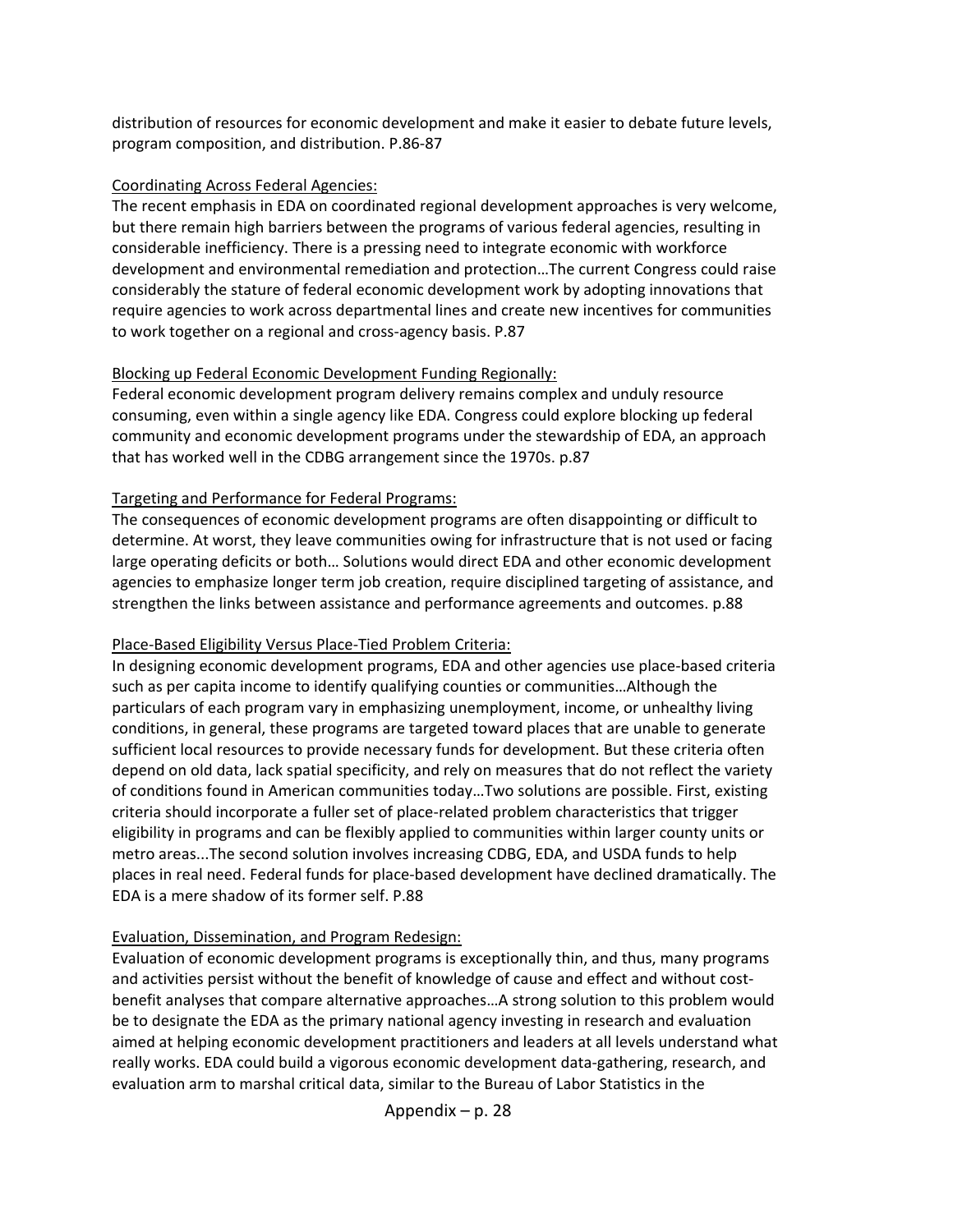Department of Labor. P.89

#### **Organization for Economic Cooperation and Development (OECD). 2005. Place‐based policies for rural development: Lake Balaton, Hungary (case study)**

#### **Key Themes:**

- Provides detailed demographic information on Hungary (tourism, economy etc.).
- Outlines the objectives for the 2002‐2006 Lake Balaton Strategic Development Program.
- Lake Balaton is a predominantly rural area. Its needs are consistent with "the national space‐based and rural development objectives– expansion of rural income earning opportunities; development and improvement of infrastructure connected with agriculture; renovation and development of villages and protection and conservation of rural heritage; and Leader programmes" (OECD, 2002, 2.2.3). It consequently serves as an informative case example.
- The OECD provides an evaluation of the success of the project. Many positive advancements are noted, but a discrepancy between advancements in tourism for lake‐shore and hinterland communities illustrates the need to further address the particular needs of the latter communities.
- Top‐down vs. Bottom up organization is identified as an ongoing challenge to the successful implementation of place‐based policy
- Some critique is offered regarding the coordination between the Ministry of Agriculture and those responsible for Balaton Tourism.
- Note: This study is one of a number of studies commissioned for the examination of placebased policy in the OECD.

# **Paasi, A. 2003. Region and place: region and identity in question.** *Progress in Human Geography* **27,4 (2003) pp. 475–485**

#### **Introduction:**

This report will review one specific part of the complicated identity discourse, the question of *regional identity*. Along with the tendencies depicted above, this old idea has gained new importance not only in geography but also in such fields as cultural/economic history, literature, anthropology, political science, sociology, psychology and musicology. I will first reflect the premises that geographers and others have associated with this mushrooming but rarely analytically discussed category, then map the conceptual gaps, and, finally, suggest some possible avenues for further research.

# **Key Themes:**

The author reviews the historical tendency to construct regional identity as an idealized harmony between a people and a neutrally defined land and the contemporary academic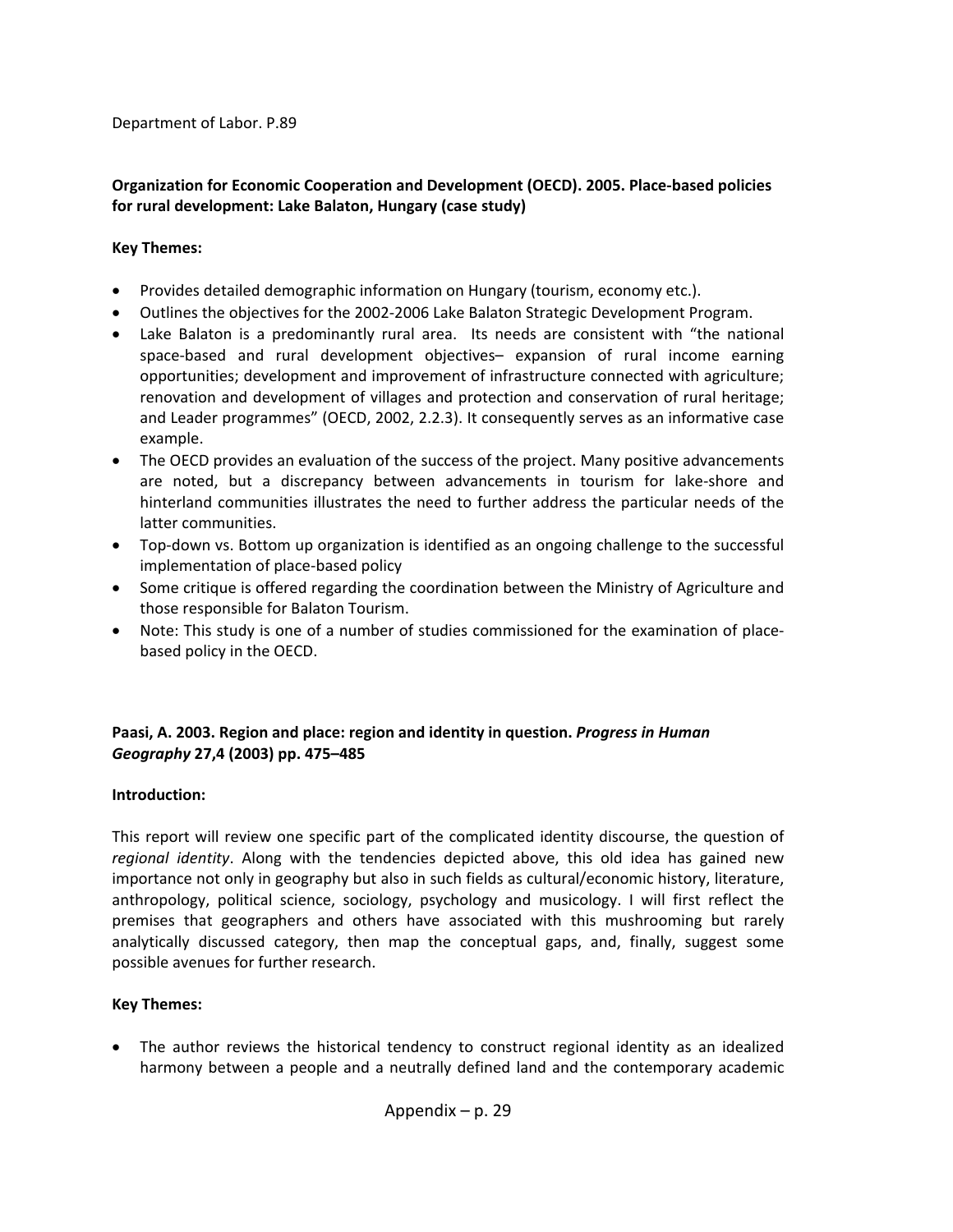disciplines which not only critique this interpretation of regional identity, but explore the reasons behind its production.

- Citing McSweeney (1999: 77–78), the author relates that regional identity does not exist as a 'real' concept to be found, but rather regional identity exists as a socially constructed discourse manipulated by individuals of power.
- Citing Della Porta and Diani (1999) and Hall (1993), Paasi elaborates that regional identity is a discourse which 'creates' and legitimizes the notion of a socio‐spacial reality (how the individual and social intersect with a region or space). The consequences of this discourse result in the perception of the need for 'governance' and 'control' by higher powers and actualization of 'regional identity' and 'resistance' to control by lower powers.
- Paasi is particularly interested in the interaction between regional identity and politics and how 'political passions' are regionalized such as in the Europe of Regions.
- Paasi explores what regional identity is comprised of (ideas on nature, culture/ethnicity, marginalization) and how it is used in policy and development.
- *Identity of a region* (discourse about a region and resulting practices) is distinguished from *regional identity* (the actual perception of the people). Hogg (2000) is cited as a social psychologist who explores the motives behind identity formation.
- The study of regional identity in a globalizing world offers a unique opportunity to explore the nature of regional identity, who creates and perpetuates the discourse, and why.
- Paasi engages in an interesting discussion of 'borderlands' (such as the US-Mexican border communities) and how their situation challenges the dominant representations of nations.

## **Partridge, M.D. & Rickman, D.S. 2008. Place‐based policy and rural poverty: insights from the urban spatial mismatch literature.** *Cambridge Journal of Regions, Economy and Society***, 1, 131–156.**

# **Abstract:**

Unless there are spatial barriers that limit adjustment, economists argue that policies to alleviate poverty should focus on poor people, not poor places. Akin to urban spatial mismatch hypotheses, we develop a distance‐based friction explanation of higher rural poverty. Empirical examination of US poverty supports these frictions as partly underlying higher rural poverty. This follows from assessing the relationship between poverty and remoteness as well as labor supply responses. Higher rural poverty does not appear to be a simple result of the poor self‐ selecting to live in remote areas. The results suggest that place-based anti-poverty policies may be beneficial.

# **Key Themes:**

# Poor People or Poor Places

Partridge and Rickman identify persistently high poverty rates in rural America as evidence that people‐based policy traditionally promoted by economists may be an insufficient framework to assist rural populations and that a place‐based approach could prove to be advantageous when used in conjunction with people‐based policy. Although the dominant perspective of economists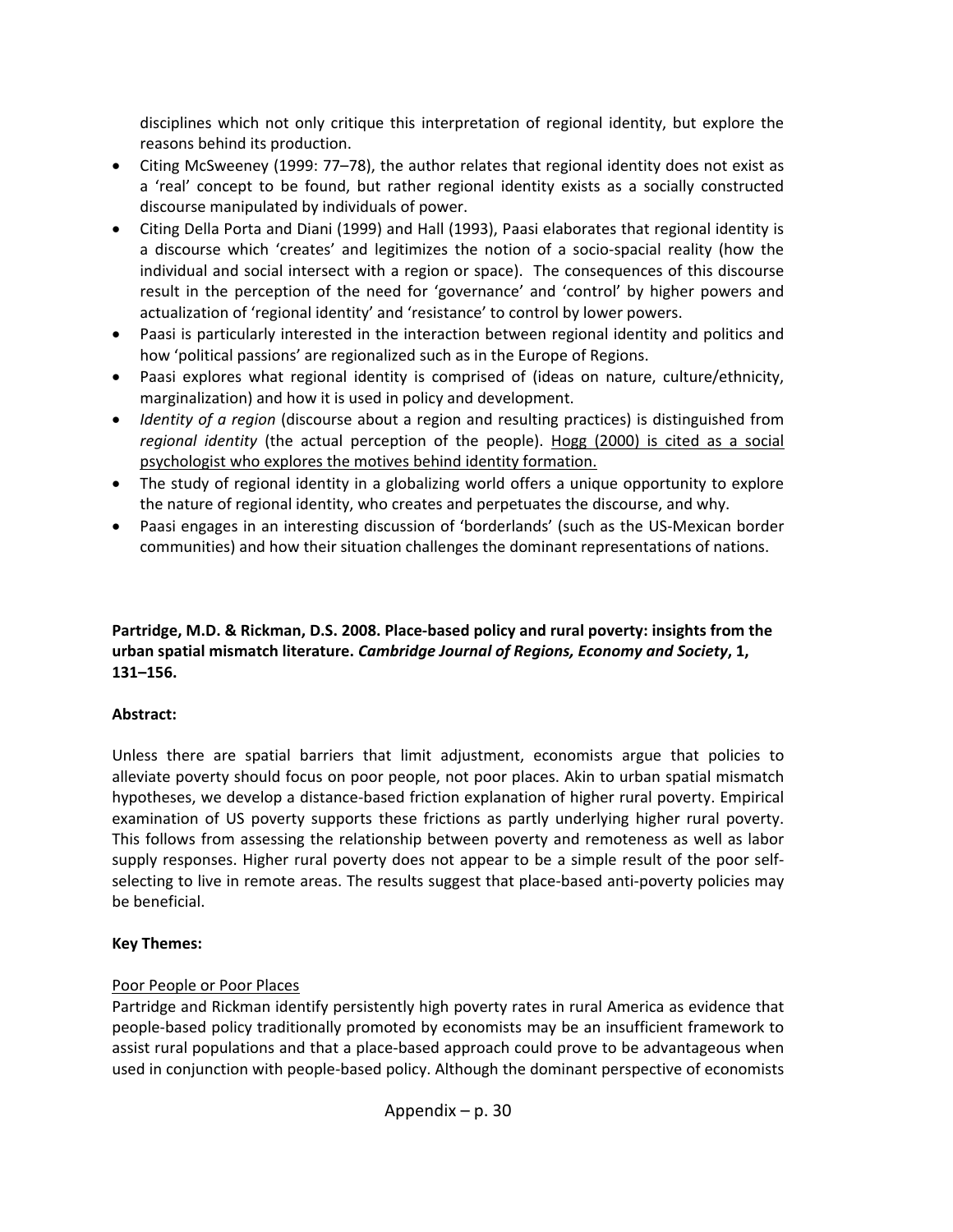has been to help "poor people, not poor places," the authors argue that physical location is, in fact, a contributing factor to rural poverty in the US.

#### Linking Poverty and Distance from Metropolitan Areas

- This article investigates if higher rates of urban poverty are truly correlated with *distance* (i.e. space) from Metropolitan areas rather than other features of the population which could be best addressed by people‐based policy. Partridge and Rickman explore a variety of variables to test for *distance‐based friction.*
- The authors utilize previous research developed from *urban special mismatch theory* (which investigates higher poverty in inner city neighborhoods as opposed to metropolitan areas) to see if a similar pattern can be found in rural regions. The authors' hypothesis is that "spatial frictions may exist in rural areas…due to remoteness from agglomeration economies" (Partridge & Rickman, 2008, p.132).
- The authors discover that higher rates of rural poverty are correlated with distance from the closest Metropolitan Area, but in some cases only *up to a certain distance*, which the authors attribute to "a distance attenuation of agglomeration benefits which are only provided by the largest MAs" (Partridge & Rickman, 2008, p.132). Consequently, the authors suggest place‐based policy should not be applied to the same way to all rural communities but should, perhaps, depend on their distance from MAs.
- The authors argue that place-based policy could be helpful in rural areas to balance the need for labor with the supply.

#### **Partridge, M. D., & Rickman, D. S. (2006).** *The geography of American poverty: Is there a need for place‐based policies?* **W.E. Upjohn Institute for Employment Research.**

#### **Book Review (review from: http://www.upjohninstitute.org/publications/titles/gap.html):**

Poverty rates remain high in many central cities, inner suburbs, and remote rural areas in the United States despite antipoverty gains made nationally during the 1990s. Furthermore, as revealed in the aftermath of Hurricane Katrina in New Orleans, pockets of deep poverty coexist alongside pockets of affluence. Does this disparity unveil some fundamental disconnect between local economic growth and poverty in certain areas across the country? If so, what can be done about it?

Partridge and Rickman explore the wide geographic disparities in poverty across the United States. Their focus on the spatial dimensions of U.S. poverty reveals distinct differences across states, metropolitan areas, and counties and leads them to consider why antipoverty policies have succeeded in some places and failed in others.

In assessing poverty, Partridge and Rickman explore the underlying spatial, demographic, and economic contributors to poverty rates and examine the spatial variation of state and county poverty rates and their trends over time. They find that poverty rates remain remarkably consistent—areas that had high poverty rates in the 1950s tend to have high poverty rates today. Their study includes a statistical assessment of the determinants of state poverty rates, focusing on the roles of economic growth and state public welfare policies. Included are case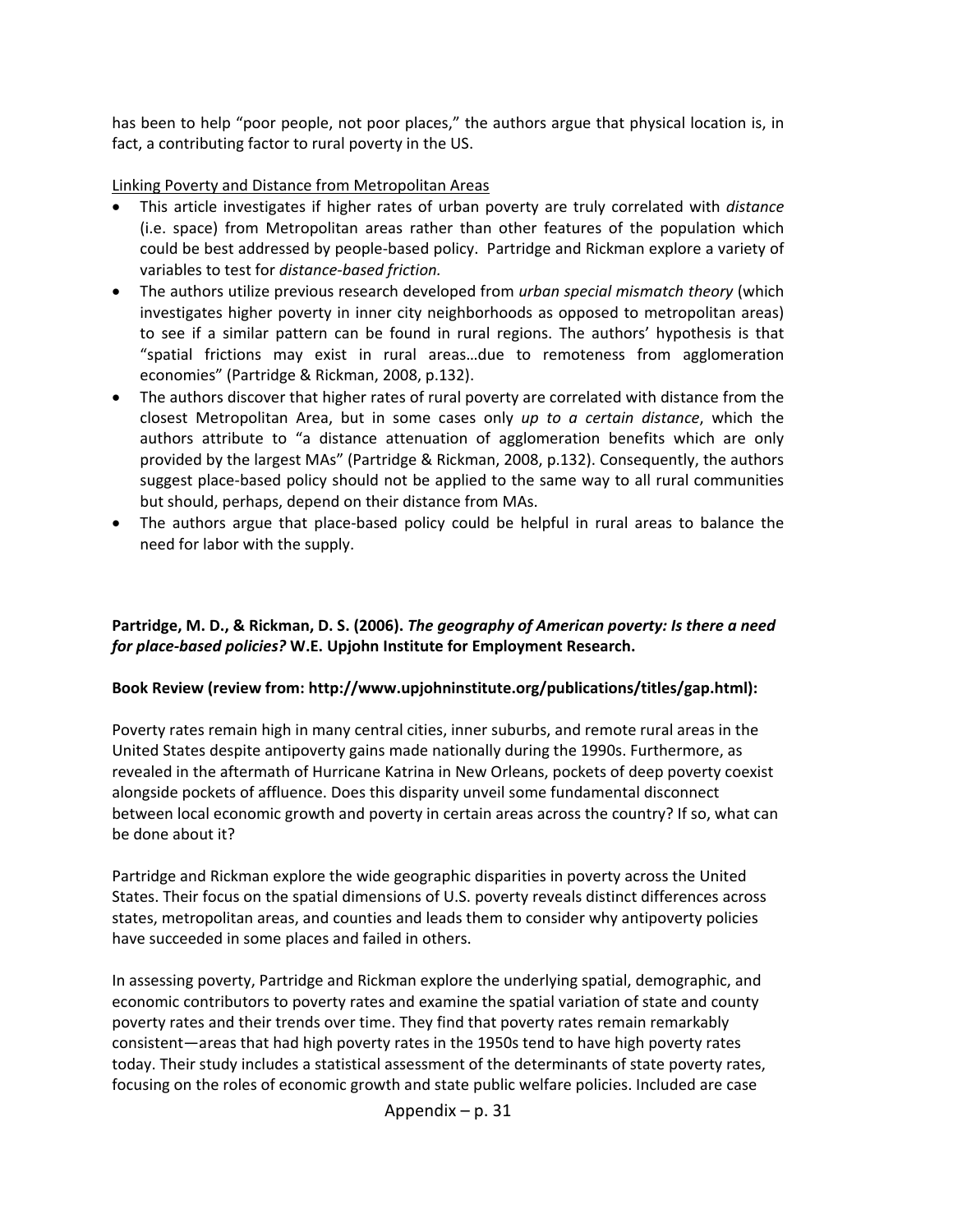studies of four states, which confirm the results of their statistical analysis. Partridge and Rickman also

- Examine 1989 and 1999 poverty rates for more than 3,000 U.S. counties, uncovering how family characteristics such as marital status and education correlate with poverty.
- Consider metropolitan and rural counties and find that the metro counties are not a monolithic block that should be considered in unison.
- Distinguish between the effectiveness of economic development policies for central‐city residents and for those in the suburbs and describe job creation strategies for central‐city counties.
- Explore the dimensions of metropolitan and rural poverty and find value in funding economic development projects in rural areas, though such policies may be more costly to implement.
- Find that, while labor-market conditions have modest impacts on poverty in general, they can have very important antipoverty impacts in central‐city counties and in remote, rural counties.

Place-based policies have been tried but, as the authors admit, they have been generally unsuccessful. In fact, it is not clear whether local job growth helps the poor since many new jobs often go to commuters and new residents already above the poverty threshold. Therefore, economists and policymakers generally prefer people‐based policies that augment the skills of disadvantaged individuals. Still, Partridge and Rickman contend that place‐based policies are needed to supplement people‐based policies primarily because disadvantaged workers are often less likely to move to locations with vibrant economies; jobs need to be created close enough to poor households that residents can take advantage of those jobs, whether they have received training or not. The authors show that the most economically disadvantaged areas experience the greatest reductions in poverty with the creation of new jobs.

Partridge and Rickman conclude that a unique combination of place‐based and person‐based policies is needed to help defeat poverty in the most distressed American central cities and remote high‐poverty rural communities, and they develop a set of policy recommendations to ensure that job creation efforts benefit the poor—the intended beneficiaries. Overall, they call for a more integrated national poverty reduction strategy that recognizes that "one size doesn't fit all."

# **Key Themes:**

- 2, Policies designed to eliminate regional pockets of poverty have been criticized on the grounds that it would be more effective to direct policies at individuals and not at places (Peters and Fisher 2002).
- 12, There is wide debate within the academic and policy communities on whether policies aimed at helping the poor should include place‐ specific elements to complement person‐specific programs (Kraybill and Kilkenny 2003).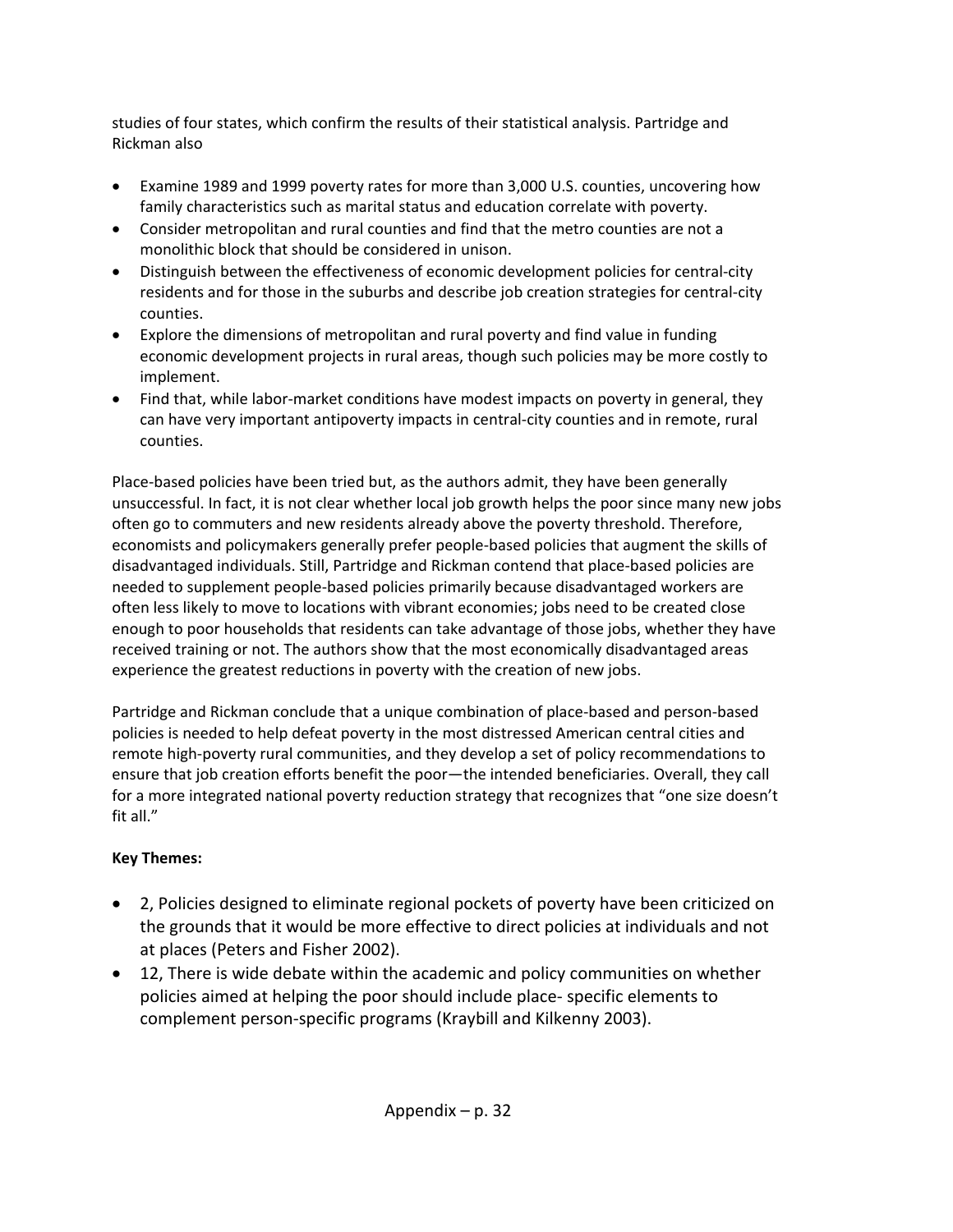## **Pezzini, M. (2001). Rural policy lessons from OECD countries.** *International Regional Science Review, 24***(1), 134‐145.**

## **Abstract:**

Rural policy has seen significant shifts in the past two decades. Governance efforts have focused on improving central coordination, creating more flexible arrangements for central support, forming new institutional arrangements at local and regional levels, and building local capacity through leadership and community development programs. Policies objectives and instruments have focused on improving the competitiveness of rural areas, investing in human and social capital, diversifying economic activities, enhancing business assistance, commercializing natural and cultural amenities, finding market niches for local products, providing public services, and incorporating program evaluation procedures. Thus, rural policy has now gone beyond agricultural policy in many countries, offering new trajectories of development for rural areas. Yet these refinements and innovations tend to be recent and limited in scope. Additional work will be necessary to ascertain their effectiveness, durability, and transferability.

#### **Key Themes:**

## Rural is not synonymous with agriculture

136, One is tempted to state that, currently, rural is not synonymous with agriculture, and even that agriculture is no longer the backbone of rural areas. In any case, data collected from member countries make clear how dysfunctional a single sectoral definition of rural areas is.

# Case for restructuring process toward multi‐sectoral rural development policy

136, Yet, agriculture plays an important role in shaping the rural landscape and remains a wellspring of national support for development. However, this seems to make sense if agriculture is conceived more as a part of a restructuring process toward multi‐sectoral approaches (which encompass agriculture as one component of a comprehensive rural development policy) than as a traditional sector producing commodities.

Critique of sectoral policies and case for strategic investments rather than subsidizing sectors 136, A crucial implication is that while for a long period of time agricultural policies have been considered as rural policies, an approach extended far beyond agriculture is today required to cure rural ills. The interests of the majority of rural citizens, and even most farm families, are no longer (if they ever were) best served by sectoral policies, since they increasingly depend on employment and income generated by a complex mix of interacting economic activities. This is why a shift from an approach based on subsidizing sectors to one based on strategic investments to develop new activities is more and more expected.

136, The rationale for a territorial approach to rural policy is the result of the fact that the shift in the economic base of rural areas away from agriculture should be accompanied by policy intervention. Many but not all rural areas still suffer from relatively low incomes, high unemployment and underemployment, poor quality of employment, out‐migration of young people, and low‐quality services.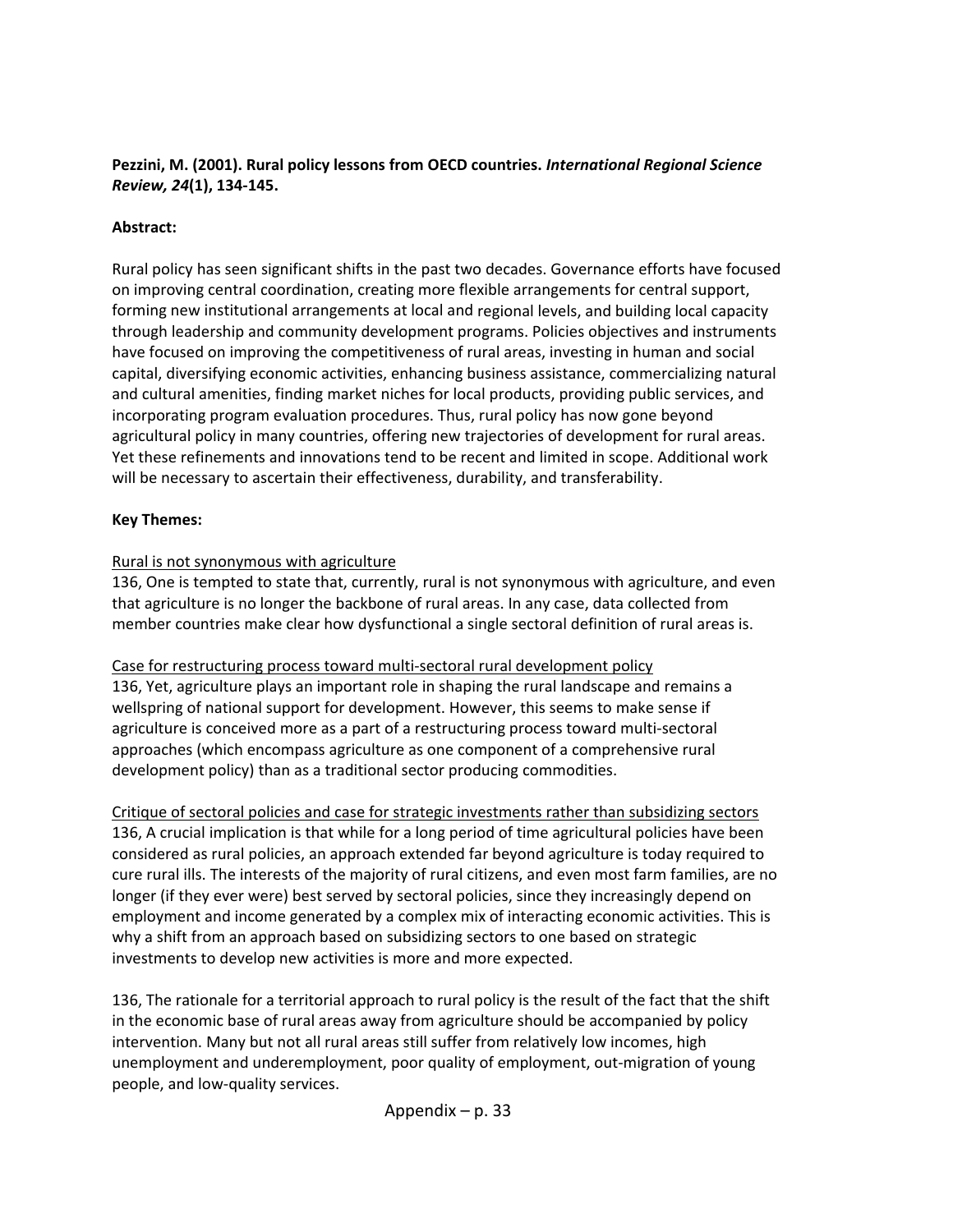- 137, [place‐based policy as a response to globalization]
- 137, Together with divergent growth patterns and endogenous development, a key change in thinking about rural policy has resulted from the emergence of a more general policy concern with sustainable development.
- 137 [Rural places as important to improving quality of life contain public goods (landscapes, cultural heritage etc)]

#### Definition of rural development policies:

138, Against this background, rural development policies— the approaches and instruments used to promote economic development and employment growth in rural areas—can become entwined with broader issues.

141, The diversity among rural places makes it very difficult to design a national rural development policy that can take into account locally specific needs at the same time as geographically balanced objectives of national economic development.

#### Variety of institutional arrangements for the delivery of rural policy

141-142, In practice, a wide variety of institutional arrangements for the delivery of rural policy have been noted in OECD countries, but some common features are as follows:

- Decentralization toward regions and localities, sometimes involving efforts at community "empowerment," in order to better meet diverse needs and conditions found in rural areas and tap local knowledge and other resources;
- Support for bottom-up development initiatives, for example, through the Canadian Community Futures Programme and the EU LEADER program;
- Attempts at better coordination of policies affecting rural areas at central levels through interdepartmental and interministerial working groups or committees, some-times paralleled by rural affairs committees in national parliaments, and possibly involving various forms of "policyproofing" to ensure that all policies consider the rural dimension (policy proofing is the process by which a designated body "proofreads" legislation to verify that rural issues have been adequately considered);
- Greater coordination and cooperation at regional and local levels usually through partnerships involving the different public departments and agencies as well as private and voluntary sector interests.

#### Some relevant questions for policy development

142, Some relevant questions for policy development are as follows:

- How can partnerships be made more open, accountable, and democratic?
- How can the participation of citizens in public decision making be improved, especially in very sparsely populated areas with scattered settlement patterns?
- Should partnerships be reorganized on a territorial basis to serve the needs of planning for integrated rural development at local and regional levels and avoid proliferation of sectoral partnerships?
- Should partnerships be mainly a means of joint strategic planning, monitoring, and assessment, or should they be decision-making or implementing bodies as well?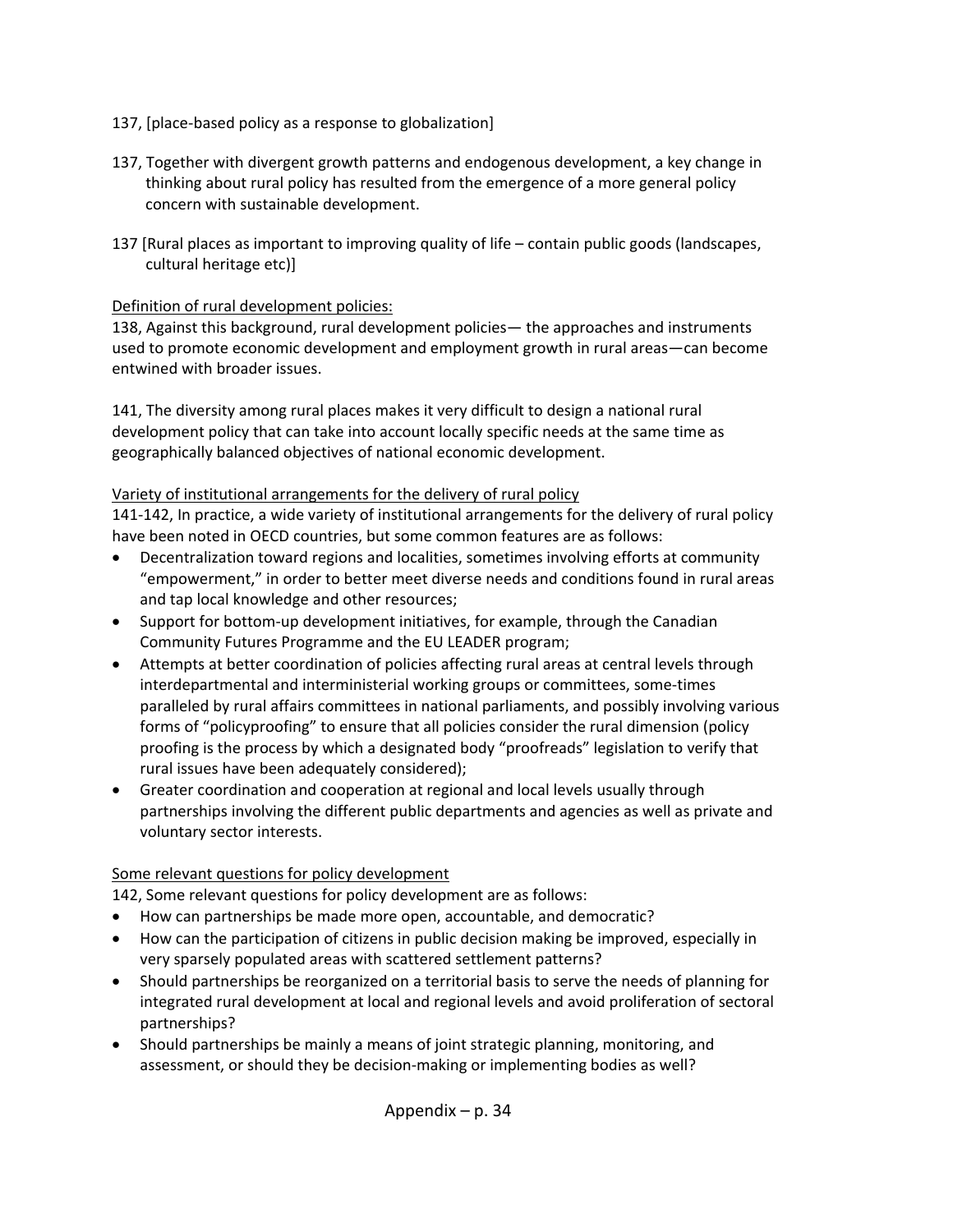#### Conclusion

145, Nevertheless, this brief survey lends support to the argument that rural policy has now gone beyond agricultural policy in many countries, both providing a complement to sectoral policy approaches and offering new trajectories of development for rural areas.

**Reddel, T. (2002). Beyond Participation, Hierarchies, Management and Markets: 'New' Governance and Place Policies.** *Australian Journal of Public Administration, 61***(1), Sept 20, 2008.** 

#### **Abstract:**

This paper argues that a 'new local governance' discourse offers some promise as a policy framework that can re‐conceptualise the state‐community (and market) relationship and deliver improved community outcomes, particularly in the context of place based or spatial policies and programs.

#### **Key Themes:**

#### State vs. Community:

Many of these directions, particularly the development of more spatially responsive and participatory policies and programs that can address poverty and social exclusion are supported. However, it will also be argued that much of this debate excludes or at least minimises the fundamental role of an active state by focussing on an uncritical an almost romantic concept of "community". Australian case studies will highlight the limits of previous attempts to foster community or citizen participation and to "coordinate better" based on either hierarchy/control or rational choice. P.50

#### International Examples:

The recent resurgence of Australian policy interest (albeit unfocussed) in a community, spatial or place perspective on public policy and service delivery is also evident in the international context, particularly in the UK, European Union and to a lesser extent in the USA. Badcock notes that there has been a revival of interest in locational disadvantage in the OECD, as the Europeans in particular strive to combat social exclusion and reintegrate forgotten places into the mainstream social economy (Badcock, 1998; aee also OECD 1996; Social Exclusion Unit 1998.) p.53

#### Policy Framework and Themes:

The Queensland experience over the last decade, coupled with recent international policy directions, highlights the lack of any real consensus regarding the theoretical foundations and policy methodologies implicit in these various community and place initiatives. A key task, then, should be to begin building a framework that can offer some theoretical and policy guidance regarding state‐community relations, particularly in the context of place based or spatial policies and programs.

In addressing these concerns, I propose to firstly an briefly explore two broad policy themes or "traditions": (i) the suite of approached to public administration including the focus on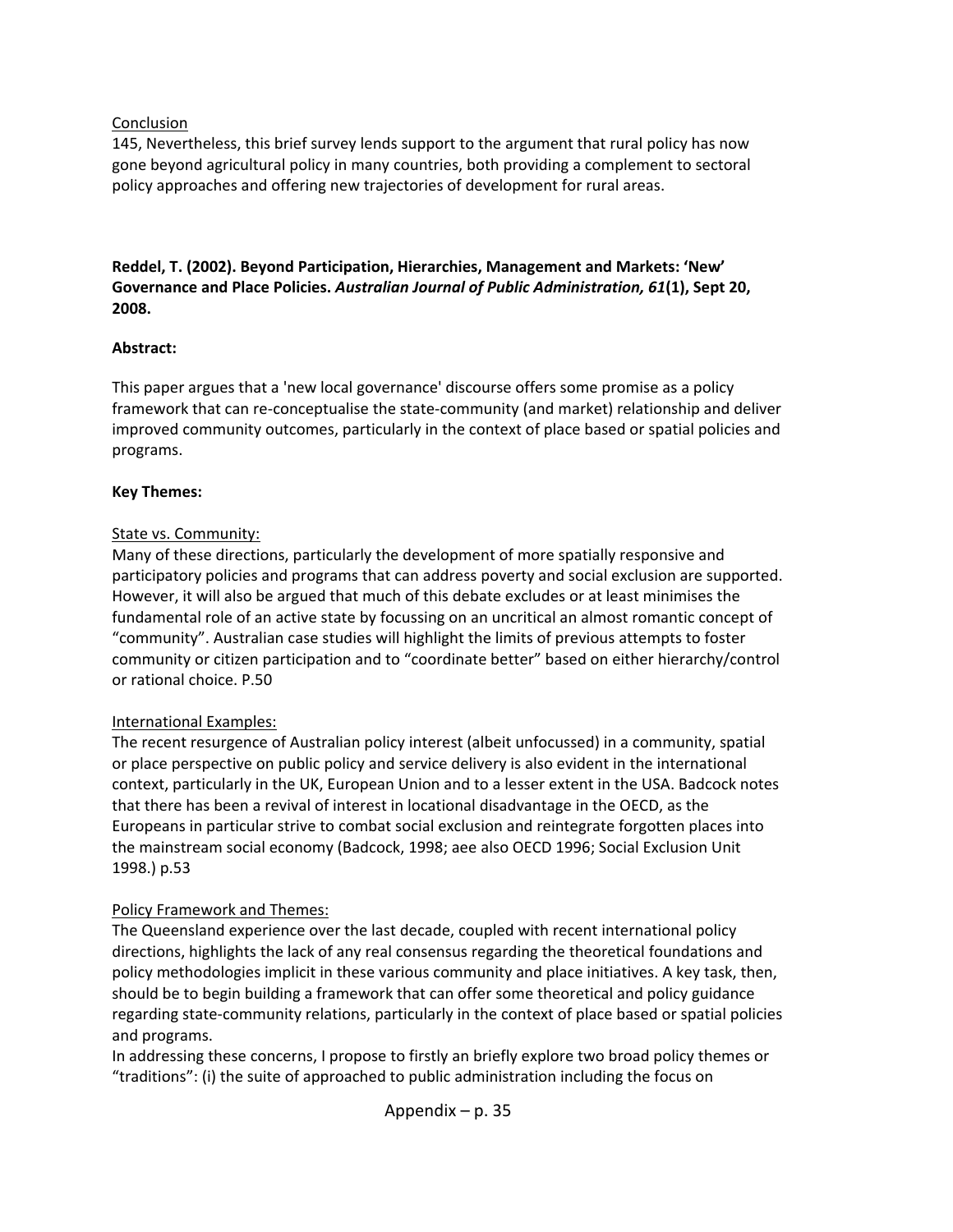hierarchies, managerialism, markets and the methodologies of coordination; and (ii) the reemergence of "community" as a critical location for political and policy making activity. I will then propose that a "new governance" discourse based on the themes of dialogue, deliberation and association, offers some promise as a policy framework that can re-conceptualise the statecommunity (and market) relationship and deliver improved community outcomes, particularly in the context of place based or spatial policies and programs. P.55

#### Conclusion:

In conclusion this paper has argued that the recent interest in community and place should be informed by the lessons of previous national and international policy debates. Of particular and more contemporary interest has been the supposed retreat from the state and anti-state crisis. This has been manifested in a number of ways, particularly in the emergence of the community discourse as a possible theoretical and policy response to the failures of both the "big-state" and market or competitive approaches to public policy. The new terrain of debate excludes or at least minimises the fundamental role of the state by focussing on two linked but different positions: an uncritical and almost romantic conception of "community" and an exaggerated view that the state and its institutions have been de‐socialised and replaced by some form of community governance. There are also implicit dangers in promoting this new or networked governance as what Lowndes and Skelcher (1998:331) have called the "new Jerusalem" of public administration, pre‐supposing an almost benign form of state action. Notwithstanding these concerns, a new approach to understanding the role of the state, particularly in relation [to] the civil society has been discussed. A new form of governance based on an active state and a reconstituted public sphere of dialogue and deliberation and an engagement with a strong civil society is proposed as an indicative framework to progress this idea. P.60

## **Spencer, J. H. (2004). People, places, and policy: A politically relevant framework for efforts to reduce concentrated poverty.** *Policy Studies Journal, 32***(4), 545.**

# **Abstract:**

This article identifies the persistence of spatially concentrated poverty, reviews the literature on an implicit people‐place binary theory of antipoverty policy, proposes a more integrated heuristic for understanding policy, and discusses how the classification can be the basis for a more refined understanding of the evolution of antipoverty policy, how and when politics drive the antipoverty agenda and uses the heuristic to encourage evaluators to refocus research on the multiple aspects of poor peoples' lives. In general, proponents of either people‐based or place‐based policies have dominated the urban poverty debate. This tension has led to a fragmented and piecemeal approach to spatially concentrated poverty that focuses on either people or places and does not best serve the poor. The new heuristic specifies both the policy targets and the policy mechanisms for major programs, examining the degree to which each focuses on people or places, and the degree to which each relies on supply and demand side assumptions. This reclassification suggests that the assumptions inherent in public policy can provide insight into how antipoverty policy makers and advocates might respond to political cycles and major sociopolitical events, as well as how they might more critically evaluate their efforts.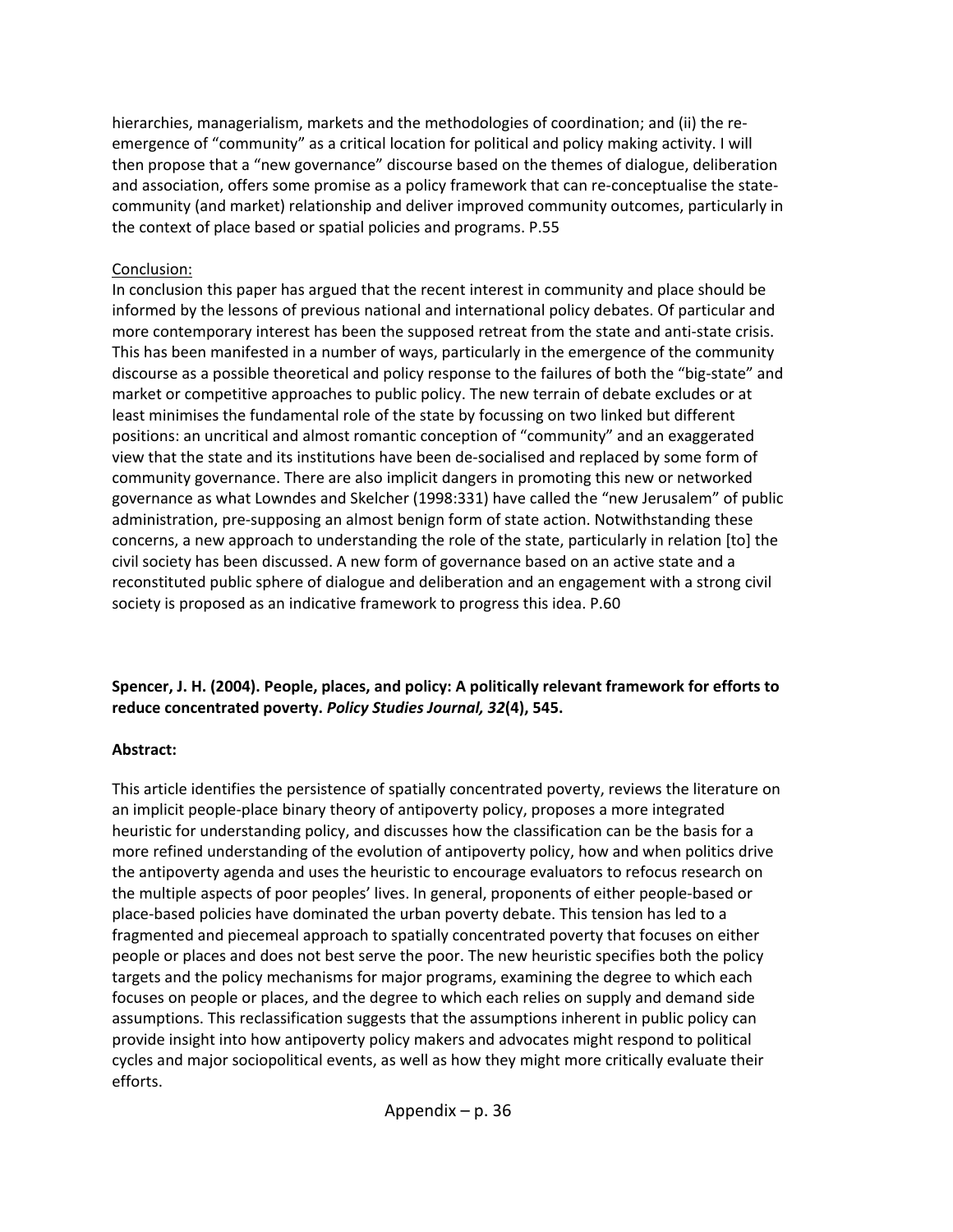#### **Key Themes:**

#### Case for a holistic approach rather than a silo/reductionist response

546, This summary and categorization of the major U.S. antipoverty programs shows how a scholarly dichotomy of people versus places has become cemented in the policy imagination. The dichotomy, I suggest, has enabled visions of antipoverty policy that encourage partisan paralysis and guides politicians and policy makers to treat the poor living in large urban ghettoes as a set of antipoverty program recipients rather than as a fundamental social dilemma requiring multiple and widespread institutional responses.

#### Definition of people vs. place-based programs:

People‐based programs target individuals or households, whereas place‐based ones target particular poor areas and neighborhoods. Thus, for example, wage subsidies, housing vouchers, transportation vouchers, and other sorts of direct transfers of valued assets to individuals are people‐based strategies, whereas business tax credits for specific areas, investments in improved fixed‐place public transportation, and improved infrastructure are examples of place‐ based strategies.

#### **Stauber, K. N. (2001). Why invest in rural America‐and how? A critical public policy question for the 21st century.** *Economic Review, 86***(2), 57.**

#### **Abstract:**

Discusses rural policy in the United States. Benefits of rural public policy; Views on rural investment; Basis for rural development.

#### **Key Themes:**

#### Critiques of current rural public policy

58, Let's face facts‐‐rural policy in America is unfocused, outdated, and ineffective:

- Today's rural public policy is not the product of contemporary, thoughtful, and informed public debate.
- Today's rural public policy is not based on carefully crafted, desired, public policy goals.
- Today's rural public policy is largely a "one size fits all" approach to the significant diversity that is rural America.
- Today's rural public policy consists of isolated elements of sectoral policy created without regard to extrasectoral effects.
- Today's rural public policy is often urban policy that is poorly modified to fit nonurban settings.
- Today's rural public policy is often national policy that has been created with little or no thought for its implications for rural communities.
- Today's rural public policy is based on the erroneous assumption that there are public institutions that serve the unique needs of rural areas.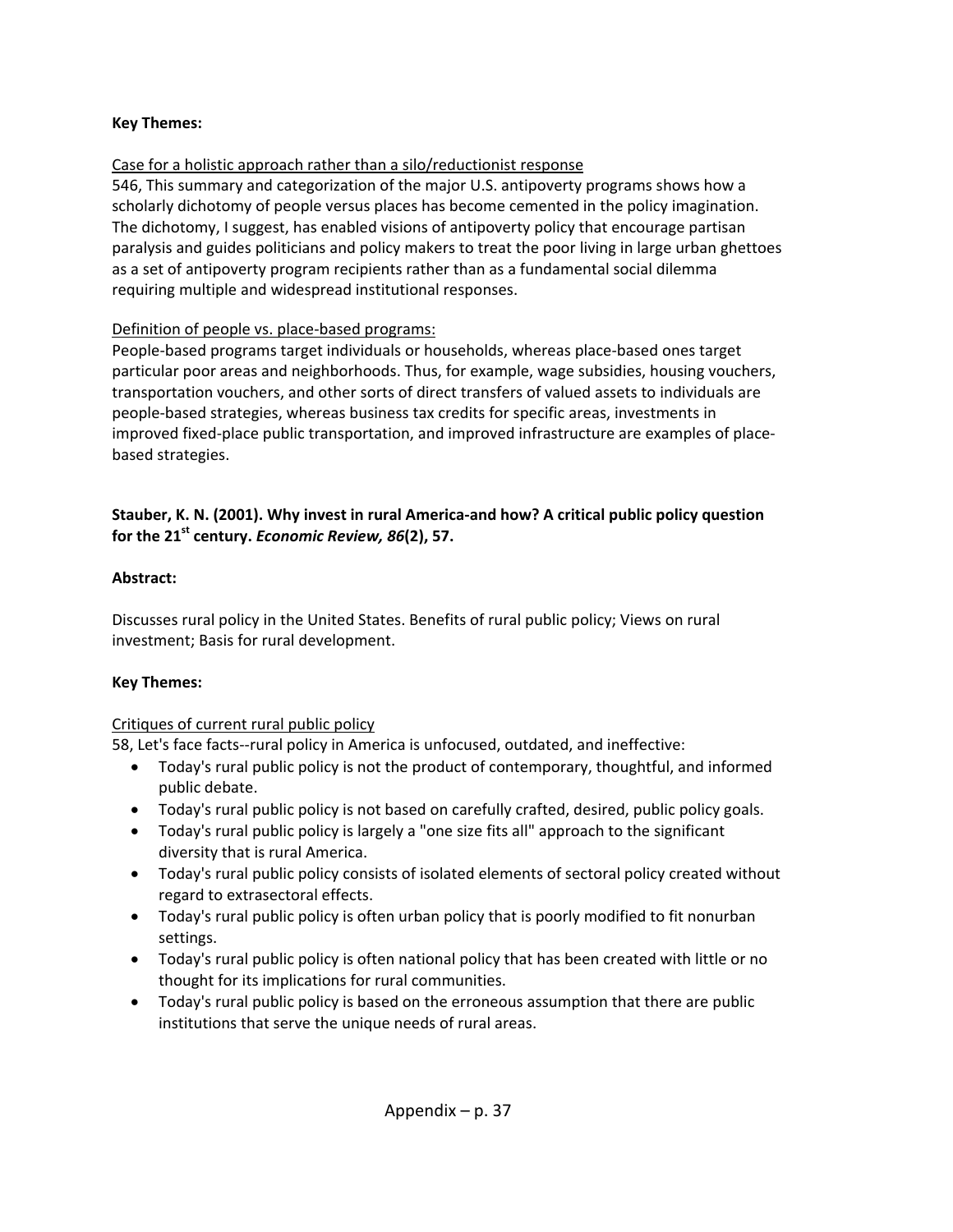## Rural policy is focused primarily on agriculture and manufacturing

58, In terms of public dollars committed, rural policy now focuses primarily on two areas‐‐ agriculture and manufacturing. Neither focus is currently effective.

66, for/against place‐based policies (response to economists' critique)

## Definition of rural

72, The reality, of course, is that there is no one rural America; there are several. Focusing on the types of areas that represent the complexity of rural America allows policymakers to target desired outcomes and strategies, rather than creating national or state development policy based on inappropriate large‐scale norms. Because no standard typology exists, this paper will use the following four rural types:(n6)

- Urban periphery‐‐rural areas within a 90‐minute commute of urban employment, services, and social opportunities
- Sparsely populated--areas where the population density is low and often declining and therefore the demand for traditional services, employment, and social opportunities are limited by isolation
- High amenity‐‐rural areas of significant scenic beauty, cultural opportunities, and attraction to wealthy and retired people (Figure 1)
- High poverty--rural areas characterized by persistent poverty (Figure 2) or rapid declines in income

# Societal benefits of successful rural public policy

72, But rural types alone are not enough. A set of agreed‐upon outcomes is needed. As discussed above, the societal benefits of successful rural public policy include:

- Survival of the rural middle class
- Reducing concentrated rural poverty
- Sustaining and improving the quality of the natural environment

# Public outcomes of implementing successful rural public policy

- 73, But what are the public outcomes that should be pursued to achieve these benefits? For this paper, the following outcomes will be explored briefly:
	- A. Increased human capital
	- B. Conservation of the natural environment and culture
	- C. Increased regional competitive investments
	- D. Investments in infrastructure that support the expansion of newer competitive advantage, not the protection of older competitive advantage
- 73, All four proposed outcomes have some basis in current practices but represent significant shifts from established directions. Local, state, tribal, and federal efforts already invest sizable amounts in human capital (A) and in conserving the natural environment and culture (B). But virtually all levels of government have been less involved in increasing; regional competitive investments (C) and investing in infrastructure that supports expansion of competitive advantage, not the protection of competitive advantage (D).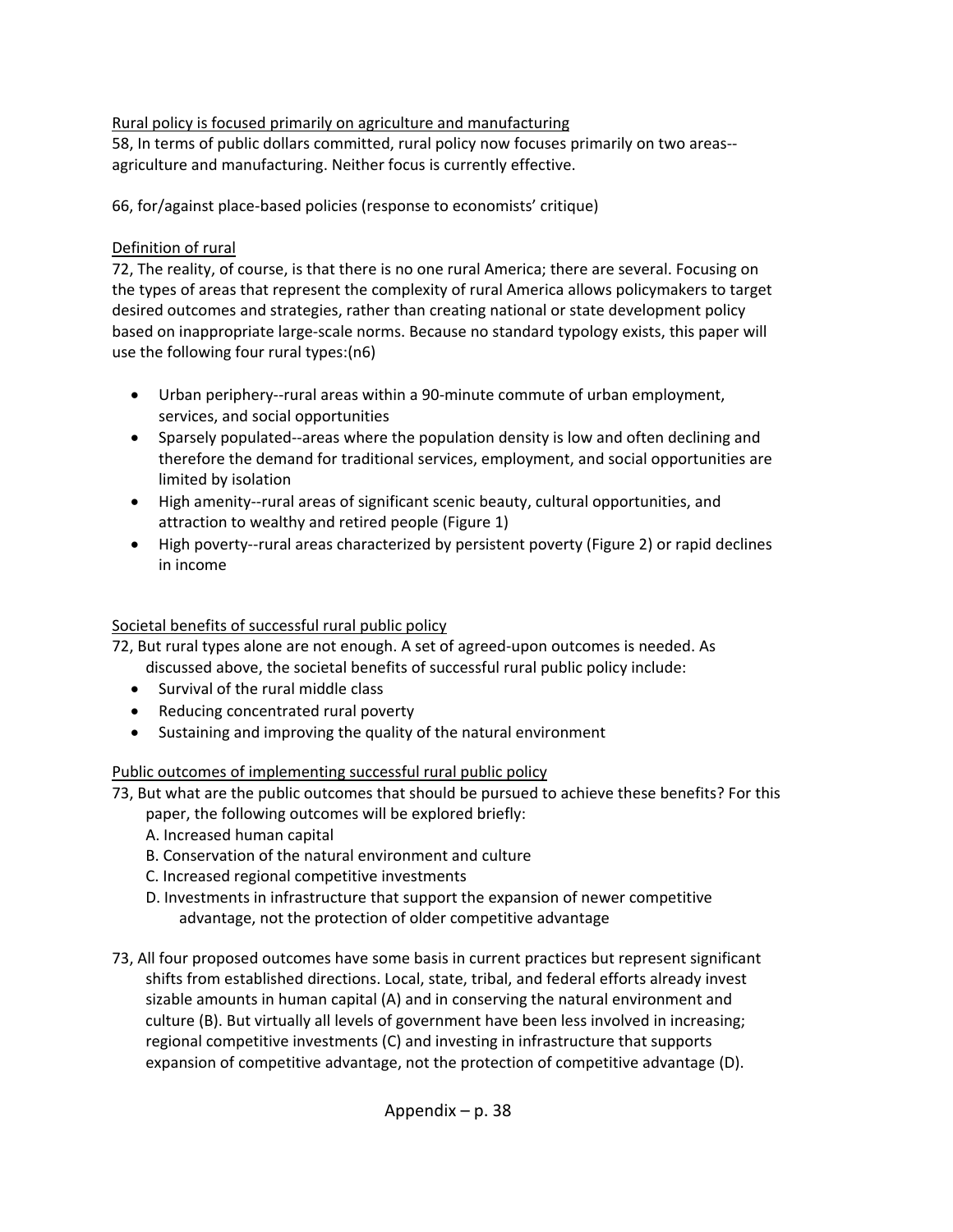#### Case for implementing a regional approach due to spread out reality of rural

- 76, Because of their sparse and spread out populations, rural areas have trouble supporting the economic and social capacities that sustain community. While we typically think rural means small places, the opposite is true. Rural residents have to travel long distances to meet their needs. Rural actually means large, but many public investments continue to focus on small, isolated areas (Wilkinson, p. 8). In the 1930s, the Rural Electrification Administration realized that service could not be effectively provided individual by individual, or even small town by small town. A regional approach was required to insure economic viability. A similar approach is needed to increase regional, not single‐firm, competitiveness.
- 76, If rural communities are to survive, they must figure out ways to connect to each other and to robust urban areas.
- 76, Public investments must shift from individual enterprises and communities to regions. This does not mean that state or national governments should mandate whether consolidated rural high schools are better than small ones. The desired "end" is that rural communities have the competitive capacities they need by joining together. The means should be left to the local communities.

## A New Strategy Framework:

- 78, Redefine and restructure the rural‐serving college and university so as to increase human capital in sparsely populated and high-poverty rural areas--Intersections A2 and A4
- 79, Create new market demands and linkages so as to increase regional competitive investments in urban periphery and sparsely populated areas‐Intersections C1 and C2
- 81, Develop and use new technology to overcome remoteness to create infrastructure that expands competitive advantage in sparsely populated and high‐poverty areas‐‐ Intersections D2 and D4
- 82, Encourage immigration to rural communities to increase human capital in sparsely populated and high‐poverty areas‐‐Intersections A2 and A4

83, While Americans are generally more likely to prefer market solutions to government interventions, without public action private decline will continue, often leading to the relocation of those with the most intellectual, financial, and social assets. Therefore, we must change both why and how we invest in rural America. Government support of development based on cheap commodities and labor is shortsighted anti unlikely to produce broad‐based public benefits. But changing from the current distribution of benefits will be extremely hard. Rural people must play the critical role in deciding future priorities and strategies. But it must be all rural people, not just those with the most economic and political influence.

While we want a single, compelling answer to this difficult question, I don't believe that it is possible at this time. Instead, I suggest five possible answers, not in order of importance. Here are five reasons to invest in rural America:

84, *1. We invest in rural America to protect and restore the environment.* Rural people and communities are subsidized to increase environmental quality. The challenges with such an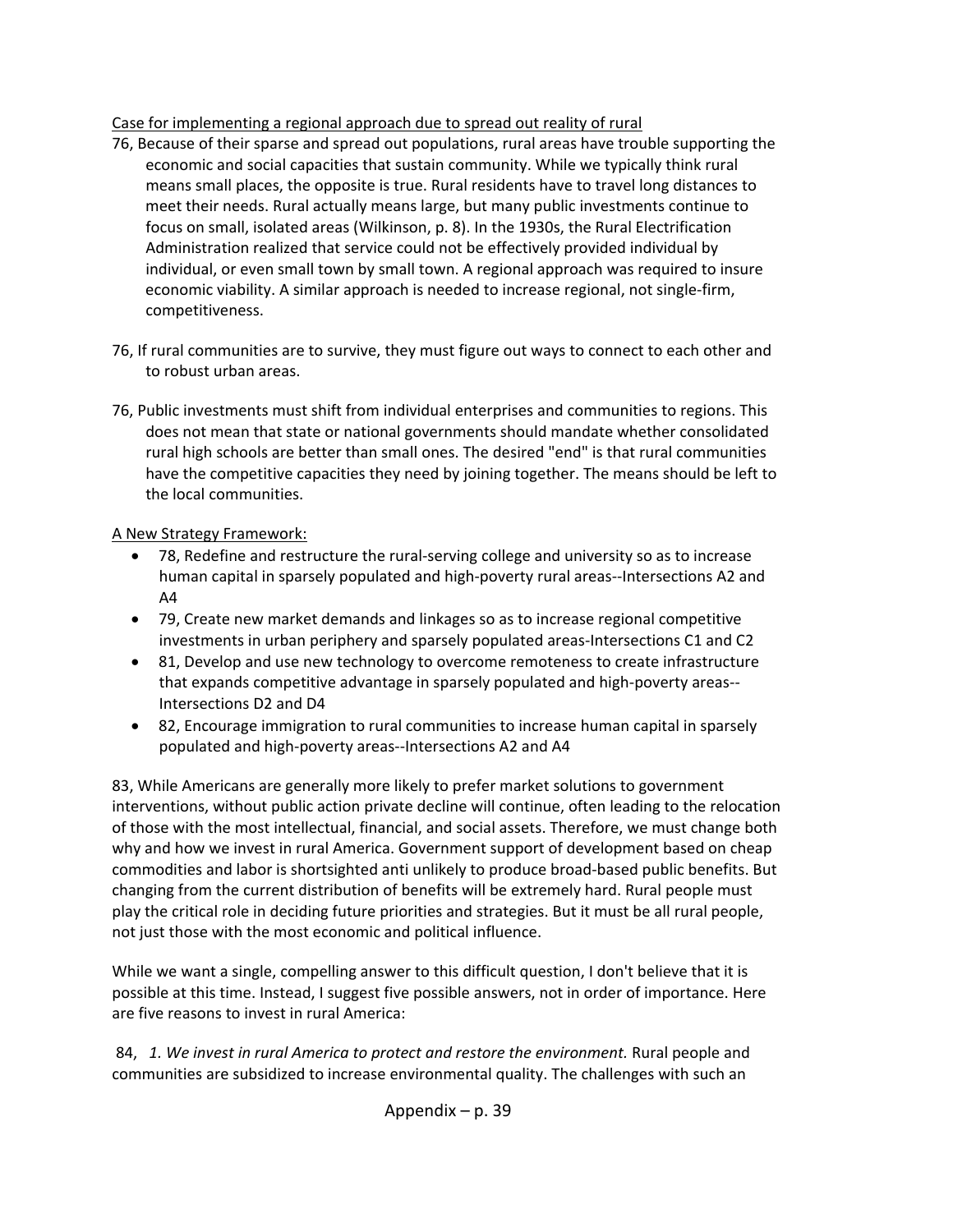approach include, first, whether it can provide adequate income to sustain rural communities, and second, our lack of experience incentivizing environmental restoration.

 *2. We invest in rural America to produce high‐quality, de‐commodified food and fiber.* There is growing evidence that a portion of Americans are willing to pay more for food and fiber that they see as safer and better for the environment. Instead of subsidizing farmers and loggers to produce cheap, average‐quality commodities, provide incentives to produce specialty, branded products. The challenges with this approach include that it is anti‐mass culture, works best for communities in the urban periphery, and requires new distribution and marketing systems.

 *3. We invest in rural America as a laboratory of social innovation*. America faces many social problems that are awaiting new, innovative solutions. Given the small size and strong social bonds, rural areas should have advantages in creating possible approaches. Challenges to this answer include rural resistance to change, lack of financial resources focused on social and economic innovation, and class and race divisions.

 *4. We invest in rural America to produce healthy, well‐educated future citizens*. This is a continuation of part of the Storehouse social contract. But if significant numbers of rural people are to continue to move to urban areas, they should move as assets, not liabilities. Challenges of this approach are that it assumes child development is an export industry and that it builds rural people, not rural places.

 *5. We invest in rural America to maintain population distribution and prevent urban overcrowding*. Many urban areas are struggling with gridlock and sprawl. If another 15 to 20 million people move to major metropolitan areas, congestion will be out of control. This possible contract is challenged by the fact that many Americans benefit from increased growth and that this is a locational strategy, not a development one.

None of these potential answers is adequate. But they illustrate the approach we must take.

Without new approaches, rural America will continue to exist and it will become increasingly diverse. Poverty and wealth will continue to grow. Agriculture will continue to decline and become more concentrated. But with a new social contract and appropriate public policy, what could rural America become?

**Swanson, Louis E. (2001). Rural Opportunities: Minimalist Policy and Community‐Based Experimentation.** *Policy Studies Journal, 29***(1), 96‐107.**

#### **Abstract:**

Rural America's experiences with federal policies provide lessons on both the benefits and liabilities of minimalist policy attention and community‐based policy experimentation. Prior to the New Deal federal rural policies promoted incentives to settle vast territories, subsidize private development of internal market structures, and invest in the benefits of higher education. The New Deal redirected rural policies to more narrow foci on the farm economic and environmental crises. These new, more centralized policies were built upon the rapid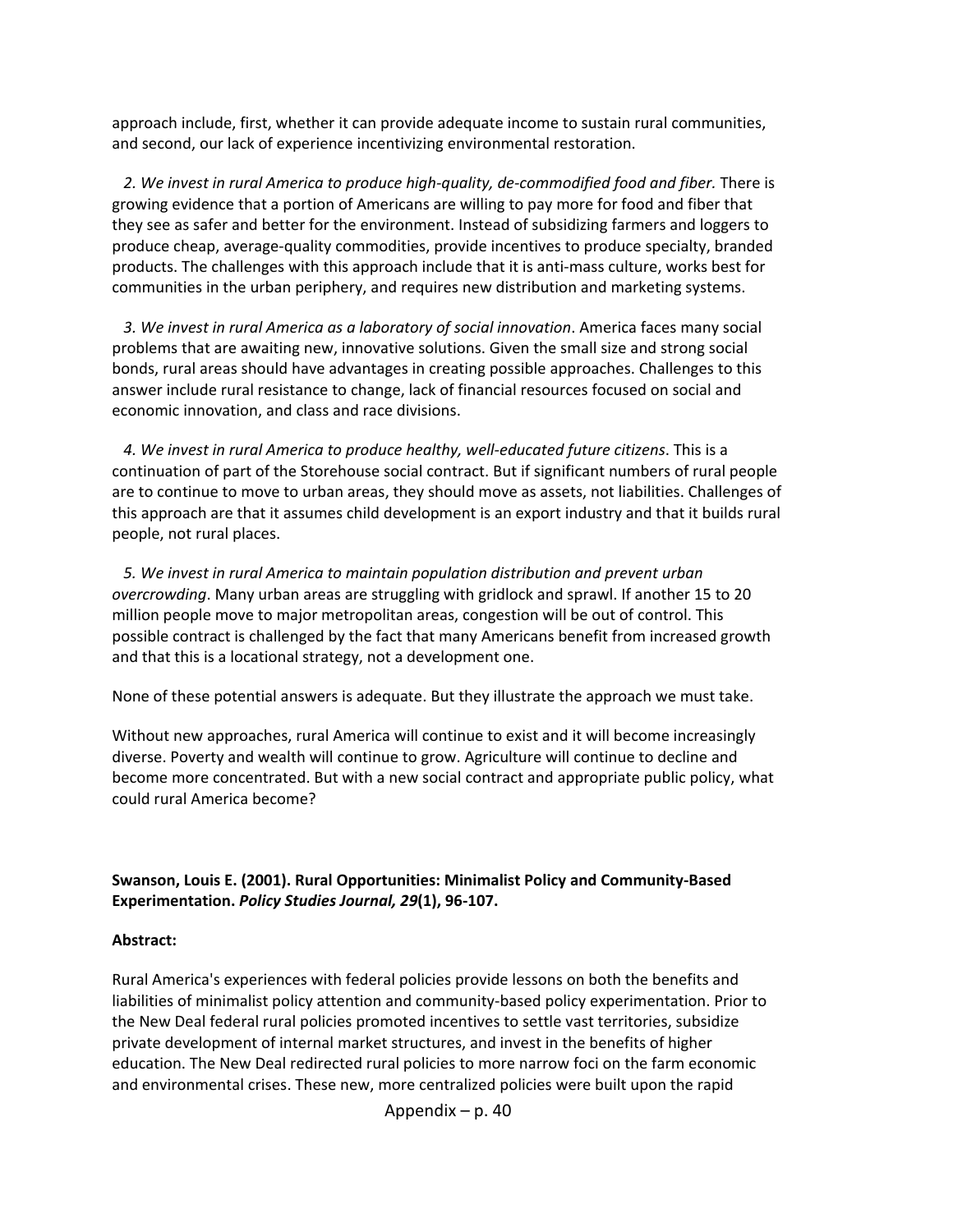expansion of the Department of Agriculture into the first modern federal bureaucracy, politically legitimized on the basis of community‐based policy experimentation. The seemingly unintended consequence of these emergency efforts to rescue farming was the marginalization of most non‐farm policy concerns. The resulting minimalist federal approach to rural America was due to the absence of a unified national constituency for rural concerns. Understanding rural America's inadvertent experimentation in minimalist policy attention and in community‐based policy structures can inform current policy initiatives to decentralize federal authority.

#### **Key Themes:**

But the minimalist federal policy toward nonfarm rural America and farm policies that utilize county boards as programmatic partners have forced rural people to accommodate "community‐based" programs. The past and future importance of rural America for national policies, in part, rests on the central importance of "community" to rural public life. What happens in these seemingly backwater policy arenas has and will continue to exert a disproportionate influence on national policy options. P.96

For the past half-century and more, most efforts to develop rural nonfarm policies have been opportunistic and minimalist. Rural policies most often have been de facto extensions of urban policies, the same programmatic assumptions but on a smaller scale. Consequently, programs that impact rural people often have not fit the conditions of rural people and therefore have been seen as ineffective and even misguided. This de facto approach has forced rural officials to incorporate community‐based orientations in order to bring greater relevancy of federal programs to their local conditions. P.97

# Rural as synonymous with agriculture:

Commercial agricultural groups, whose rhetoric embraces concerns for nonfarm issues, tend to place little or no priority on nonfarm rural concerns. They often provide an agricultural determinism message that simplifies the characteristics and therefore the needs of rural America as being one and the same as those of commercial agriculture. P.97

# Challenges of Rural:

Rural interest groups at the national level tend to be organizationally weak and fragmented. Their efforts are unsustainable since the interest groups upon whom rural stakeholders have attached themselves do not have continuing stakes in rural policy (Browne, 2001). Unsurprisingly, efforts to establish even a loose set of policy goals for rural people have been minimalist and short‐lived. Hence, the propensity for rural people to focus on local policy solutions. But turning to local solutions has not always offered effective delivery of federal policy. Given their small economic bases for taxation, most rural communities do not have the fiscal capacity to effectively convert federal policy into local outcomes. This resource constraint has been a serious barrier to creating effective community-based policies (Rural Policy Research Institute, 1997). P.97

#### Switch to rural = farm

However, the economic and social crises associated with the Great Depression triggered both an expansion of federal authority and a narrowing of rural policy to farm policy. Nowhere was this more evident than in the transformation of the USDA. P.97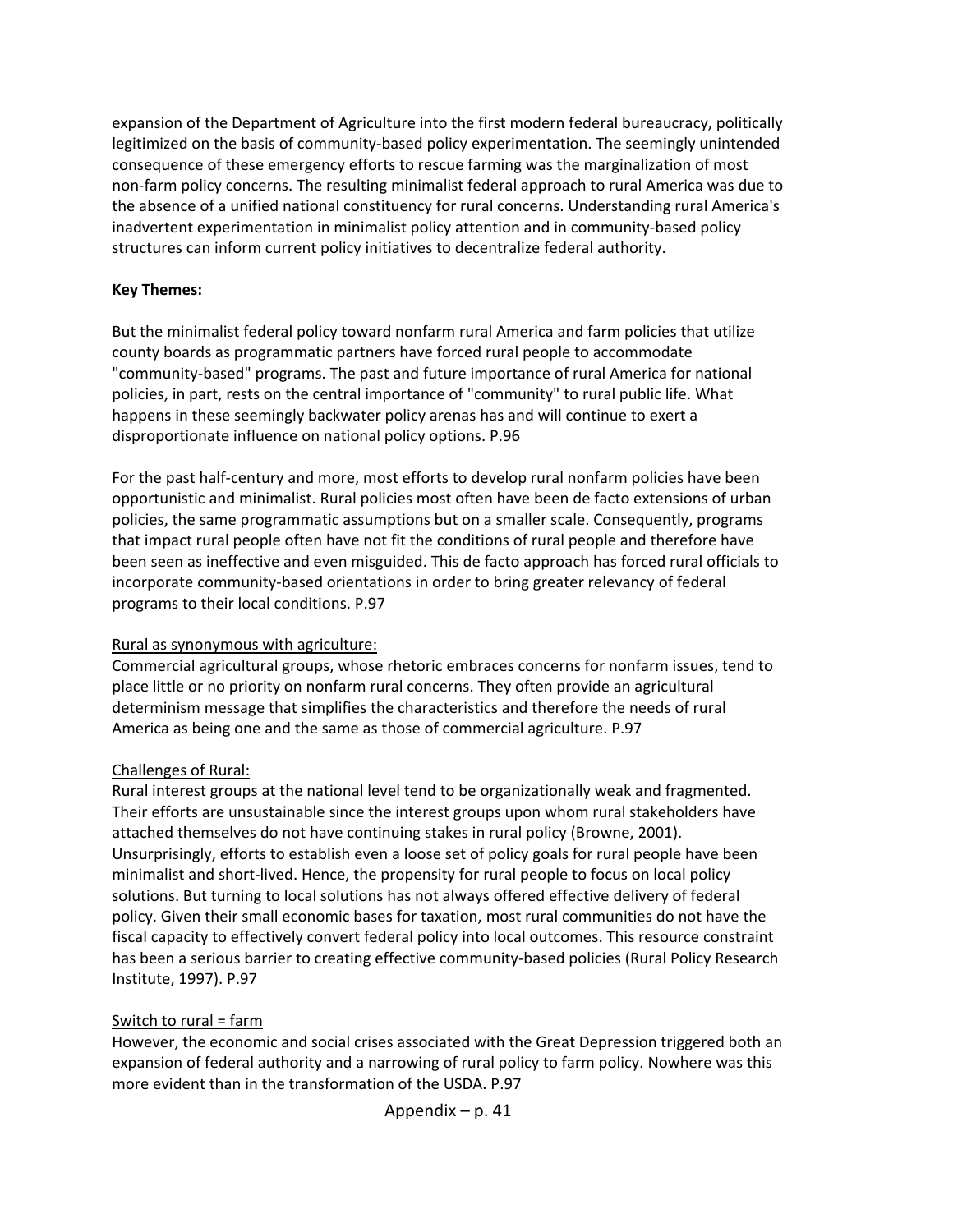#### Switch to community:

Given the historic American popular distrust of centralized authority, this shift created a concern for and a suspicion of federal authority. This suspicion posed a serious political barrier to expanding federal authority to address the economic crises of rural America. The political solution was to gain legitimacy by instituting community-based programs. By sharing in program administration, local and state authorities accepted the rapid expansion of the USDA's presence in markets and social life. P.98

#### Community‐Based Programs Supporting Elite:

The New Deal political solution for maintaining the political power of rural elites while quelling rebellion in rural America was for mandatory farm programs to be jointly administered with local stakeholders. This was accomplished through funneling federal relief funds to farmland owners (not to farmers without land) through locally elected and sometimes appointed Agricultural Adjustment Administration (AAA) boards… Southern Democrats interested in preserving segregation and social class divisions accepted what might appear as federal intervention into state and local political affairs by making sure their local elites controlled the AAA boards. This political deal was not intended to be a political vehicle for social reform but for economic recovery that maintained existing power structures… Once established during the New Deal, the new agricultural‐centered‐‐rather than rural‐centered‐‐programs transferred income from the federal government to local elites. This transfer, in turn, created a political opportunity for the further enhancement of the powerful but informal bipartisan farm bloc in order to continue this transfer.P.99

#### Potential of Community‐Based Programs:

These programs are examples of community‐based policy. And as such, they clearly demonstrate the capacity for such programs to either reproduce existing power disparities or empower disenfranchised segments of local societies. P.99

#### Local Policy:

This conflict is often simplified as between the public interest and private property. But it is far more complex than this. What is important here is that this arena of rural policy is highly contested and is seldom community based. The rural community fields of interaction within which these contests occur tend to lend little autonomy to locally originated solutions. P.101

#### Community Block Grants:

The latter part of the 20th century witnessed the emergence of federal community block grants. These grants can be simplified into two types: general block grants and competitive block grants. General block grants as a policy strategy tend to be "community based," but they are more a form of political pork with the pretense of reducing federal expenditures while funneling general funds to local political elites than goal‐directed public policy. Block grants do not represent strong evidence that community-based policy works. Rather, they may be more an indication of a politically pragmatic emphasis on addressing federal fiscal and political legitimacy concerns. P.101

#### De‐legitimacy of Community‐Based Policies:

The legacy of racial segregation at all levels of social organization, but especially at the regional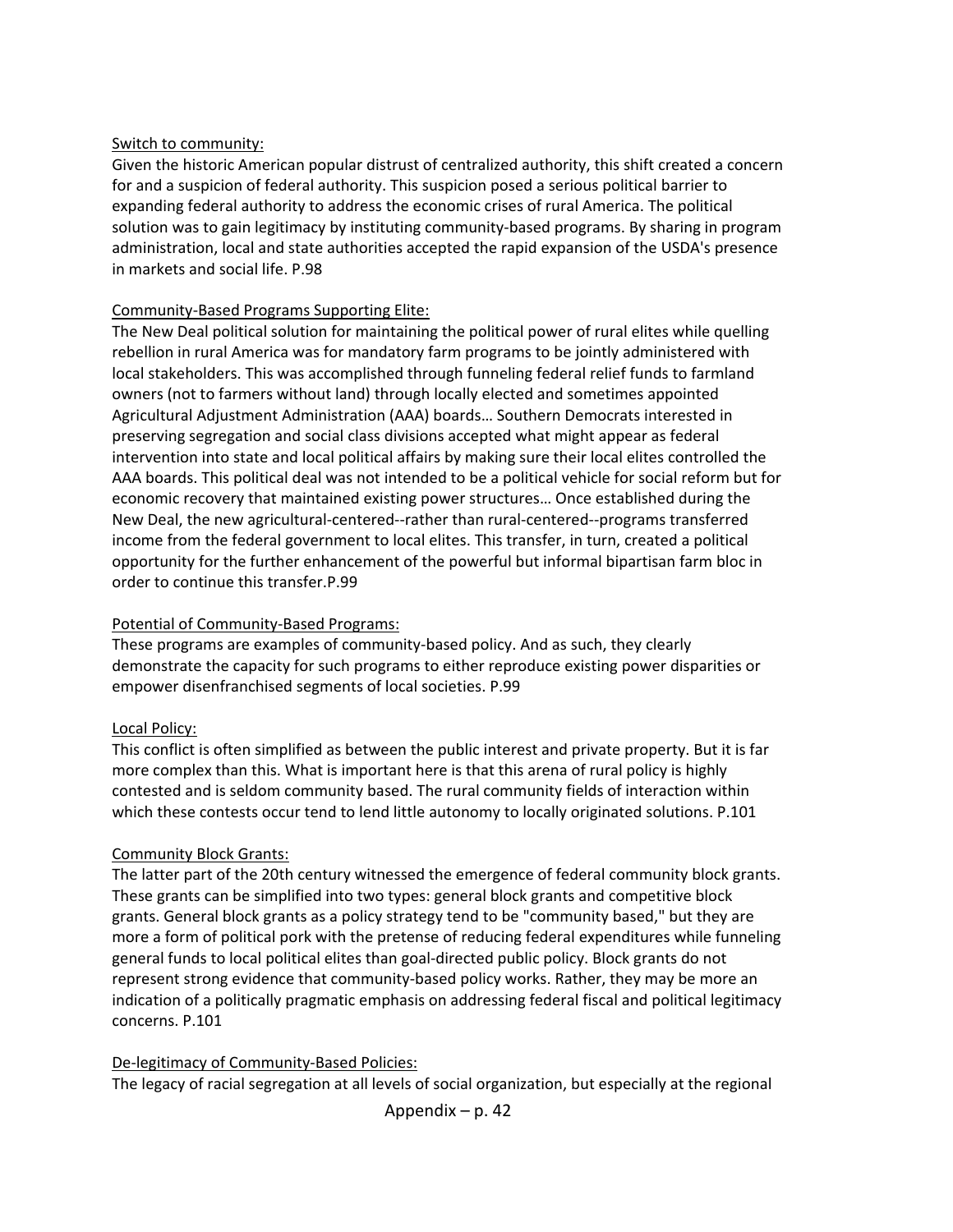and neighborhood levels, delegitimized local program solutions at the site of discrimination during the second half of the 20th century. The inability of states and counties to address environmental degradation further displaced public policy from community fields that might otherwise have addressed resource degradation. P.103

## Shift towards local autonomy:

Certainly local activism continued during the second half of the 20th century with varying degrees of success (e.g., Lappe & Du Bois, 1994). And the bipartisan efforts in the 1990s to establish enterprise and empowerment zones suggest a willingness for modest experiments in community‐based policies. It is this emerging willingness for policy risk taking at the local level, especially among the rural policy arenas, that may prove to be a harbinger of more qualitative policy shifts toward greater local program autonomy. P.103‐104

#### Place‐Based Policy:

The late 20th century search for community-based policies is more positively and securely rooted in the belief that less federal control and greater flexibility among local societies provide a more effective and efficient platform for achieving public policy goals in an extraordinarily economically, socially, and geographically diverse nation. This search is not a wholesale rejection of a federal role in policy, but one of testing for relative levels of programmatic autonomy between the primary government and private sector stakeholders. Among many of the rural policy arenas, it is a search for a more minimalist role for the federal government (Browne & Swanson, 1995). P.104

## Challenges for Place‐Based Policies:

But, as noted earlier, community‐based policy is not a panacea for reforming federal program ineffectiveness. The challenges confronting effectively utilizing community-based programs for rural programs are impressive. But the benefits may eventually include creating a national rural constituency that could be strong enough to even support flagging agricultural‐centrist federal programs. Four general challenges exist for developing locally relevant community‐based programs. First, the 50 states may not be any more responsive to rural needs than the federal government. Second, there is little evidence that strong interest groups representing rural people will emerge at either the federal or state levels. Third, rural communities may not have the social infrastructure or social capital to manage the demands community‐based policy will make upon their scarce resources. The fourth challenge is to tap citizen participation in local programs and policy creation. P.104

# Social Capital:

Community‐based policy is effectively tied to the social capital capacity of a community. Communities with high levels of social capital are more likely to make community‐based policy succeed. The social capital capacity of rural communities varies greatly across the nation. It may be that a dimension of an effective federal policy that rests on community-based policy is the simultaneous development of social capital in rural communities. P.104

#### Conclusion:

Federal policy appears to be becoming more decentralized. This decentralization of federal policy to the local level requires a rethinking of community‐based policies. The general neglect of policies designed for rural people (agribusiness and large farm policies excepted) has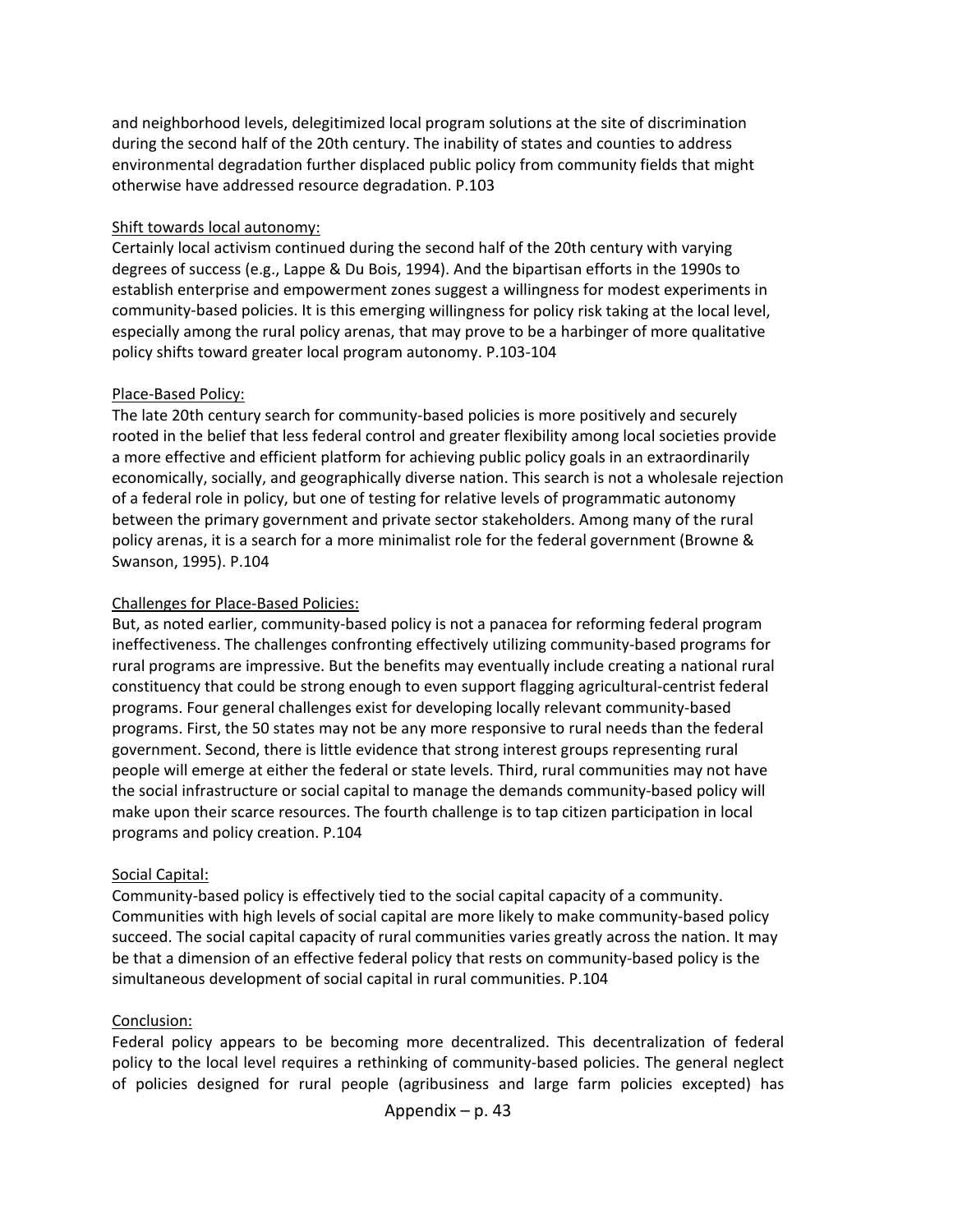necessitated they adopt community‐based programs and the accompanying myriad local policies. But just because rural communities have been forced to adapt to universal one‐size‐ fits‐all federal programs, it does not follow that what they have done collectively or individually provides proven templates upon which to now adapt federal policies. But their struggles do provide evidence of the liabilities and opportunities for federal policymakers' experimentation with community-based federal programs. Perhaps the most significant lesson to be divined from the experiences of rural communities is that broad‐based and democratic involvement of a community's citizens provides a basis for innovative experimentation and adaptation to undesirable outcomes.

Rural policies are likely to continue to be appendages to urban policies and programs. For this to change, powerful rural‐centered interest groups must emerge. But for this to occur, a diverse bipartisan coalition similar to the farm bloc needs to form. Community‐based policy that includes both a partnership with federal and state bureaucracies and the fiscal and institutional resources necessary to accomplish programmatic goals can provide the basis for such a coalition. However, in the absence of an economic crisis such as the Great Depression that will push the search for political legitimacy to the local level, it is unlikely these necessary conditions will occur. P.106

## **Swanson, L. (2001). Rural policy and direct local participation: Democracy, inclusiveness, collective agency, and locality‐based policy.** *Rural Sociology, 66***(1), 1‐21.**

#### **Abstract:**

During the closing decades of the twentieth century, the federal government has experienced a period of delegitimation and fiscal crisis that has led to decentralization of some federal programs and a fledgling revival of community‐ and place‐based policies. These and other locality‐based policies are not new tools. The renewed interest in this type of policy raises questions about their effectiveness. Historic and recent records of locality‐based policies suggest that they are not panaceas for achieving programmatic goals. Three cases provide an empirical, comparative basis for assessing the liabilities of locality-based policies: the Third New Deal efforts to institute county land-use planning; Mexico's experiences with community forestry; and emerging grassroots ecosystem management movements in the western United States. Among other factors, the degree of local democracy and inclusiveness and the quality of local social, economic, and physical infrastructures are identified as important in mediating effective policy implementation.

# **Key Themes:**

4 "The reemergence of locality-based policy is not due to any single factor or macro-political economy trend. Several trends may be identified, however. I propose the following, which are not meant to be a complete list: the partial delegitimation of the federal government; local resistance to globalization; and improvement of structural and cultural frameworks for viable local action, including renewed interest in civility and civil society. "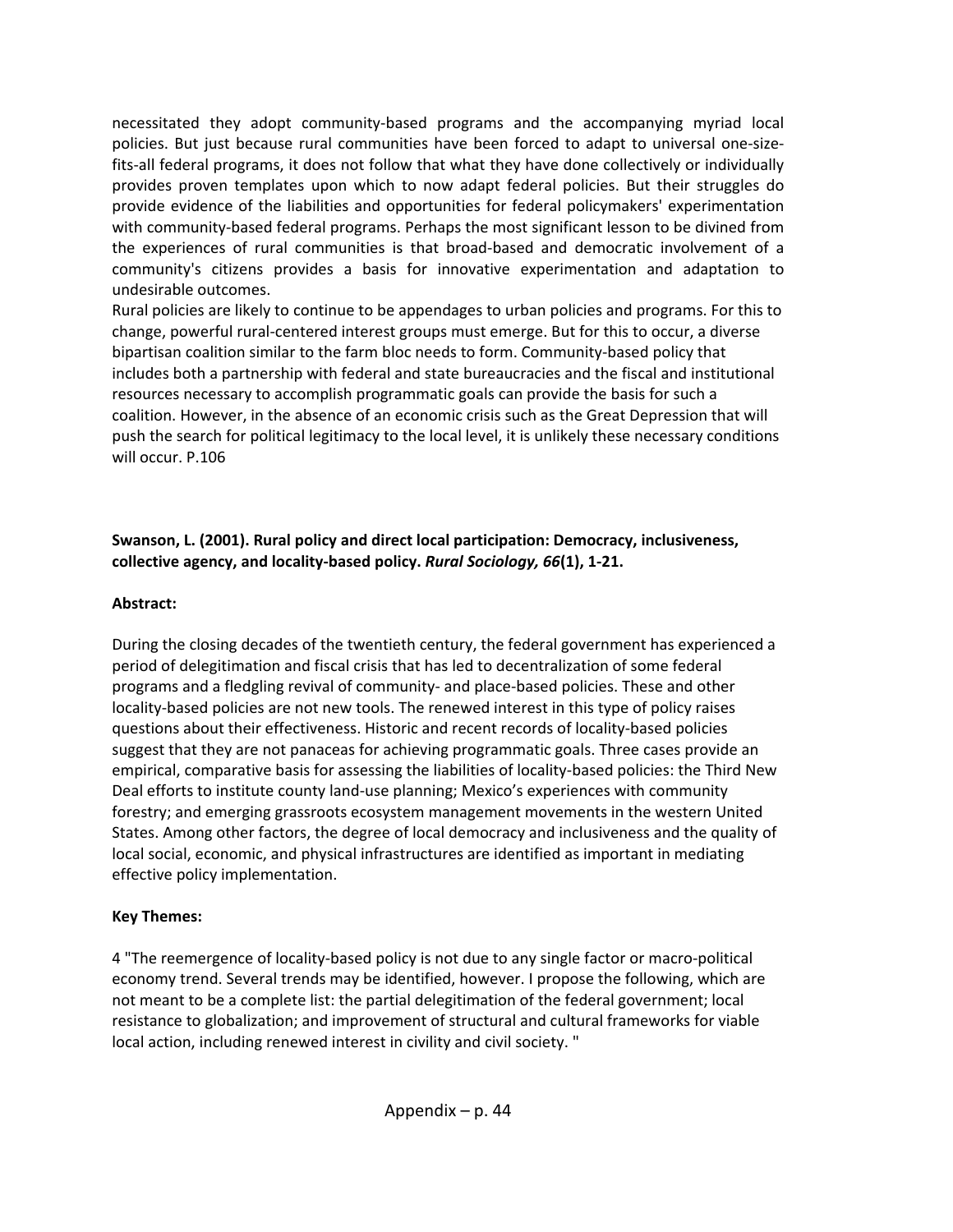## **Untaru, S. 2002. Regulatory frameworks for place‐based planning.** *Urban Policy and Research. 20, 2, 169–186.*

## **Abstract:**

This paper examines the application of concepts of place, locality and constructions of place identities as frameworks for place‐based regulatory planning instruments to control development across whole local government areas. New approaches to achieving single‐level, place‐integrated planning documents in NSW are summarized that move away from the traditional format of land use zones. This will require a more place‐focused governance to act as a strategic relational arena in existing localities.

#### **Key Themes:**

# Motivations for Place‐Based Policy

• Australia has implemented federally funded place‐based policies. Gibson and Cameron (2001, p.7) describe an "underclass" in Australian society as a motivating factor/concern.

## Framework for Place‐Based Policy

• Create under a single coordinated structure to address goals, policies and activities in localized areas (locality planning approach).Untaru describes the place‐based approach developed in NSW for the Local Environmental Plan (WLEP 2000).

## Meaning of Place

- Untaru proceeds to explore the literature on the meaning of place, how places are given meaning and how regional identities are formed. Place assumes, for Untaru, both a physical and a symbolic reality.
- Citing Sack, (1997, p. 84) Untaru relates that "nature, social relations and meaning form the structure of place" (Sack, 1997, p. 84) in Untaru (2002, p.173). Places are social constructs. Consequently, policy must take into consideration all the various factors which comprise social construction as well as land use/control.
- Social, cultural and economic interactions are identified as the primary relations which constitute a place. Untaru explores the literature on locality research (in the UK and Australia specifically). The UK identifies 'social capital' as a primary concern in place‐based planning and the necessity of translating social capital into economic.

# Public Space

• The public realm (streets, community centers etc) are largely symbolic. They have become more privatized and of lower quality (parks etc). This must be modified to promote social relations within a place/region/community

# Zoning and Globalization

• Untaru discusses the advantages and disadvantages of applying a 'universalistic' zoning system to place‐based planning in NSW.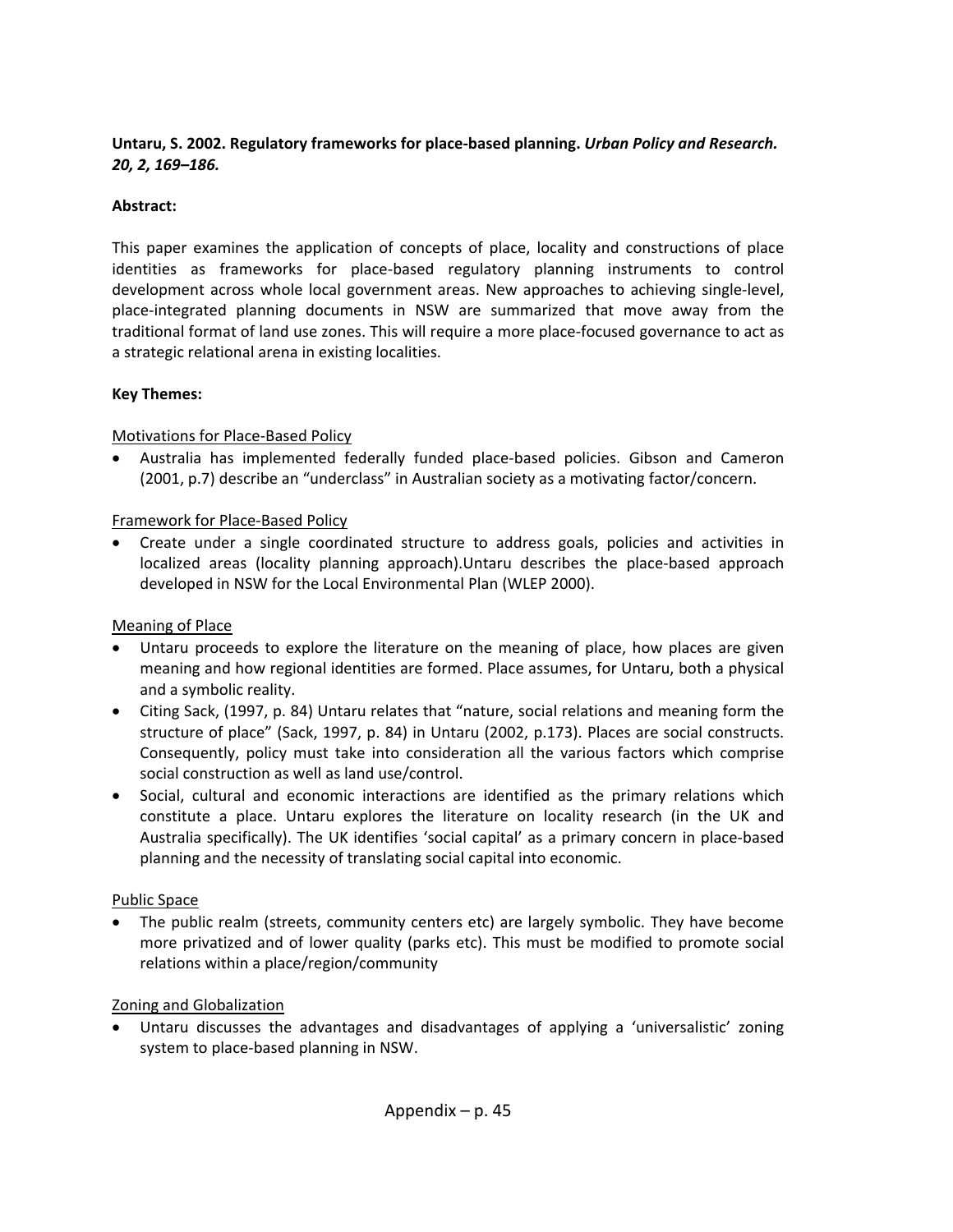• Untaru describes the ideological and discourse transformations which need to take place in order for place-based policy to adapt to globalization. Place-conscious governance and governance policies which recognize the heterogeneous nature of contemporary place identity is identified as a particular concern.

**Walsh, P. (2001). Improving Governments' Response to Local Communities ‐ is Place Management an Answer?** *Australian Journal of Public Administration; Jun2001, Vol. 60 Issue 2, p3, 10p, 60***(2), Sept 20, 2008.**

#### **Abstract:**

The notion of place management is emerging in public sector discourse as a potential solution to improve governments' responses to issues confronting local communities, particularly those experiencing high levels of economic and social disadvantage. Despite the increased currency of the term, there is a degree of confusion surrounding what it actually means. And it is not always clear what is meant by the notion of 'place'. This article attempts to clarify a working definition of 'place management' and to explore the policy and administrative implications for governments in adopting a place management approach.

## **Key Themes:**

#### case (for):

As a result of these factors, it has been argued that government intervention is required in local areas of disadvantage and can be justified on the following grounds (Smith 1999):

- There are identifiable geographical areas that suffer disproportionately from problems. This places mainstream programs under pressure so that they operate less effectively than in other areas ‐‐something `extra' is needed.
- Problems are compounded in some areas because they all co-exist together -- the interconnectedness and complexity of these problems requires extra action.
- An increased polarisation between disadvantaged and more affluent areas requires intervention to prevent further entrenching disadvantage in those areas.
- Focusing activity on small areas of disadvantage can, potentially, make more of an impact than if resources are dissipated.
- Successful area‐based programs may act as pilots and ultimately lead to changes in the delivery of mainstream policies. P.4

# Case (for):

According to Latham (1998), the benefits of place management come from restructuring the public sector around our most serious social problems through abolishing professional `guilds' and departmental silos and relying on multi‐disciplinary management teams. The approach emphasises outcomes and achieves equity from targeting and redistributing resources on the basis of locational need. It facilitates the customisation of services for disadvantaged people and places and consolidates the notion of positive responsibilities within a single administrative system.

Although sketchy on detail, Latham's (1998) approach is based on a largely top‐down and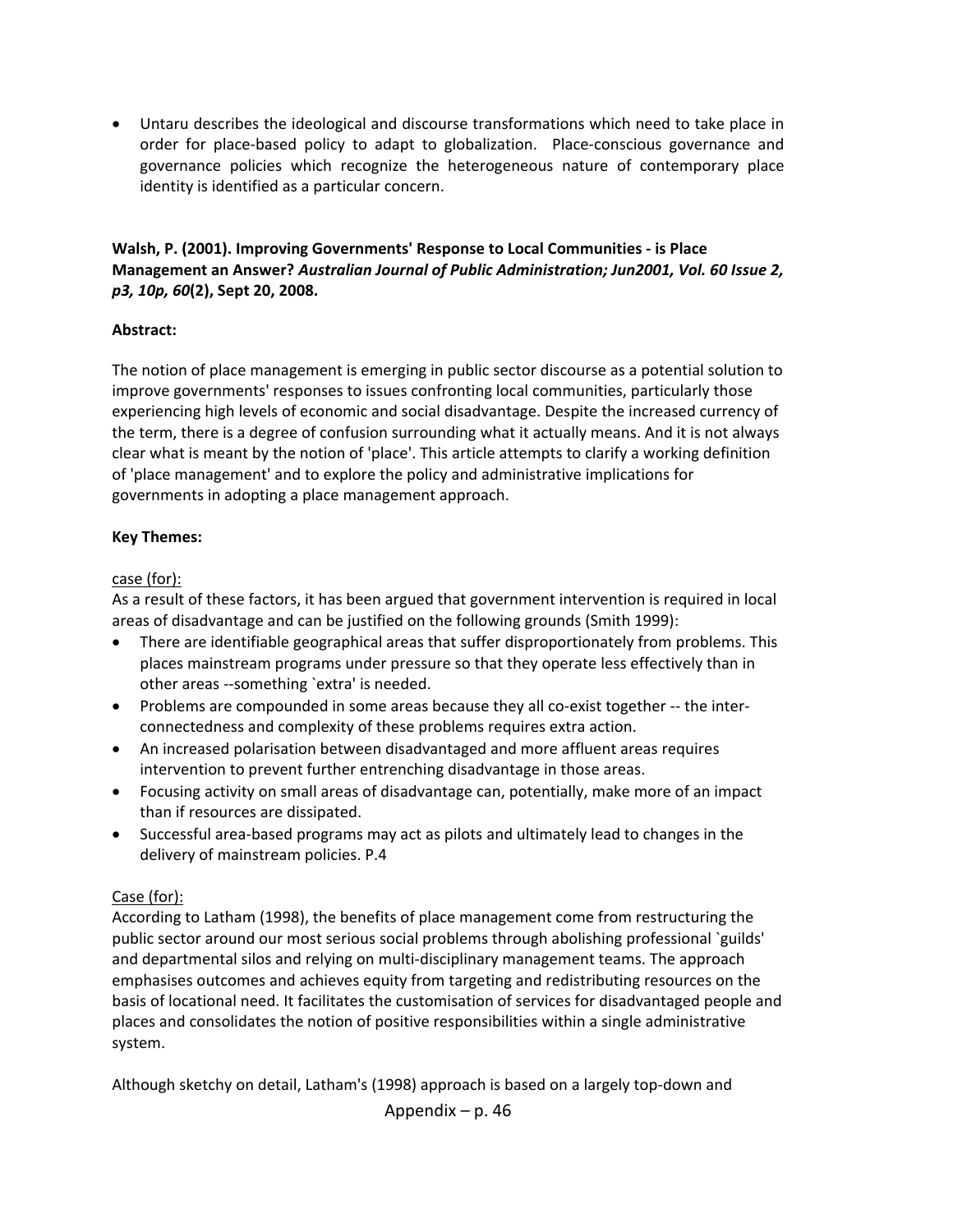centralist view of accountability. Even though he supports an active role for `civil society', there seems little room for community engagement in developing solutions. This approach has also been criticised as having an inherently `welfare service' focus that primarily deals with existing, largely welfare related services, and does not address the interconnections between economic and social development policies (Reddel 1999). P.5

In a similar vein, Mant (1998) emphasises an overall restructuring from input to outcome responsibilities in order to deal efffectively with the problem of places. Where there are traditional input based organisational structures, place management can be a useful strategy to manage high priority places:

Place management permits the allocation of clear responsibility and authority for the achievement of complex outcomes for individual places. It facilitates the achievement of urban design objectives, restoration or re‐development of a place, improvements in safety and the better integration of place and system objectives (1998:30). Being responsible for a complex outcome rather than the provision of a particular input, place managers are able to use a wide range of techniques to achieve objectives. For Mant (1998), effectiveness does not depend on the allocation of resources and power (although this will obviously assist). The use of facilitation, persuasion and other strategies are also needed. P.5

#### Institutional Challenge:

Several reviews of the history of area based initiatives indicate that there are a number of reasons why past attempts have not translated into significant improvements (National Strategy for Neighbourhood Renewal 2000; Hall and Mawson 1999). For example, small area initiatives do not have the capacity or scope to address the type of economic decline associated with industrial restructuring. In addition, mainstream services have failed to adequately respond to problems in deprived areas. As a result, area‐based initiatives have often simply plugged the gaps in these services. There are also significant cultural and institutional barriers that limit the capacity of public services to be integrated or even coordinated. Finally, there are inherent power imbalances between the capacity of different communities, different sectors and different groups to influence resource allocation. P.5‐6

#### Best practice:

From a survey of ten industrialised countries, the OECD has identified some key elements in the development and maintenance of effective area based strategies (OECD 1998). First, more flexible, coordinated use of mainstream policies is required. In most cases, specific area‐based initiatives are only providing modest resources. Sustainable change in these areas will come from achieving greater impact from existing investments through mainstream programs. Second, targeting initiatives to address problems at the local level is needed, while also appreciating the need to consider broader regional and central government policies. Neighbourhoods do not exist in isolation from their wider areas and, hence, need to be linked into the markets and service systems of their surrounding areas. Third, policy formulation and implementation needs to proceed through institutions based on a partnership approach involving formalised agreements between stakeholders. In particular, involving the private sector is a key challenge. On the whole, governments have been consumed with the challenge of achieving cooperation within itself rather than creating partnerships with the private and non‐government sectors. P.6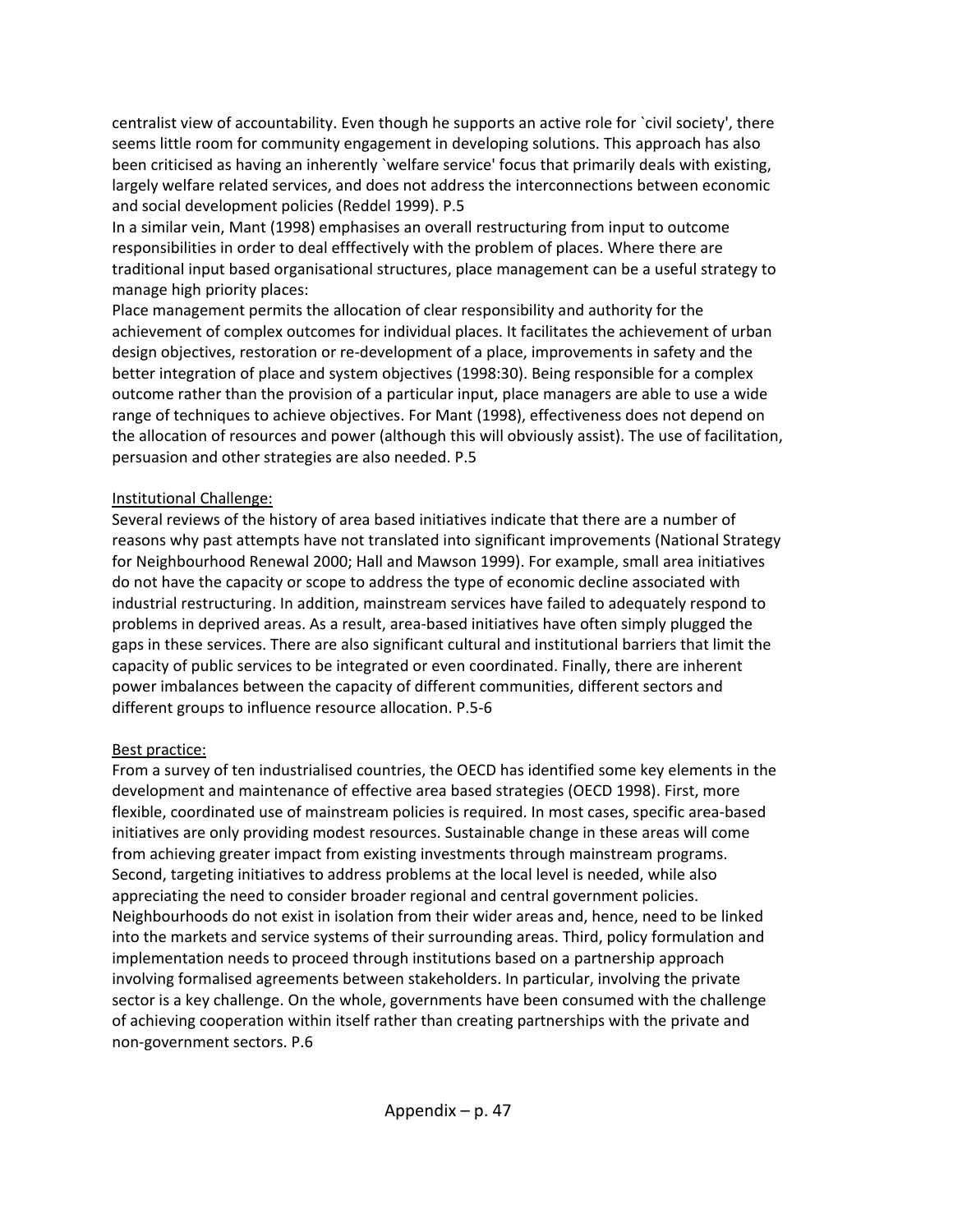#### Indicators of Place‐Based Development:

"Rule of thumb' indicators for when place management is an appropriate response include:

- an identifiable and discrete `place' which provides a manageable scale and which can readily involve community partners and stakeholders;
- a sense of `crisis' associated with chronic social, economic and environmental problems in the area (at times, heightened by public/media attention);
- problems being largely unresponsive to intervention by an individual government agency (local or state);
- an associated need to achieve rapid and visible action and outcomes within a defined timeframe. P.7

## Definition:

There is no single, concise or neat definition of `place management'. Rather, the term has often been used as a shorthand expression to indicate attempts to reform the delivery of government services to disadvantaged communities (Stewart‐Weeks 1998). From the preceding discussion it is possible to identify a number of defining characteristics of place management:

- Equity and Targeting. Place management bas a fundamental equity objective. It is about redressing significant social and economic disadvantage experienced by particular groups of people in particular neighbourhoods or localities. It is recognition that not all people and places are equal in terms of opportunities and outcomes.
- Outcomes and Accountability. One of the key aspects of place management is the allocation of responsibility and accountability to a designated institutional point (usually a `place manager') for overcoming key problems and achieving defined outcomes within an area. Place management aims to achieve tangible improvements across a number of indicators of community well‐being.
- Coordination and Integration in Service Delivery. In order to achieve improved outcomes and address complex and interdependent problems, improved delivery of coordinated and integrated policy and service responses to the community is required.
- Flexible Governance. To effectively achieve integrated service delivery arrangements, place management requires an institutional reorientation of the basic processes of governance and public administration. Approaches to funding, decision‐making and accountability need to be flexibly applied and enable an appropriate role for the community.

In summary, the fundamental purpose and outcome of place management is to overcome complex, multiple and interdependent problems afflicting specific areas and communities, the causes of which often reside outside those areas, in order to achieve measurable benefits and improved outcomes for people living there. P.8‐9

# Case (against):

However, there is still considerable debate about the effectiveness of area‐base approaches as a means of addressing disadvantage. A number of basic objections are raised in relation to the principles of area‐based approaches (Parkinson 1998; Barker and Chalmers 2000):

 Displacement. Area based approaches simply displace problems between different neighbourhoods and do not add to the overall economic and social well being of cities and regions ‐‐ they are the equivalent of rearranging the deck chairs on the Titanic.